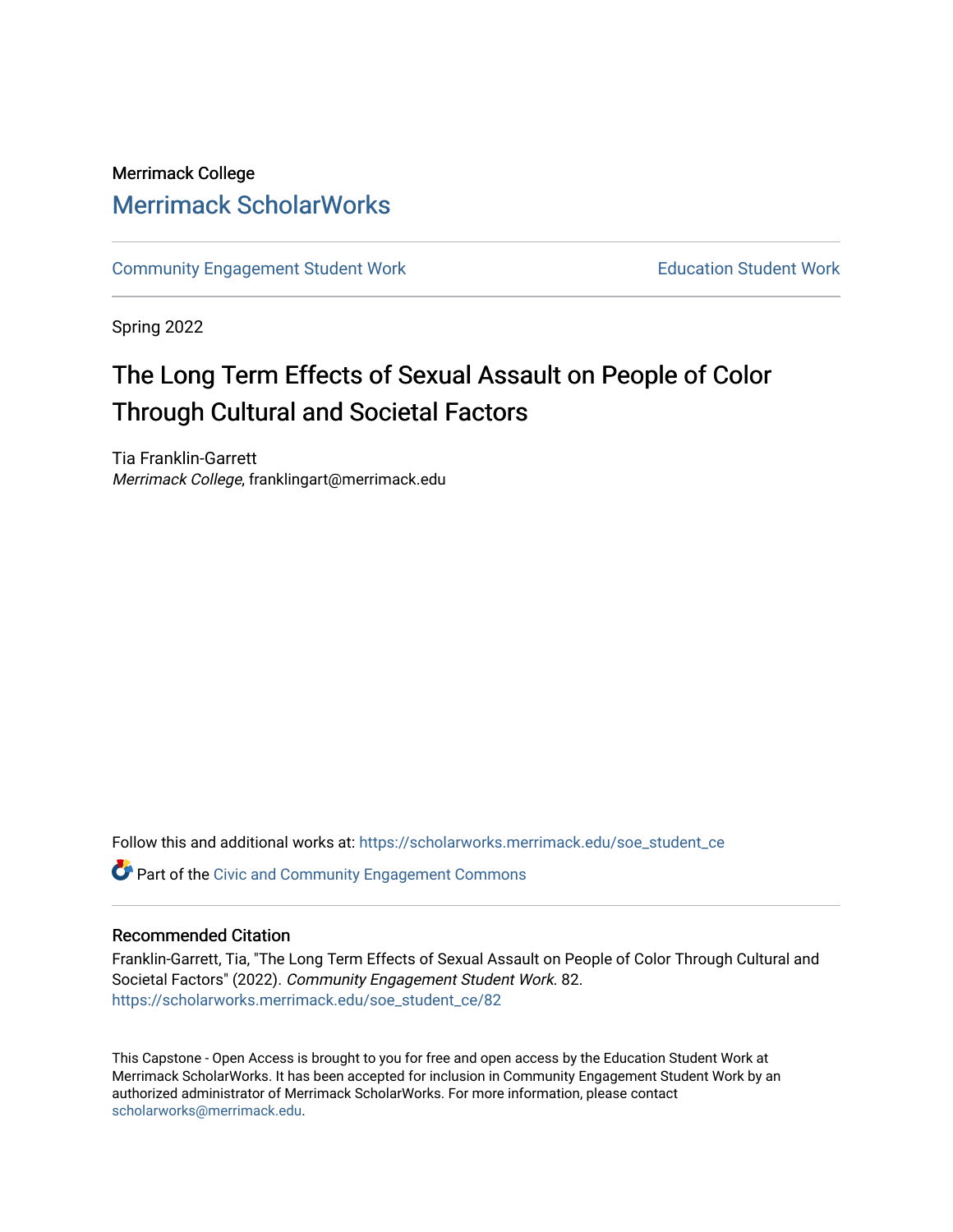# **The Long Term Effects of Sexual Assault on People of Color Through Cultural and Societal Factors**

Tia Franklin-Garrett

Winston School of Education and Social Policy, Merrimack College

2022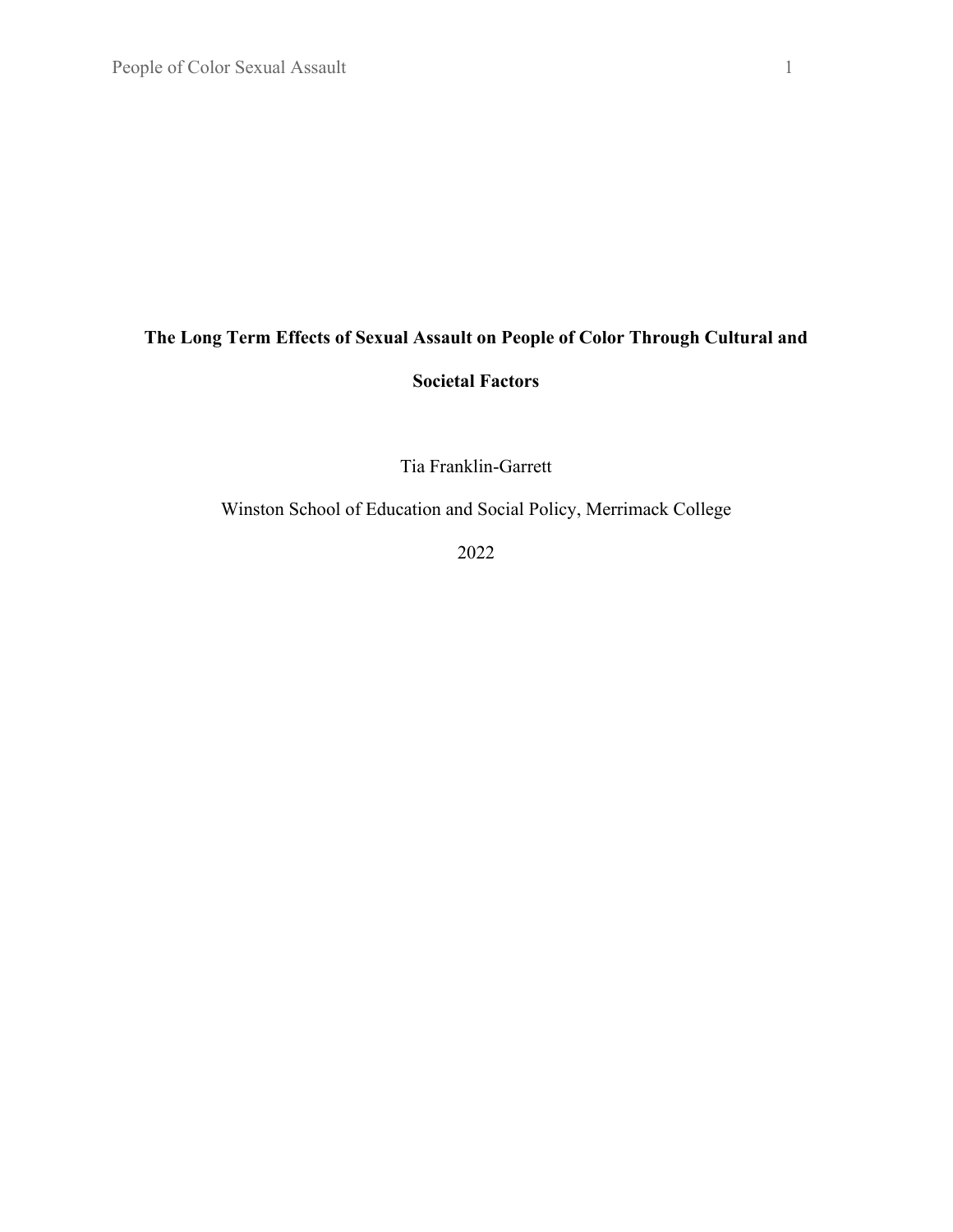## MERRIMACK COLLEGE

## CAPSTONE PAPER SIGNATURE PAGE

## CAPSTONE SUBMITTED IN PARTIAL FULFILLMENT OF THE REQUIREMENTS FOR THE DEGREE

### MASTER OF EDUCATION

IN

## COMMUNITY ENGAGEMENT

CAPSTONE TITLE: The Long Term Effects of Sexual Assault on People of Color Through

Cultural and Societal Factors

AUTHOR: Tia Franklin-Garrett

## THE CAPSTONE PAPER HAS BEEN ACCEPTED BY THE COMMUNITY ENGAGEMENT PROGRAM IN PARTIAL FULFILLMENT OF THE REQUIREMENTS FOR THE DEGREE OF MASTER OF EDUCATION IN COMMUNITY ENGAGEMENT.

| Audrey Falk, Ed.D.          | Audrey Falk      | 5/1/22      |
|-----------------------------|------------------|-------------|
| DIRECTOR, COMMUNITY         | <b>SIGNATURE</b> | <b>DATE</b> |
| <b>ENGAGEMENT</b>           | Sheila McGolame  | 5/1/22      |
| Sheila McAdams, Ed.M.       |                  |             |
| <b>INSTRUCTOR, CAPSTONE</b> | <b>SIGNATURE</b> | <b>DATE</b> |
| <b>COURSE</b>               |                  |             |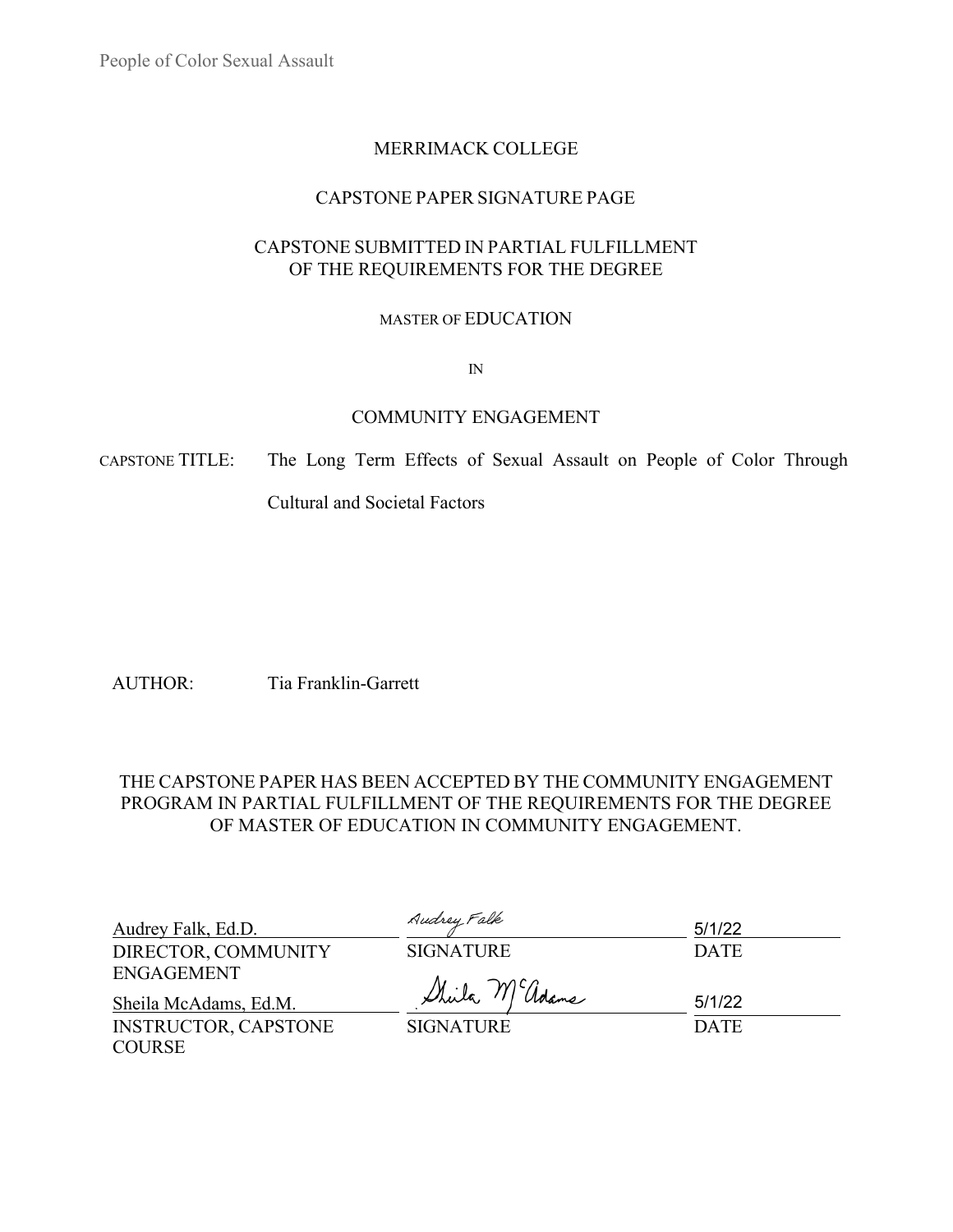## **Acknowledgements**

To those closest around me, thank you for always believing in me even when I did not believe in myself. Especially to Alana and Debby, thank you for your never ending kindness and love to consistently remind me of my achievements and strengths - even when I forgot.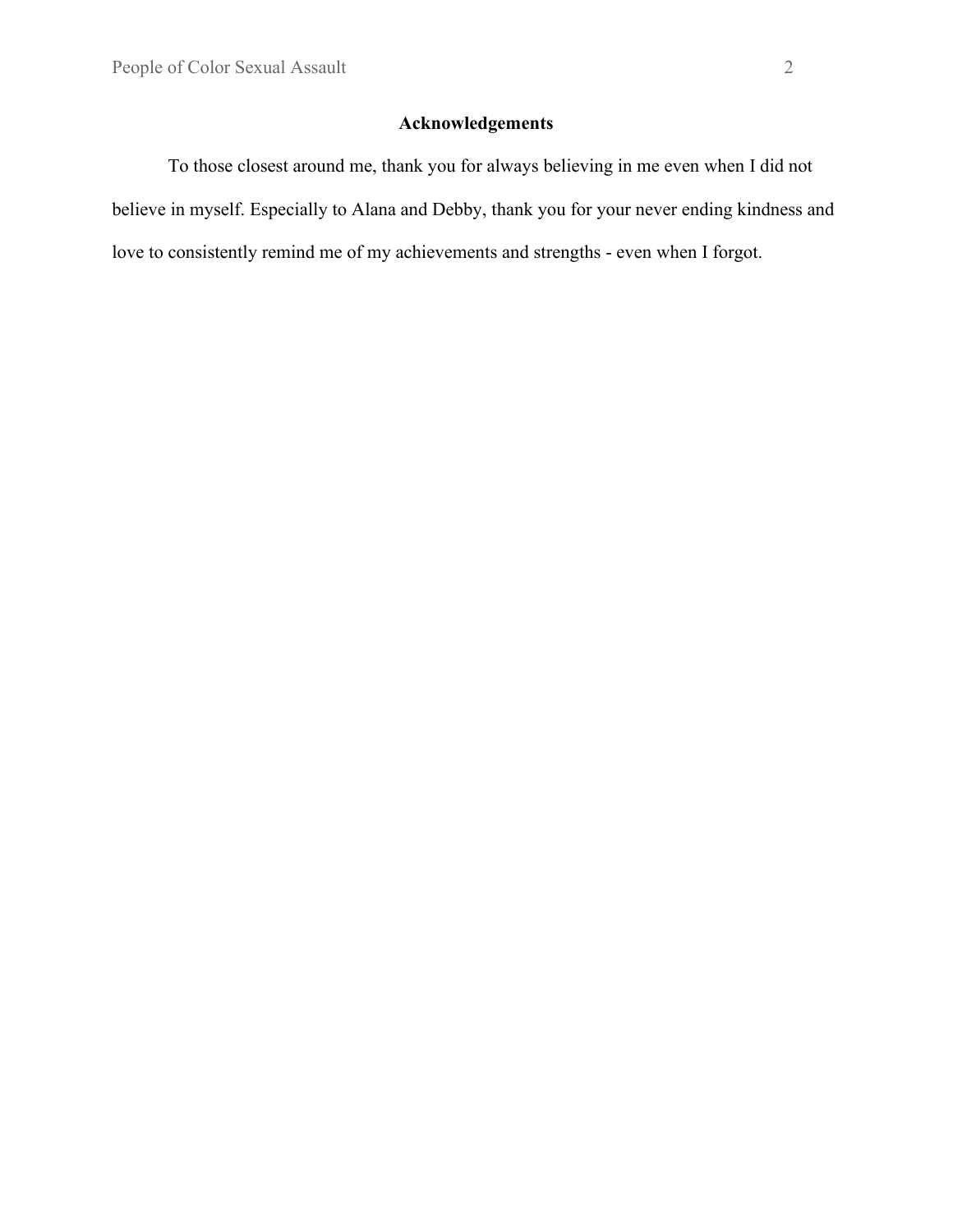#### **Abstract**

Sexual assault is still, to this day, a problem that many groups face, particularly People of Color (POC). Although there has been notable progress made in regard to laws, policies, and societal exceptions, there are barriers in achieving sexual assault reform. The progress that has been made up to date has benefited the majority, but the progress has inequitably addressed sexual assault for POC. The history of the United States' treatment of People of Color has hindered effective reforms for POC survivors. Expectations of sexual assault survivors and outdated misinformation and stereotypes further damage any progress made in regard to change. Both of these perceptions have influenced and formulated current legal practices and federal policies in the United States. The legal system and policies do not address and target the core issues of sexual assault. Due to these gaps in laws and policies, survivors fail to receive the resources and justice that they need. The Violence Against Women Act (VAWA), despite notable amendments and changes made, have yet to properly address the barriers and inequities of sexual assault reform. This paper will explore the history of sexual assault in the United States, the criminal justice system, societal perceptions and expectations, the barriers of sexual assault reform, and an analysis of VAWA's impact combating sexual assault violence.

Key words: Sexual Assault, People of Color, VAWA, #MeToo, Rape Kit Backlog, Rape Shield Laws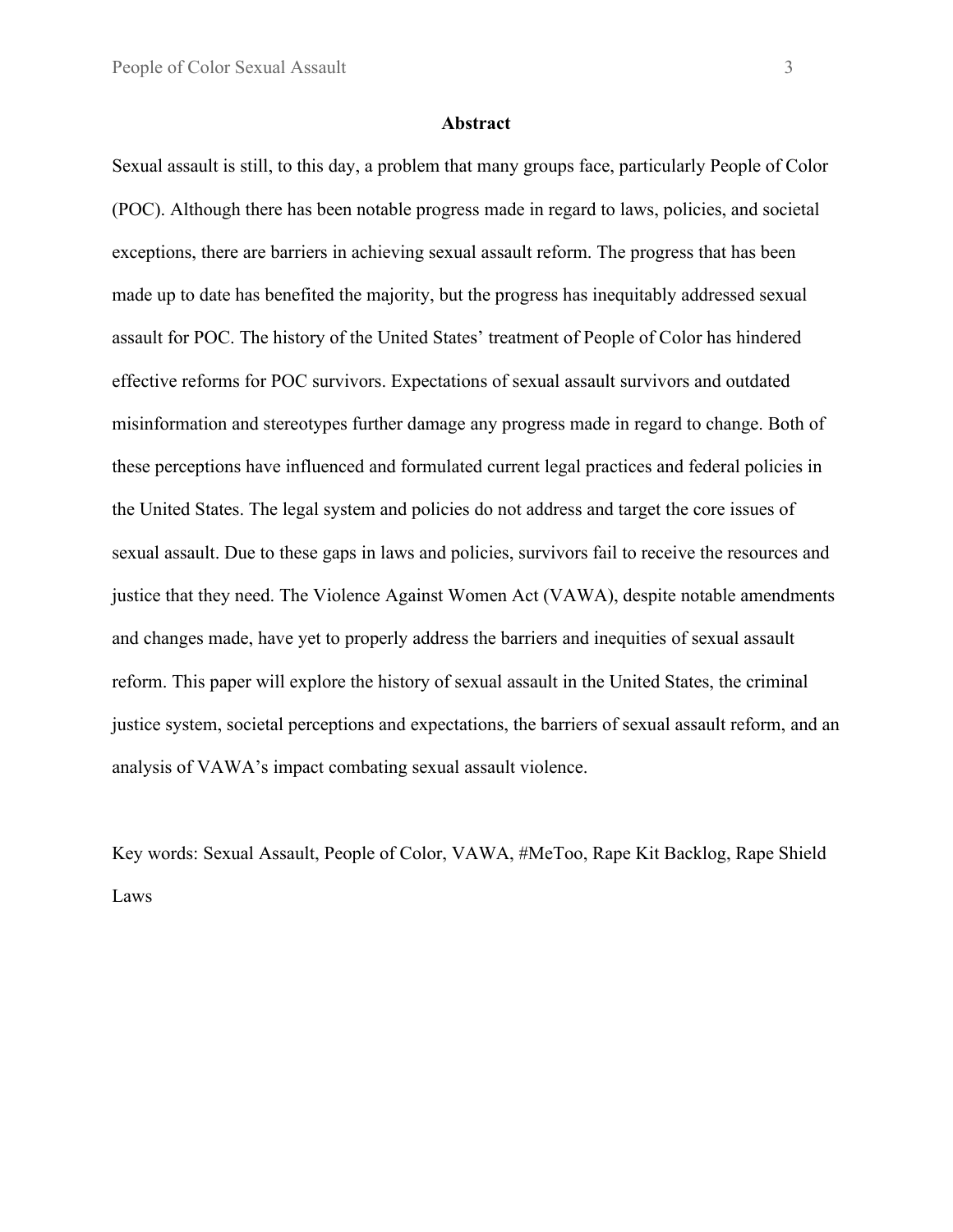## **Table Of Contents**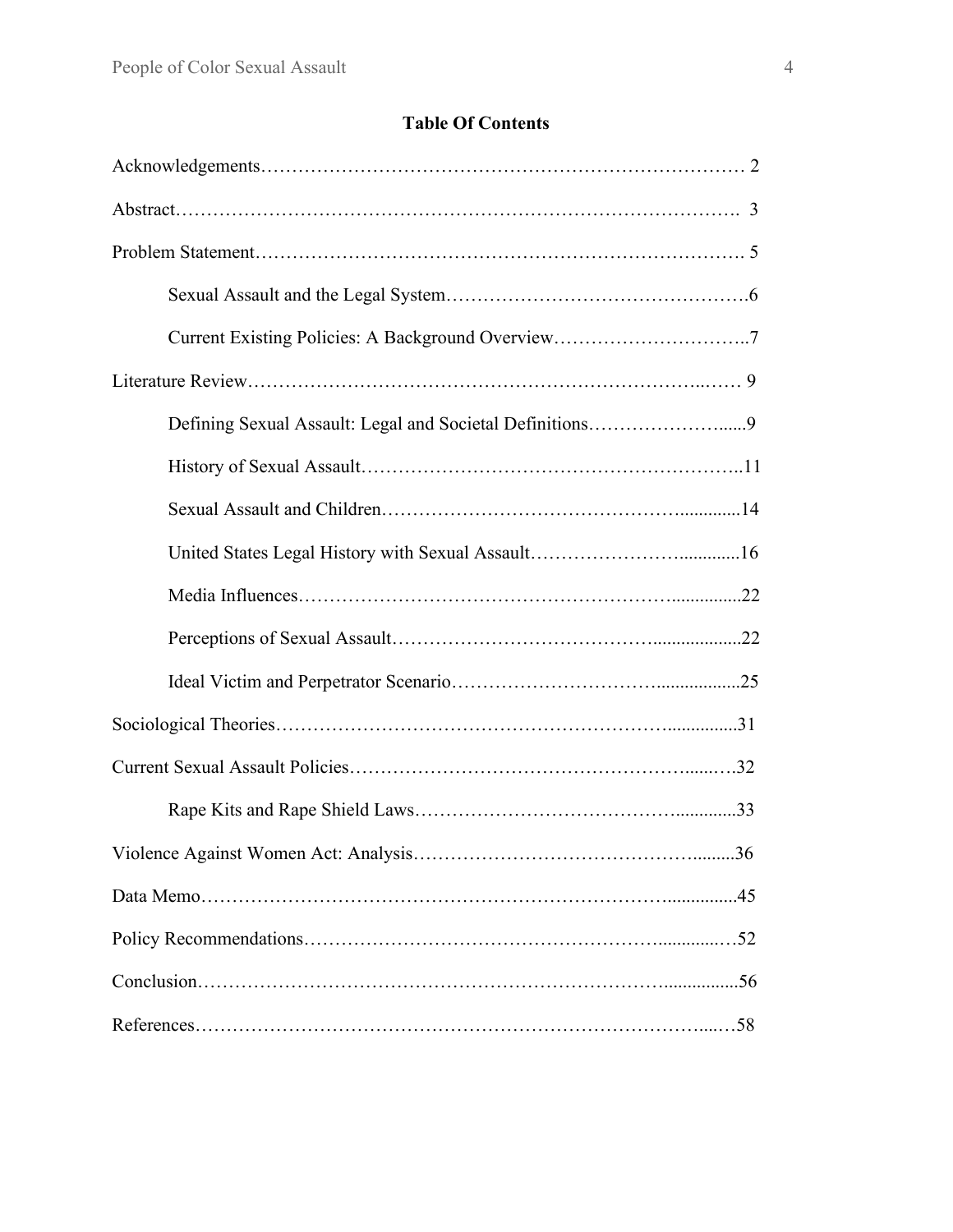#### **Problem Statement**

Sexual assault has been an issue in society since the beginning of time. It was not until the recent century that there was anything in place to combat the problem. During the last ten years, there has been an increase of sexual assault cases. One out of six women have been victimized by sexual assault, attempted or completed. Native American women are twice as likely to report sexual assault at a rate of forty-one percent (RAINN.org). Society has always ignored the plight of People of Color and treated the sexual assault of People of Color as two separate issues. Despite the impact of sexual assaults have on society, few laws and policies properly address the issue for People of Color. A Georgetown Law Center on Poverty and Inequality study found that, "adults often view black girls as less innocent and more adult-like" and that, "negative stereotypes of black women are mapped onto black girls," resulting in harsher treatment and a lack of empathy for black girls (Times Up Foundation, 2021). All around the globe there have been countless protests to stand in solidarity with the survivors, calls for action, and several developed countries have taken note and updated their policies in regard of sexual assault. By examining the current sexual assault policies in place, discrepancies in access, services and resources for victim will be highlighted.

Seen through a wider lens, it has been theorized that essentially none of the current policies in place are helpful in current times; but, by looking at the statistics of assault through the lens of People of Color, the results are staggering. Any concern that is troubling society is magnified for People of Color due to past generational prejudices. When People of Color are being targeted specifically, then ignoring the attacks made against the community turns into enabling. The United States culture and treatment of People of Color has made a significant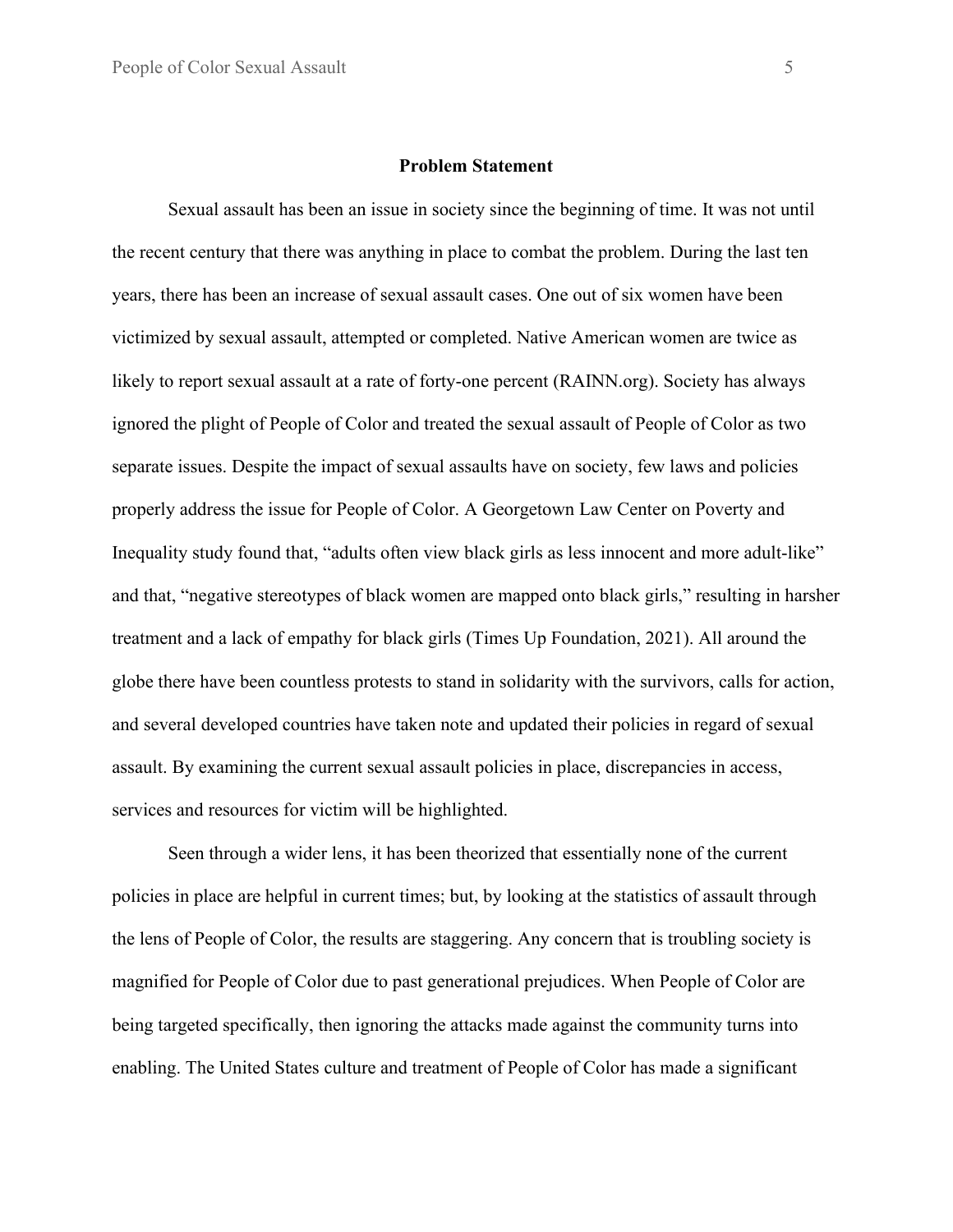negative impact on how our judicial system works as a whole. People of Color are both victimized as an assault victim, as well as perceived perpetrator or offender.

#### **Sexual Assault and the Criminal Justice System**

Law enforcement's treatment of sexual assault victims further adds to the issues, leaving the door open for People of Color and transgendered individuals to be targets of perpetrators. Historically, the practice of reporting to formal services has failed to give the victims the needed support after reporting their assault. By taking into consideration the nature of sexual assault (a "he said, she said, what were you wearing?" crime), police officers are often blinded by old school policing strategies and the ability to solve the case. These behaviors exhibited by law enforcement result in a lack of reporting by survivors. Some of the behaviors law enforcement exhibit towards victims are: intrusive lines of questioning or lack of education and training with handling sexual assault cases. Survivors fear poor treatment from law enforcement, as well as the belief that their case will not be taken as seriously as their counterparts. Looking at the statistics of the amount of sexual assault cases that have been reported, twenty percent of female students report, and thirty-two percent of non-student females report, their assault. In fact, "fifteen percent of victims stated that they did not report in fear of police not believing that they would help, or that the police could not do anything" (RAINN.org, 2021). By taking a closer look at the rates of sexual assault amongst the members of the People of Color populations at question, RAINN [estimates](https://www.rainn.org/statistics/criminal-justice-system) that out of "every 1,000 sexual assault cases, only 230 are reported to the police. And for every black woman who reports rape, at least [15 do not report"](https://ujimacommunity.org/wp-content/uploads/2018/12/Ujima-Womens-Violence-Stats-v7.4-1.pdf) (Times Up Foundation, 2021).

#### **Current Existing Policies: A Background Overview**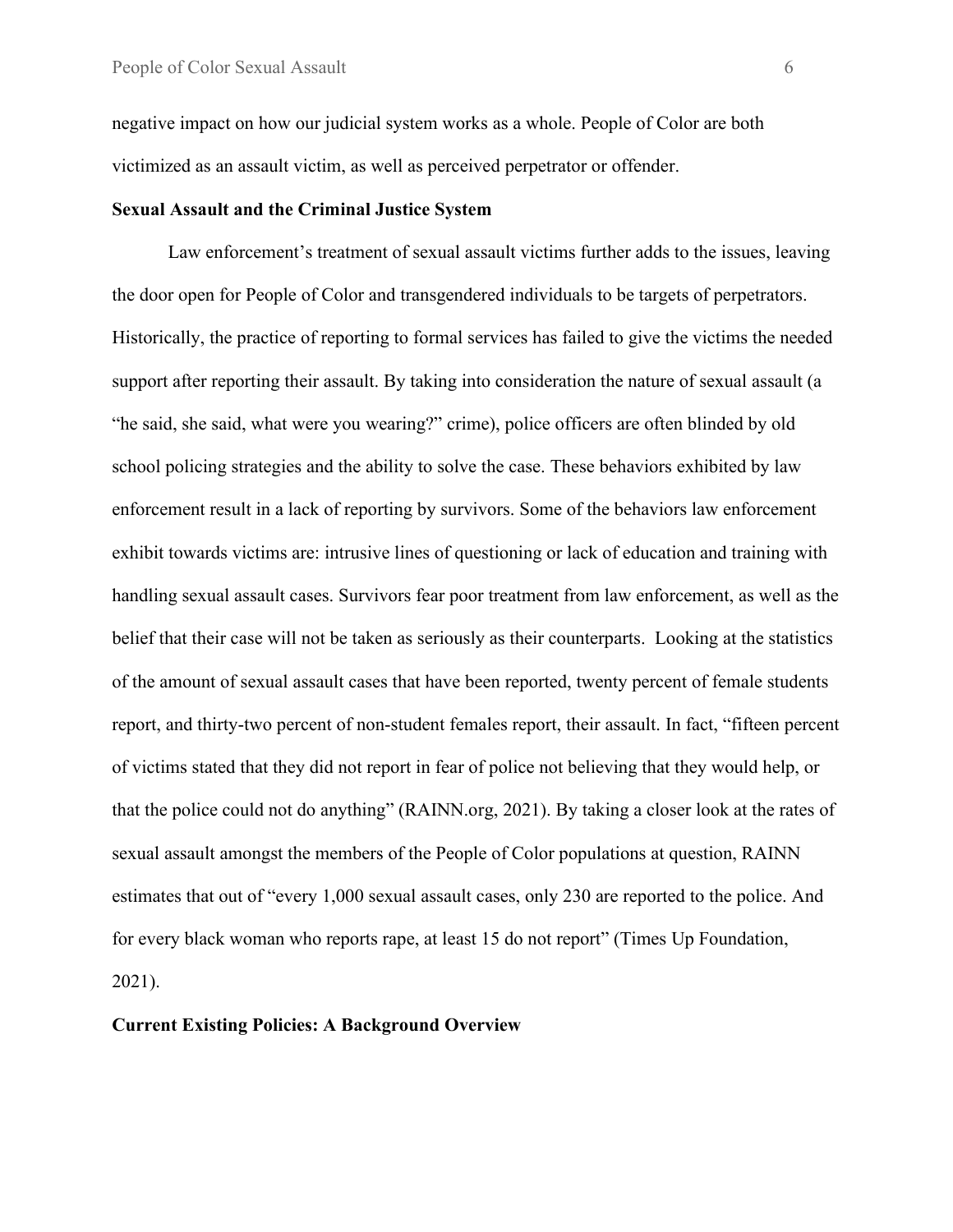The issue of sexual assault has not been taken seriously in the judicial system. It was not until the mid-seventies that sexual assault reform was taken seriously. The 1970s feminist movement was the driving force of the anti-violence movement in regard to sexual assault reform. Prior to the 1970s, a married woman could not have pressed charges against her husband if he had assaulted her. It was not until the nineteenth century that there was any kind of policy work completed in the fight to change existing legislation. The fight behind marital rape is rooted in "societal reluctance to acknowledge the possibility of antagonistic interest and hurtful behavior in marriage" (Hasday, 2000). When marital rape laws were put into place, the marital rape laws itself were a stepping stone of policies that are designed to protect women. Another crucial law that is in place to ensure women's rights is the Violence Against Women Act (Sacco, 2015). VAWA was established in 1994. The law is designed for protections against sexual assault, domestic violence, stalking, and harassment. Unlike other notable policies, VAWA has adapted and changed through revisions overtime.

When VAWA was established, it offered potential solutions to address other issues that are relevant to the on-going sexual assault concerns in the United State. One of the areas that was highlighted in VAWA revisions was addressing the rape kit backlog. There is a national rape kit backlog crisis in the United States, with many rape kits yet to be tested. This is a huge concern in the fight against sexual assault. When a victim steps forward and makes a complaint through the legal system, they have to complete a rape kit. Completion involves the victim being asked to disrobe and lay down on a piece of white paper to collect hairs or fibers, after which they would be thoroughly scraped and swabbed for the rapist's DNA. This process may take four to six hours, or twelve hours in neglectful circumstances (Lion, 2018). The evidence collection process itself is traumatizing for the victims. When the victim conducts a rape kit, they are reliving the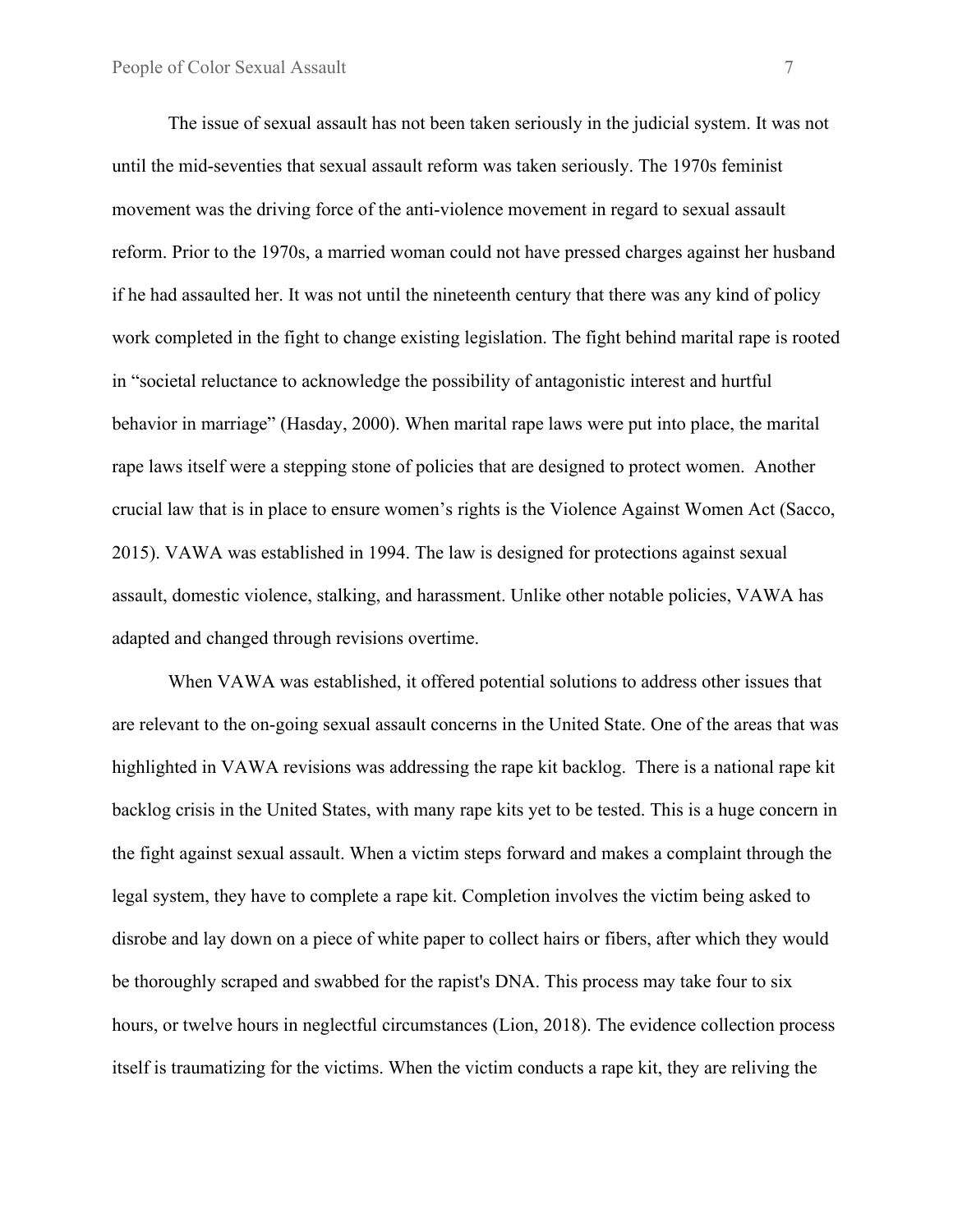trauma of the assault; rape kits are extremely invasive and uncomfortable for the individual being tested. This experience also leaves the victims in fear of unwanted pregnancies or STDs. While the importance of collecting forensic evidence is understood, little is being done to reduce the backlog in an effort to prosecute offenders.

Rape shield laws are also important for the victim of sexual assault. Rape shield laws are designed to protect the victim during a criminal trial. Rape shield laws protect the victim as well as prevent bias of sexual assault myths in court: sexual experience and the victim's dress, and it, "excludes prior sexual history and limits personal therapy notes to be used during the trial" (Landsberg, 2020). Rape shield laws are the only means of protection in place for the survivors during the criminal court trial when testifying against the perpetrator. In the legal world, rape shield laws are being discussed as controversial to defendant's rights. Do they infringe on the defendant's constitutional rights? Defense attorneys will often use the manner of how the victim was dressed, past sexual history, and prior engagements to discredit the victim during the course of the trial. Even with the implementation of rape shield laws, defense attorneys will still use these tactics to sway the jury's opinion of the victim.

By examining the issues with the current policies, and offering improvements for these policies, social and judicial views as well as procedures for handling sexual assault cases could be transformed. Looking at the policies in depth will result in improvements of resources being shared and offered to victims. Strengthening the gaps in these policies can truly ensure that survivors of sexual assault are protected throughout the entire process: the initial report, the investigation, trial, and recovery. By addressing the deficits in existing policies, specific concerns to invisible communities, such as People of Color could also be solved. Sexual assault reform can also help the countless community and state organizations by providing more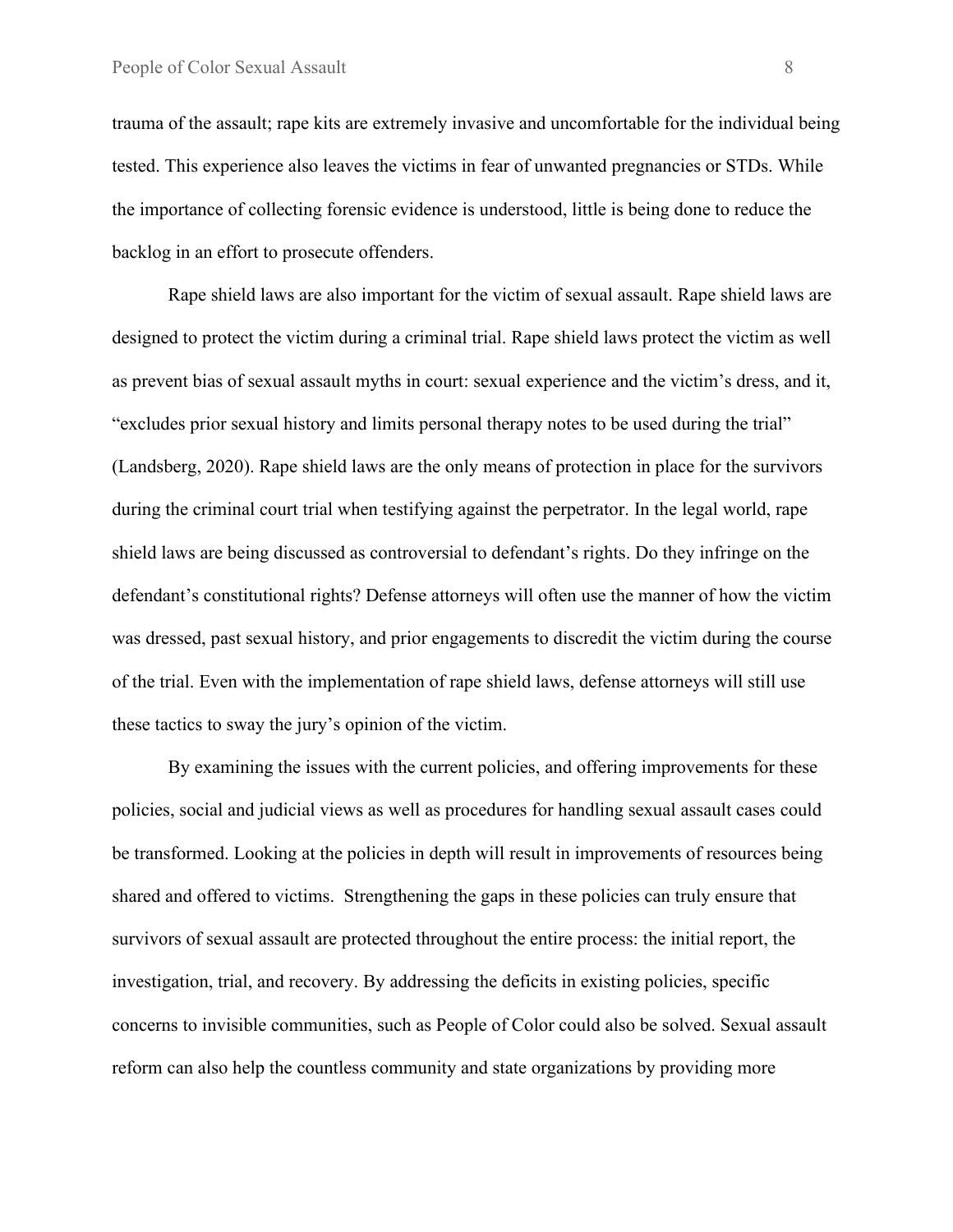financial resources to support survivors. By making adjustments in existing policies, better systems will exist to support victims of sexual assault, providing justice that they deserve.

#### **Literature Review**

#### **Defining Sexual Assault: Legal and Societal Definitions**

Sexual assault is a crime that presents in many shades of gray. Both the legal definition of sexual assault and society's definition has adapted and changed over time within the case precedents and research. The legal definition of sexual assault is, "any nonconsensual sexual act proscribed by Federal, tribal, or State law, including when the victim lacks capacity to consent" (United States Department of Justice, 2020). Each state is allowed to adapt or change their parameters of what concludes a sexual assault, as well as set precedent on the amount of prosecutorial evidence required in order to obtain a guilty conviction on a sexual assault case. Historically, there have been many factors that have aided in sexual assault cases such as drug use, alcohol, or the relationship between victim and offender. Current research and movements in regard to the anti-violence movement have changed society's perception of sexual assault, as well as brought new questions to light. New generational social movements that have been aimed at ending sexual assault have highlighted that both People of Color and the LGTBQ community face discrepancies accessing available resources.

In recent movements to end sexual assault, the definition of sexual assault has changed with society's interpretation. With information presented by both criminal statistics and from non-profit movements, individuals have started to understand how deeply sexual assault has affected people in the United States. Mobilizing rape is a concept in which individuals are actively and publicly participating in oppressing sexual assault aids, which influences the negative behaviors in men. Members of the sexual assault reform movement suggest that,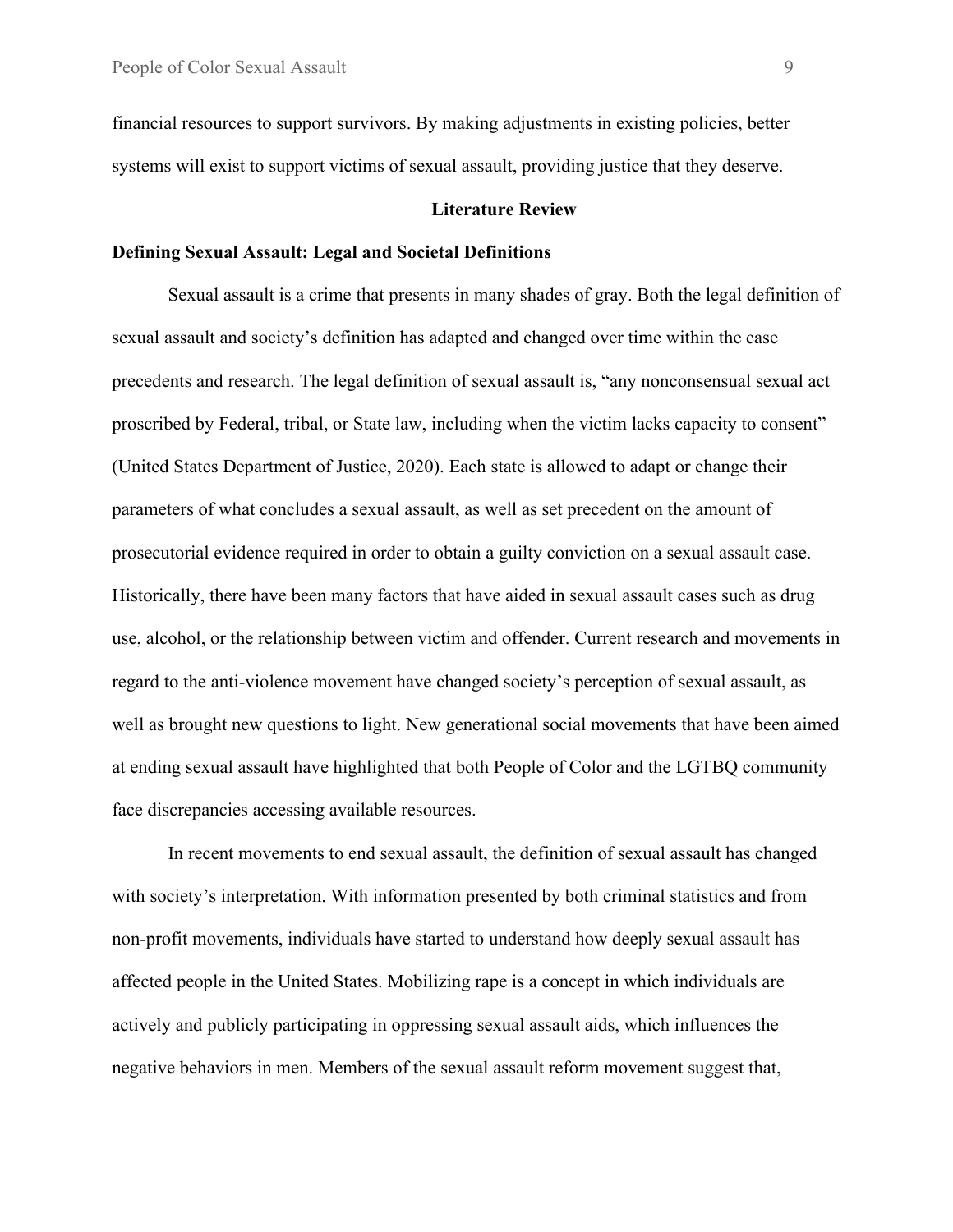"sexual assault is not simply an individual incident but a wide-ranging constellation of behaviors, attitudes, beliefs, and talk that work to produce and reproduce gendered dominance in everyday interaction" (Pascoe, 2016). As time progresses and the full scale effects of sexual assault emerge, there will be a deeper understanding of sexual assault.

Sexual assault has been an increasingly troubling issue over the last decade. One in six women have experienced sexual assault in their lifetime (RAINN.org). Recent movements, such as #MeToo, have brought attention to sexual assault and made the conversation less taboo. Current analyses of issues regarding sexual assault address the concern of the crime itself as well as across the country. However, there has been sparse research that highlights the effect of sexual assault on People of Color. People of Color are at a greater risk of being sexually assaulted in their lifetime. Native American women make-up 41% of sexual assault cases (RAINN.org). African-American women are at a greater risk of being assaulted compared to other racial groups. One must examine sexual assault through the eyes of marginalized groups, identify the factors that are associated with increased risk in People of Color's communities and consider historical, legal, and societal factors that prohibit lowering the probability of assault in these communities. This examination, can further highlight the reason why there is a significant, statistical difference of reported sexual assault cases from People of Color survivors.

Through a wider lens, it has been theorized that the current polices in the United States have gaps that do not address all factors that contribute to sexual assault. By reexamining statistics through the lens of the POC community, it presents even more staggering factors that have not been addressed in the anti-violence movement. When there is a societal concern, People of Color are ignored based on generations' worth of prejudices and assumptions. When People of Color are being targeted specifically, this action becomes enabling oppressive behaviors. The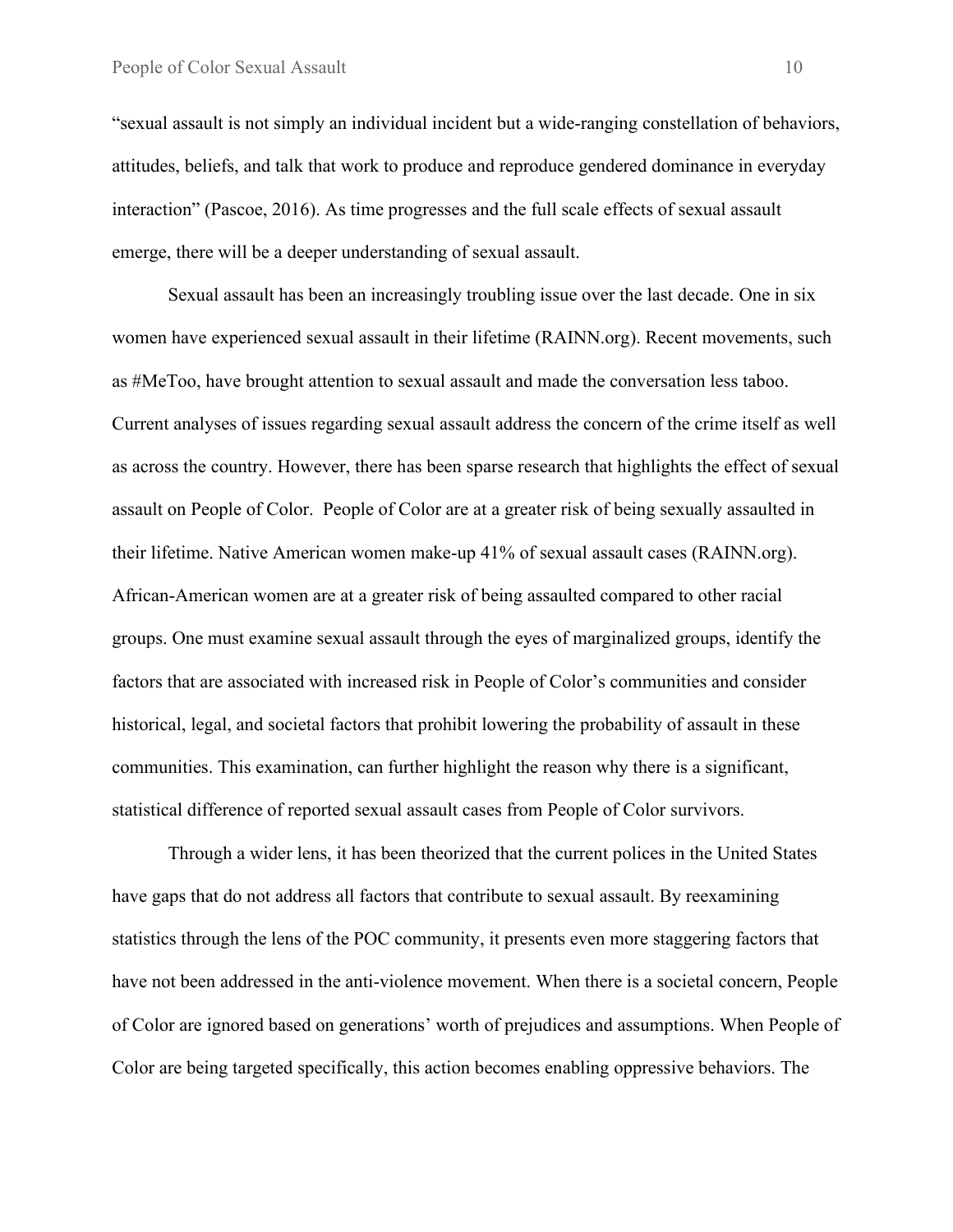reality of these notions is that society treats a white victim of sexual assault drastically different from People of Color victims or those who identify as part of the LGTBQ+ community. The United States' history, culture and the treatment of People of Color is currently making a significant, negative impact on how our judicial system works as a whole. People of Color are continuously being victimized as both an assault victim, and a perceived offender in crimes involving white victims.

#### **History of Sexual Assault**

Throughout the course of history, sexual assault was used as a weapon or means of punishment and control across all cultures. In 1789, a Maryland slave had sexually assaulted a freed slave woman named Elizabeth Amwood. The slave's owner, William Holland had "ordered the pair to take their clothes off, and forced the slave to rape the freed woman" (Foster, 2011). The sexual assault of Elizabeth Amwood has led to deeper considerations of the malicious use of sexual assault during the American Slave Trade. Enslaved women often experienced sexual abuse; it was considered "trespassing of property" when reported. Slavery violated the rights of African-American population overall, but by looking through the lens of slavery and sexual assault, it showcases underlying themes that have remained throughout society. Throughout history, slavery had "violated the masculinity of black men who were denied the ability to protect vulnerable female dependents" (Foster 2011). Slavery was noted to break down the mental consciousness of the individual, to make them less than human. According to Deborah Gray White, a historian, the men who "tried to protect their spouses were themselves abused" (Foster, 2011). With the emasculating psychic toll on the men who attempt to protect the women that they cared about (wives, mothers, daughters, or sisters), the toll of not being able to protect a loved one from a vicious cycle without being abused yourself was a consistent battle that male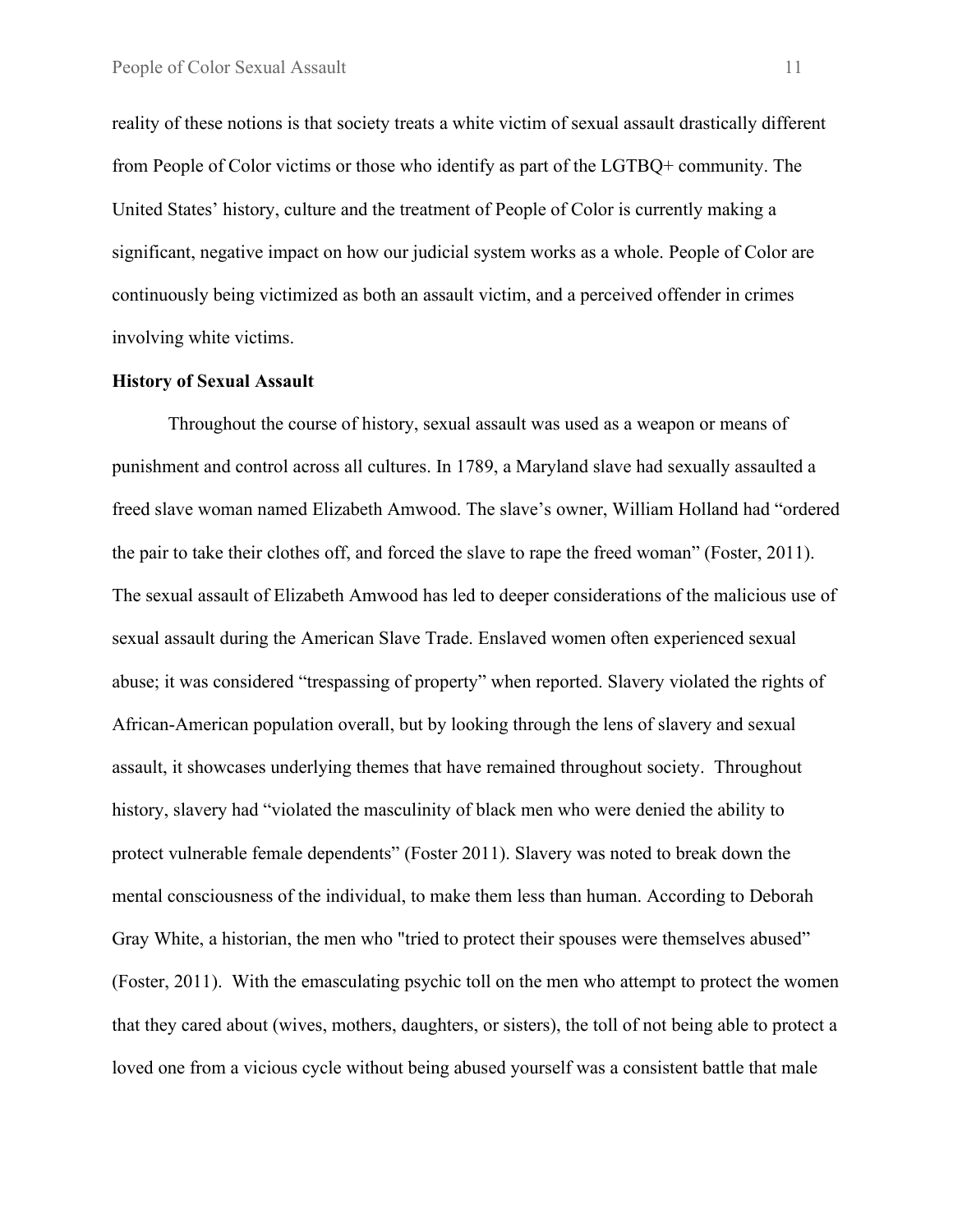slaves faced daily. The toll that these men had faced, White further argues, "could have led men to eschew monogamy or resist marriage altogether" (Foster, 2011).

Sexual assault towards the male slaves served a darker purpose than most would consider. Sexual assault has also been found and linked to the Spanish Slave system in Cuba. Robert Richmond Ellis, a historian, has argued on the account of a former slave named Juan Francisco Manzano, that sexual assault is "including the obvious barrier of the historical record in that male victim of slave rape left behind no biological record in the form of offspring as well as the prevalent homophobia in traditional Latin American societies, which would have prevented men from telling their stories given that male sexual passivity" (Foster, 2011). Although this community highlights key cultural ideology, this practice is seen vaguely in other cultures as well. When slave owners assaulted their male slaves, there was no trace of what is known today as biological evidence. The shame that comes after being assaulted often kept men from telling others what had happened.

The implications of sexual abuse used in slavery has trickled down into modern day ideologies on the marginalized communities. The abuse that both men and women have faced while being enslaved created racist depictions of both African-American women and men to be hypersexual, and white women as passive and asexual (Foster, 2011). The differentiating views of slaves of either being beastly, vile, and grotesque or being fetished has been present in slavemaster methodology. Colorism has affected many different racial and ethnic groups. Examining colorism within the slave trade also further provides insight in current societal practices. Antebellum "fetish" showcases both light-skinned enslaved women and men. Edward Baptist, for example, argues that the "antebellum domestic slave trade might be reconsidered as a 'complex of inseparable fetishisms' given the slave traders' 'frequent discussions of the rape of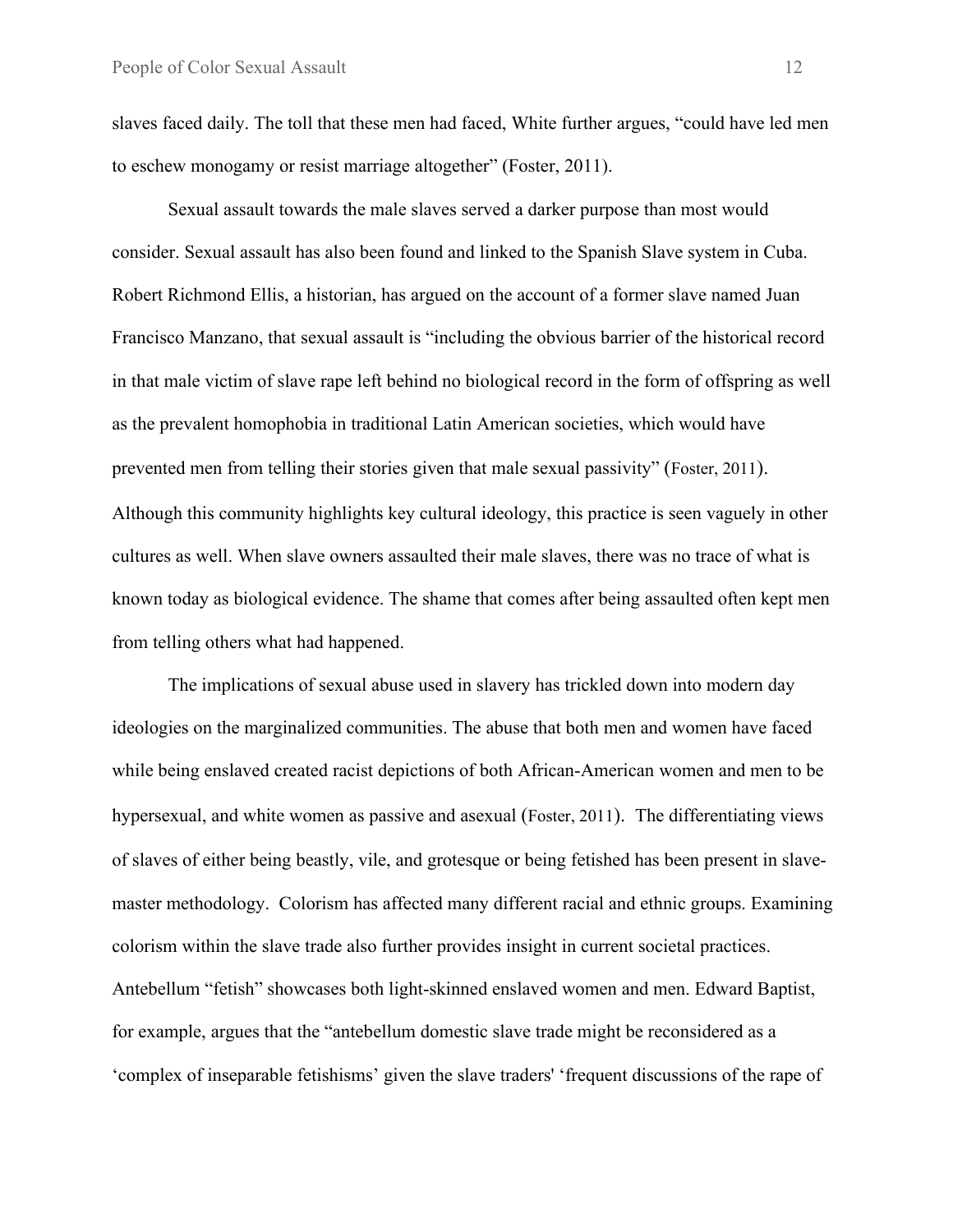light-skinned enslaved women, or 'fancy maids,' and their own relentlessly sexualized vision of the trade" (Foster, 2011). These behaviors are still seen today in modern society's perception of People of Color. Men often fantasize about being with African-American women based on physical appearance and stereotypes of hypersexuality. With this behavior, men often shame African-American women who have a darker complexion; this is seen in the reverse with women and African-American men as well. Fetishing People of Color by the "category" that they fall in (light skin vs. darker skin complexions) has also created a resentment towards members of the populations due to the treatment that each party faces.

As a result of these stereotypical perceptions of African-Americans, "one quarter of the nearly 4,000 lynchings in 12 Southern states between 1877 and 1950 were of Black men accused of raping white women. The terror of lynching emerged as a way to control former slaves following Emancipation" (Armatta, 2018). This resulted in the mass incarceration of black men following accusations of sexual assault, and statements such as, "No white man has ever been executed in this country for raping a Black woman" (Armatta, 2018). The National Registry of Exonerations reported that "about 70% of white sexual assault victims were attacked by white men and only about 13% by Black men. But 57% of white victim sexual assault exonerees are Black, and 37% are white—which suggests that Black defendants convicted of raping white women are about eight times more likely to be innocent than white men convicted of raping women of their own race" (Armatta, 2018). The perception of African-American males being falsely labeled as rapist also prevents women of color from utilizing formal resources in reporting their sexual assault. Indigenous women are at a higher rate of being sexually assaulted as opposed to their white counterparts; indigenous women's rates of sexual assault is at fifty-six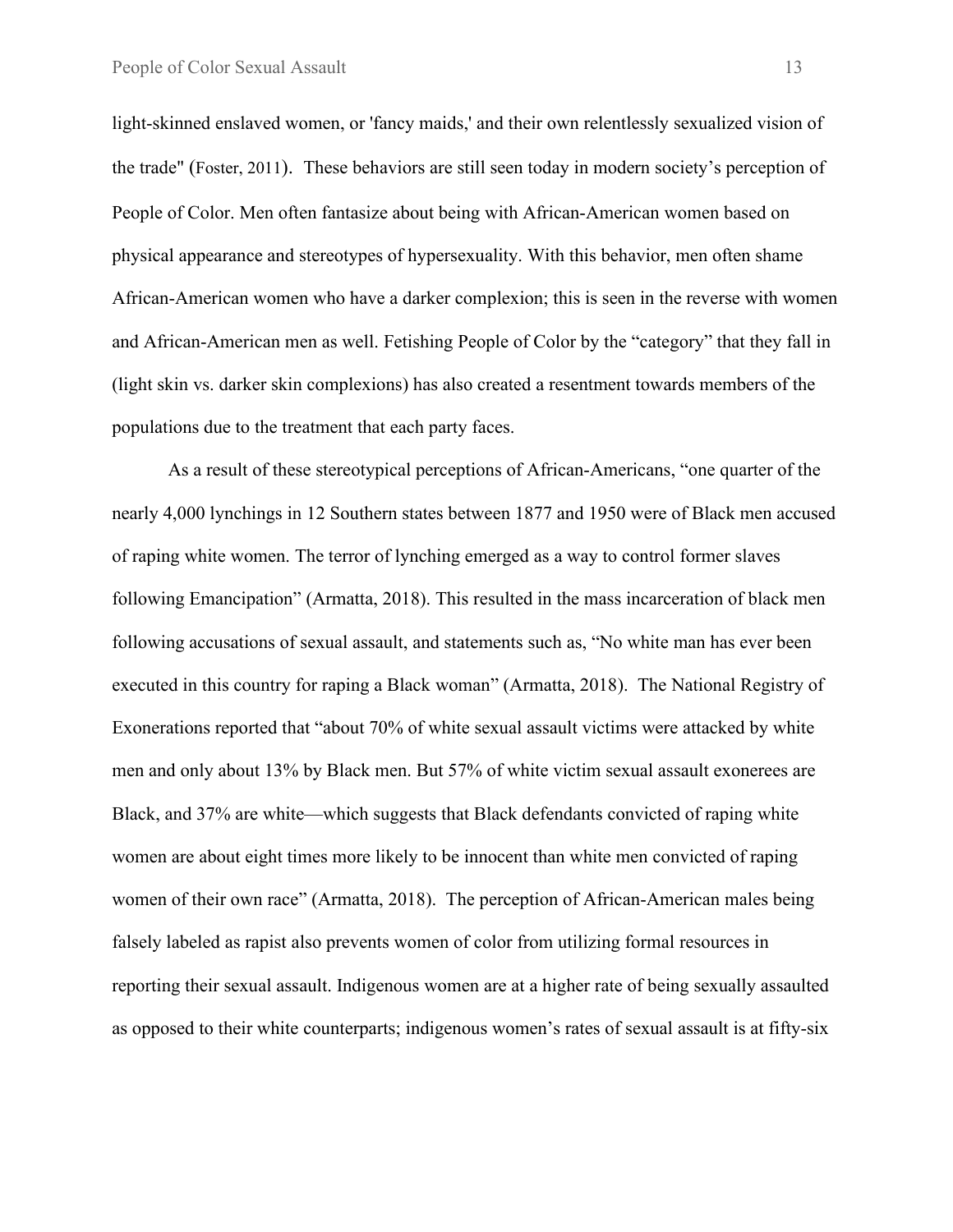percent. "Ninety percent of lifetime sexual violence against Indigenous women is perpetrated by someone of another race" (Armatta, 2018).

The results of the over sexualization of People of Color has trickled down into modern times. In society, often People of Color are exploited in a number of ways. The manipulation of white perpetrators noted by Foster (2011) has resulted in the stereotype that African-American women are often found promiscuous. Instilling these stereotypes onto young black girls increases the harsh treatment and lack of empathy toward black girls. The labeling of African-American men as predators was used as intimidation and manipulation. Foster's historical perspective on stereotyping both African-American men and women to be hypersexual, can be seen in application in modern day where these perspectives are mirrored in sexual assault cases involving African-American men and women.

#### **Sexual Assault and Children**

Currently, it is agreed amongst the mass majority that any neglect or abuse toward children is morally wrong. This was not typically the viewpoint that the mass majority held in the past. Child abuse was seen as a disciplinary act, and was not discussed as it related to "private family matters." Society's current viewpoint of child sexual abuse is shaped by the repulsive nature of the crime itself. In modern society, the mass majority feels disgust and anger towards perpetrators who target children of any race or gender. Historically, this viewpoint is a new development within the last thirty to forty years that resulted in a revision of legal parameters that surround child sexual abuse. Children were often forgotten or ignored when cases of abuse and neglect surfaced. Prior to 1875, there were no protections for children in regard to sexual abuse, although, when crimes were committed towards a child, there were harsh repercussions. In 1809, a "New York shopkeeper was convicted for sadistically assaulting his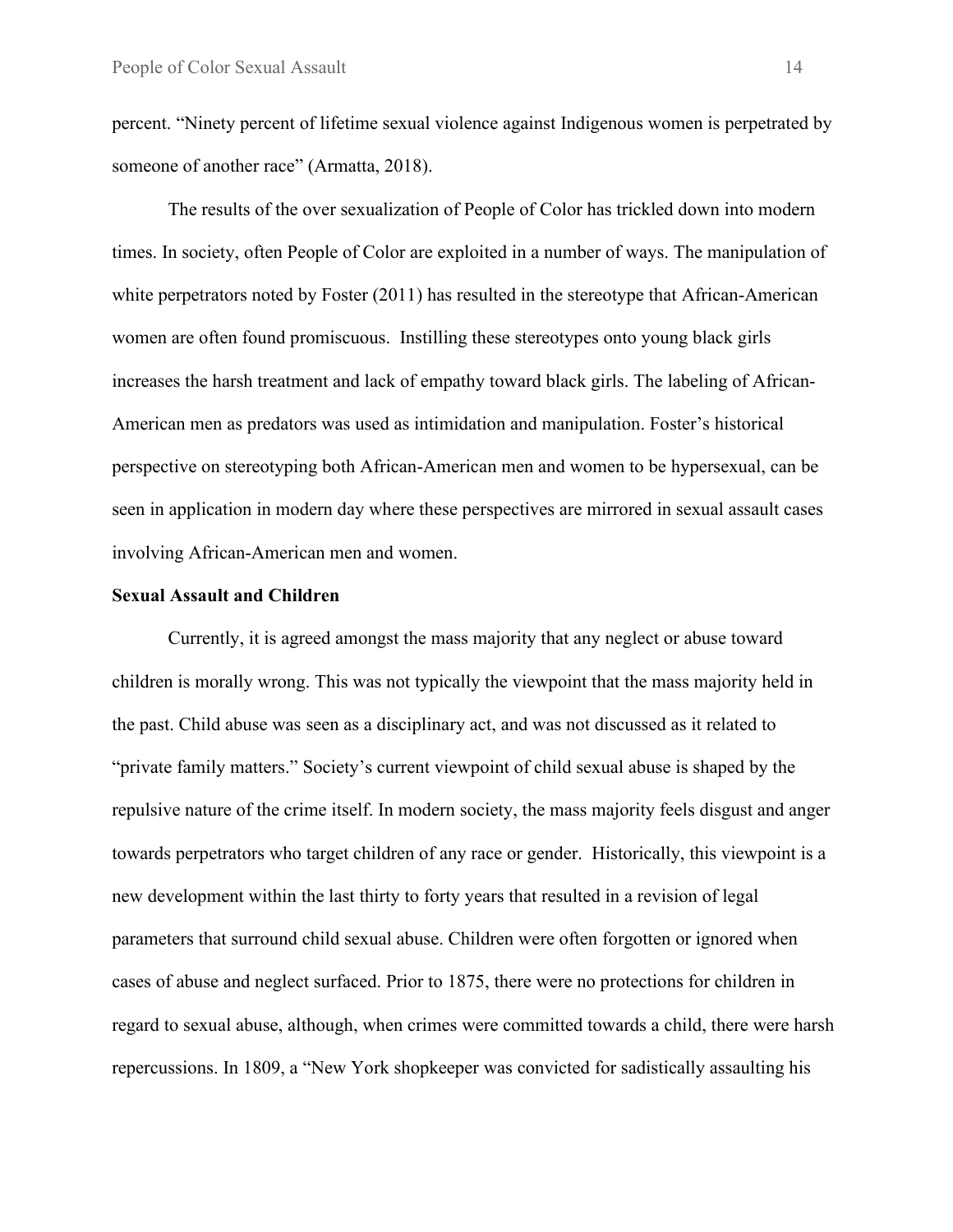slave and her 3-year-old daughter" (Myers, 2008). It wasn't until the mid-1800's that a child sexual abuse case had reached a Supreme Court. "In 1856, the first rape conviction in state history reached the California Supreme Court. The victim was 13"; the case is known as People v. Benson (Myers, 2008). Between the years of 1856 to 1940, most of the rape prosecutions in the state of California involved child victims.

A review of prior cases of child sexual abuse demonstrates that prosecution of the offenders was not the only alternative. The State of Massachusetts, in 1642, "had a law that gave local magistrates authority to remove children from parents who did not "train up" their children properly" (Myers, 2008). In 1866, Massachusetts passed a law that authorized judges to intervene in the family when "by reason of orphanage or of the neglect, crime, drunkenness or other vice of parents' ' (Myers, 2008). Even if the child was growing up in a setting where education and control did exist, a judgment could be made that the child led a "sad life." In states implementing these laws, intervention was sporadic and far from consistent. In comparison to the level of intervention that is seen today, there was acknowledgement from the adults in this time frame of maltreatment, as well as attempts to help and correct. Despite attempts made, there was not an entity that existed in order to protect children. In 1875, a little girl named Mary-Ellen was the inspiration for the first non-governmental charity that was specifically devoted to child protection services: New York Society for the Prevention of Cruelty to Children (NYSPCC) (Myers, 2008).

The story of Mary-Ellen influenced the NYSPCC, and later, Child Protective Services (CPS) models. Similar models were applied to different organizations across the country. With the development of CPS, there were resources in place to help children who were being neglected or sexually abused by adults in their lives. In 2016, Child Protective Services noted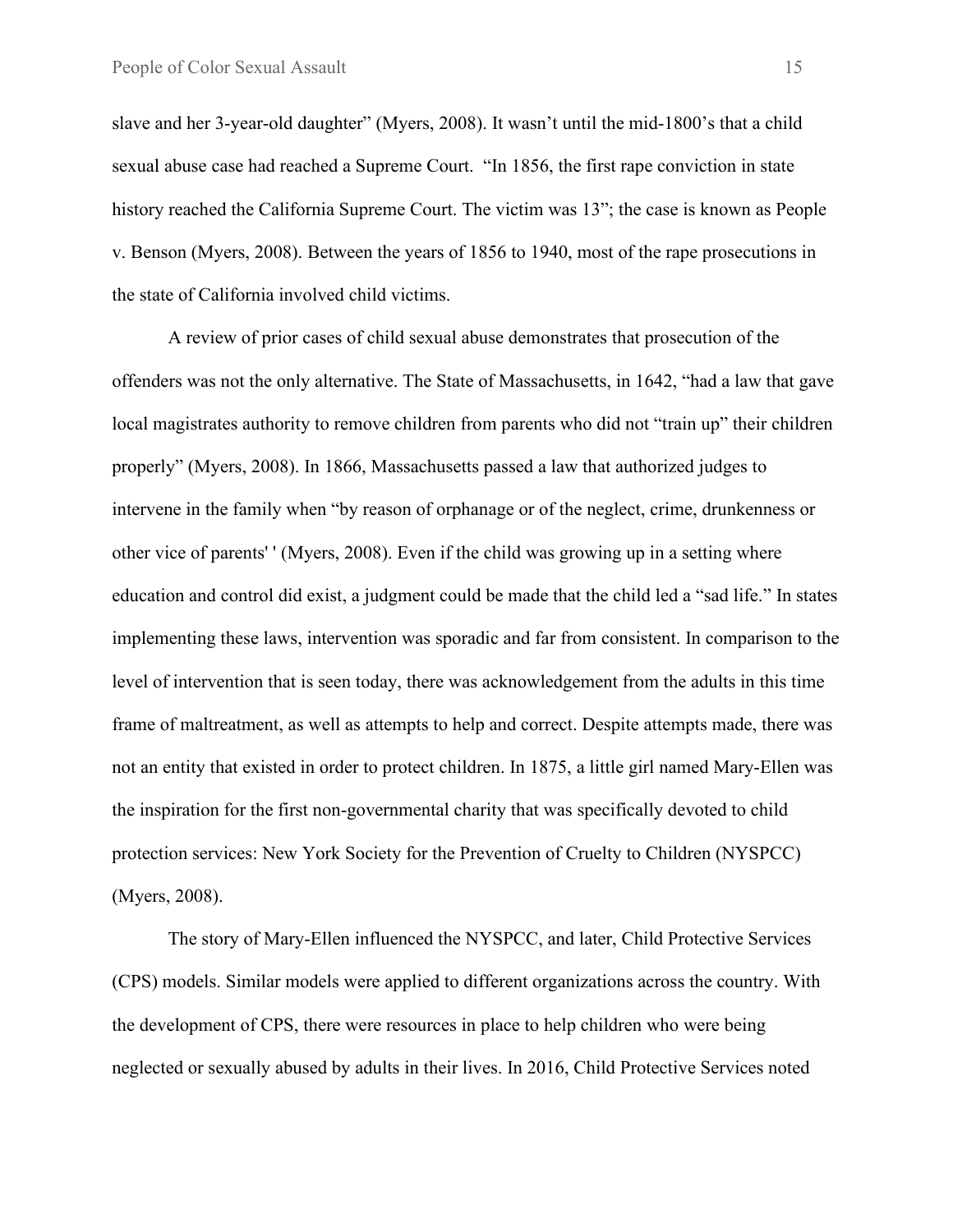that 57,329 children were victims of sexual abuse (RAINN.org, 2020). Sixty-six percent of 12-17 year olds faced sexual abuse, and "ninety-three percent of children knew the perpetrator, with fifty-seven percent being an adult family member" (RAINN.org, 2020).

In the 21st century, children are considered a protected population. Advancements have been made in CPS structure that are outside the scope of this paper, but one change has been the increased focus on mandated reporting for child abuse. Although advancements have been made, there are issues that remain within CPS, such as "cracks" in which children often go unsaved due to the high demand for social workers as well as their overbearing caseloads. One of the landmark cases in regard to CPS is the 2013 case of Gabriel Fernandez, a nine-year-old child who was a victim of horrific child abuse by the hands of his mother and step-father. It was cited that he "fell through the cracks' ' when there were attempts of CPS interventions that were made by different advocates in Fernandez' life. The case of Gabriel Fernandez highlighted instances of overworked case managers and outdated procedures of CPS.

Recent Roe v. Wade debates in regard to pro-life and pro-choice highlight more issues within the foster care system, such as overcrowding and potential perpetrators. The threat of Roe v. Wade's removal increases the potential of mothers, who do not want their newborn children, to place them in foster care. By taking into account the increased fluctuation of new children in need of placements, this would stretch the thinning resources that states have for their foster care children, as well as increase the risk of overlooking foster parents who may prey on the vulnerability of the children in the system.

#### **United States Legal History with Sexual Assault**

Legal reforms in the United States highlight the drastic changes in society's view of the criminal nature of sexual assault. It was not until the 1970's that there were movements that were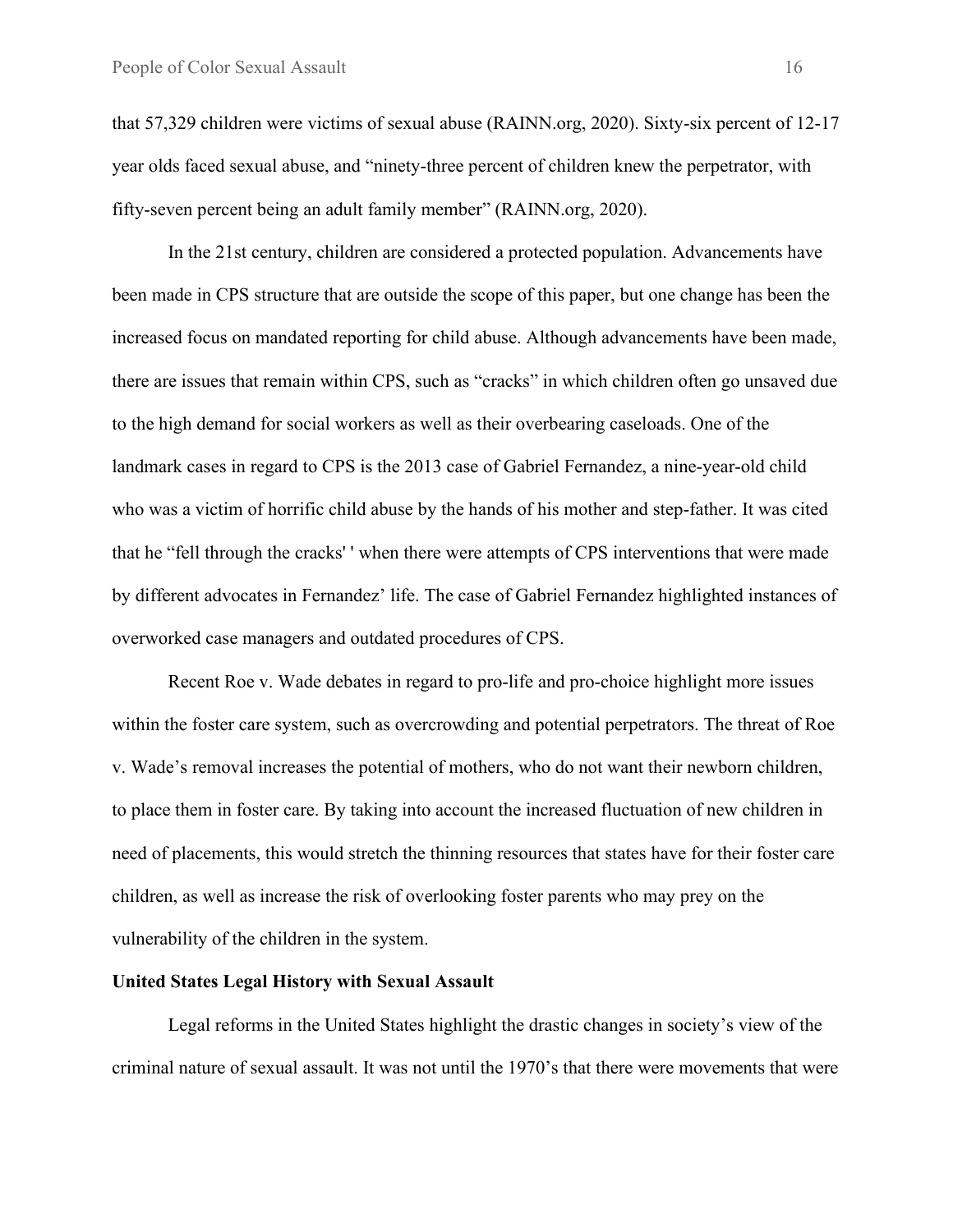actively fighting to change the perception of sexual assault. The Feminist Movement was the core driving group in Rape Law Reform, followed by law-and-order advocates. Law-and-order advocates did not agree with key beliefs of the Feminist's Movement, the criminal justice advocates at the time had opposed reforms that would benefit the Feminist's Movement's platform on Rape Law Reform. Some of the key factors that were a concern in the reform movement were the ability to redefine the legal definition of sexual assault and rape. Another issue that was faced was to eliminate spousal exemption. Before the 1970's movement, a wife could not press charges against her husband if he had sexually assaulted her. Marital rape was undefined as the view was that it was a women's duty to fulfill her husband's sexual desires, and that any issues that resulted inside of the marriage were to be fixed in private, not in the public eye. The Feminist Movement has been credited for their vast efforts in their initiatives in the anti-violence movement. Marital rape laws were created during the 1970s. Feminists theorized that "if women did not win the right to set the terms of marital intercourse. Indeed, feminists explained a woman's lack of control over her person as the key foundation of her subordination" (Hasday, 2000).

States were willing to grant women rights in regard to property and finances as a result of a divorce, but refused to adapt sexual assault as grounds of divorce. "Authoritative legal sources proved staunchly opposed to the notion of incorporating into the law a vision of marriage as a potentially disharmonious, abusive, even dangerous site of human interaction, in which wives might need and deserve legal rights against their husbands" (Hasday, 2000). This would leave women who were in violent and abusive relationships stranded and without resources to receive help to leave their marriages. Without legal ramification of spousal rape, lawmakers had formed a society in which the husband's right to sexually assault his wife was protected. When marital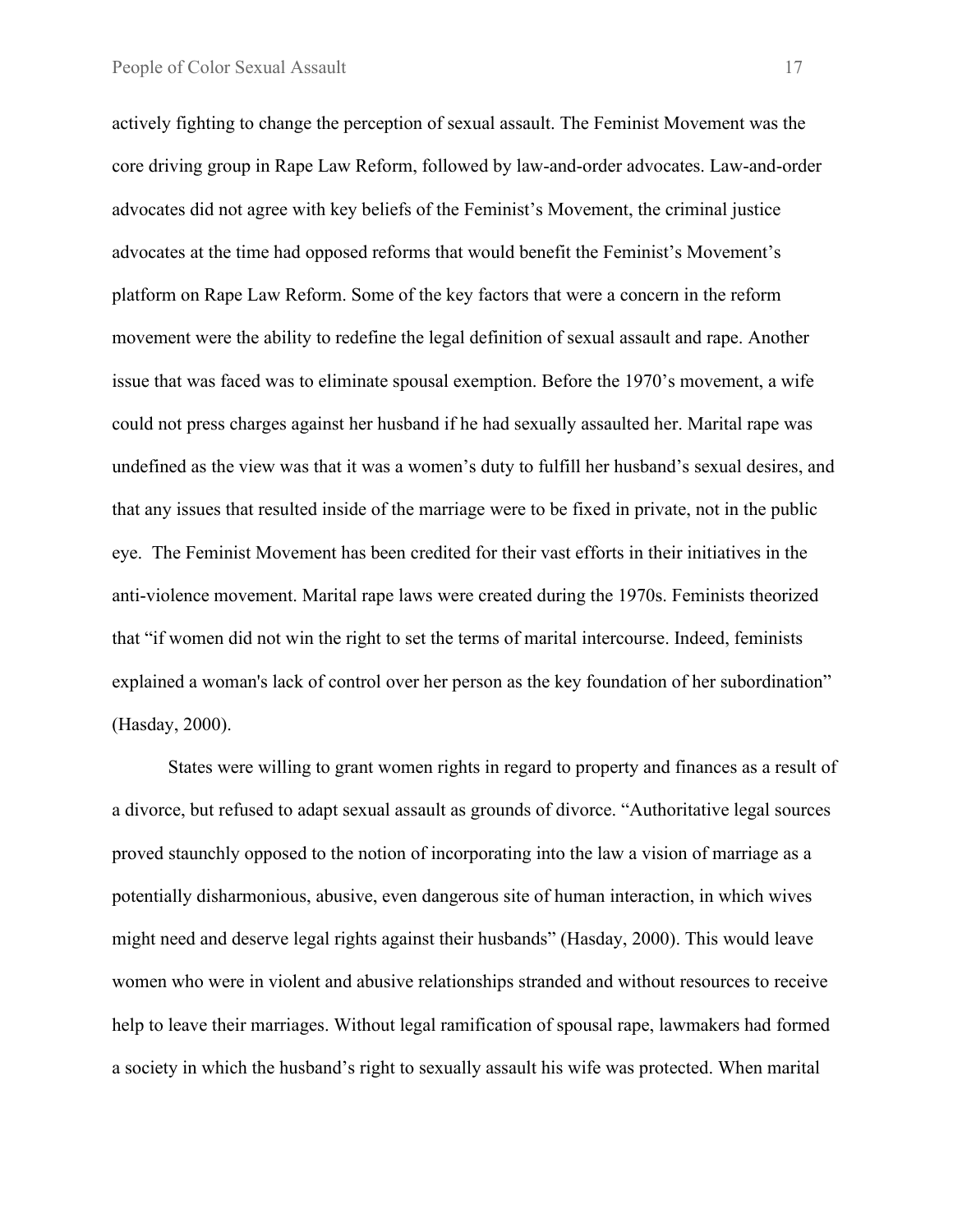rape laws were debated, it brought into question the topic of marriage and expected behaviors. The Feminist Movement argued that marriage is to be a consensual, harmonious relationship between two consenting adults.

To examine other factors that played in the role of the Rape Law Reform movement it is critical to examine the behaviors of both police departments and the United States legal system as related to victims of sexual assault. Sexual assault cases are extremely underreported; about one percent of cases go to a criminal trial. When a victim makes a formal report, it is recorded at their local police department. Police officers are the first initial point of contact for the victims in the criminal justice system. Police officers can "choose whether to document a report, how much time and effort to devote to a case, whether to make an arrest, and how to classify a case when sending it to prosecutors' ' (Wentz, 2020). Police officers play a critical role in how the case is handled throughout the criminal justice system as a whole. Ericka A. Wentz from University of West Georgia conducted a study examining 231 police reports and court documents for any discrepancies in what could lead to a conviction of the assault. She further analyzed the factors that both prosecuting attorneys and police officers consider when investigating a sexual assault in the United States judicial system (Wentz, 2020).

Traditionally, police officers and prosecutors are tasked to work together in order to close cases and to adhere to legal practices. However, sexual assault is a crime in which police officers have to heavily rely on the victim's account. "According to earlier studies, suspects are more likely to be arrested in sexual assaults that involved a weapon, collateral injuries to the victim, and forensic evidence that was collected, including evidence collected from a rape kit" (Wentz, 2020). Wentz's 2020 study indicated that when the perpetrator is an acquaintance of the victim, arrests are more likely to occur. After examining 610 police incident reports, it was found that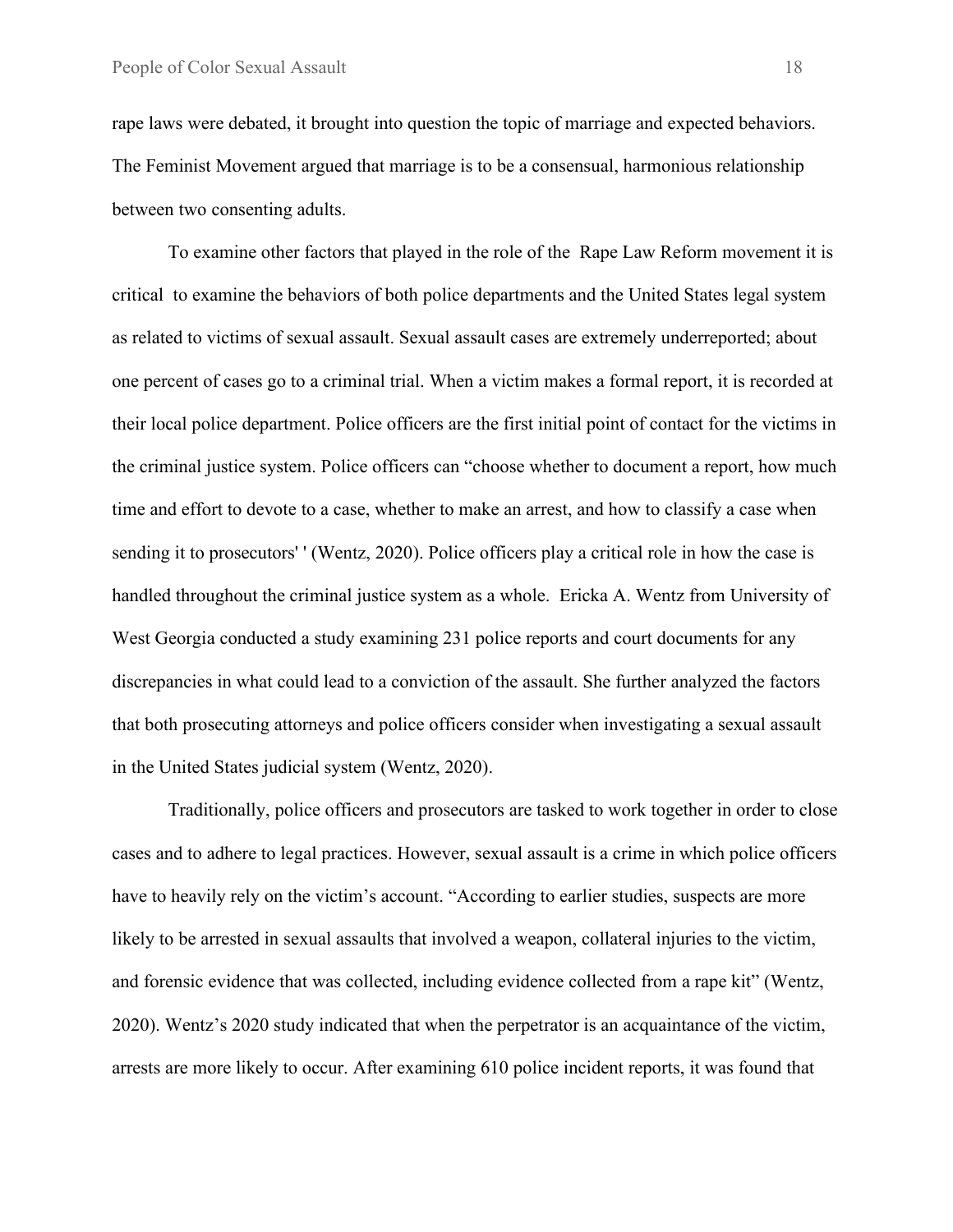"the police interpreted the victim's hesitation to report in one of two ways: uncertainty about whether they were even assaulted, or that the victim needed time to create a "cover story" to hide their behavior, as in the case of infidelity" (Wentz, 2020). By overlooking the traumatic response a survivor may have as a result of the sexual assault, police make assumptions based on bias and a lack of training in these crimes. Survivors are often faced with depression and anxiety after the crime. It is reported that ninety-four percent of women experience PTSD during the first two weeks after the assault, and thirty percent of women experience PTSD nine months after the assault (RAINN.org, 2020). Often when survivors report the sexual assault shortly after it happened, the survivor may experience memory lost due to the initial shock of the assault.

Both the prosecuting attorneys and judges also demonstrate bias in sexual assault cases within a court of law. Prosecutors rely on the police officer's report of the crime to decide whether or not to prosecute a crime, and decide on the charges that need to be filed. Although both police and prosecutors hold similar procedural practices in regard to handling a sexual assault crime and victim, prosecutors also consider both legal and extralegal factors. Prosecutors are often bound by needing to be able to provide the judge and jury with enough evidence, as required by the state. Prosecutors also often consider extralegal factors. Such factors "that pertain to the victim's character and credibility are also considered, such as the victim's relationship with the defendant" (Wentz, 2020). Another controversial extralegal factor that has been discussed is if the victim "physically resisted the attacker and the risk-taking behavior of the victim. Charges are less likely to be filed in cases where the victim did not actively resist the attacker" (Wentz, 2020). This often leaves areas of discussion where the victim may have been drugged or drunk.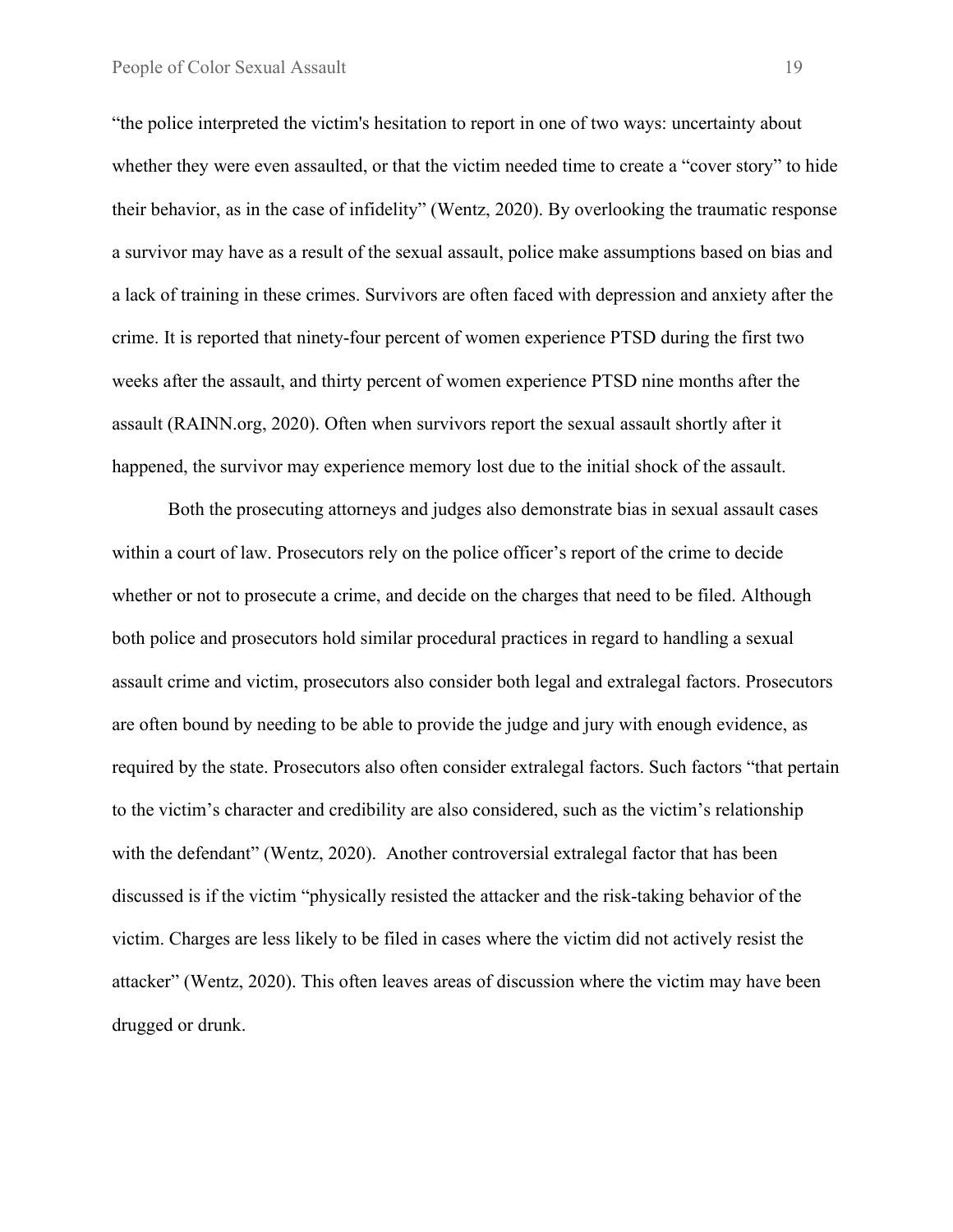In 1987, sexual assault researcher Estrich, stated that the blame and believability of the victims are factors in what is considered to be a simple sexual assault case. "A simple rape usually occurs between acquaintances or intimate partners, rarely involves a weapon, and the victim rarely sustains injuries. Conversely, a real rape, or aggravated rape, is often more violent in nature, occurs among strangers, and often results in physical injuries" (Wentz, 2020). By viewing sexual assault through the lens of extralegal factors, one considers that if the victim was pulled aside during a night out by a stranger who had assaulted her, that it did not matter if she was engaging in risky behavior prior to the attack. "It is likely that prosecutors use factors that question the victim's character alongside legal factors when determining whether to accept or reject sexual assault cases" (Wentz, 2020). Prosecutors often will consider the victim's character when taking sexual assault cases. This could be for several reasons, such as the prosecution's concern of the perception of the victim in the eyes of the jury and judge, and what the defense attorney could potentially say.

Defense attorneys have different legal standards by which they can operate in the court of law. Unlike prosecuting attorneys, who are required to meet the state's burden of proof and beyond a reasonable doubt, defense attorneys are to provide exculpatory evidence in their defendant's trial, as well as provide reasonable doubt that it was, in fact, their client. In criminal proceedings, sexual assault victims are often treated as witnesses. This impacts the line of questioning that defense attorneys are allowed to conduct during their cross examination. By following their state's requirements, defense attorneys are able to question the victim with the same line of questions as they would use with a witness. When testifying during their trial, victims are treated as witnesses. By treating the victim as a witness, this gives defense attorneys opportunities to discredit the victim by bringing up past sexual behaviors, dress, and any illegal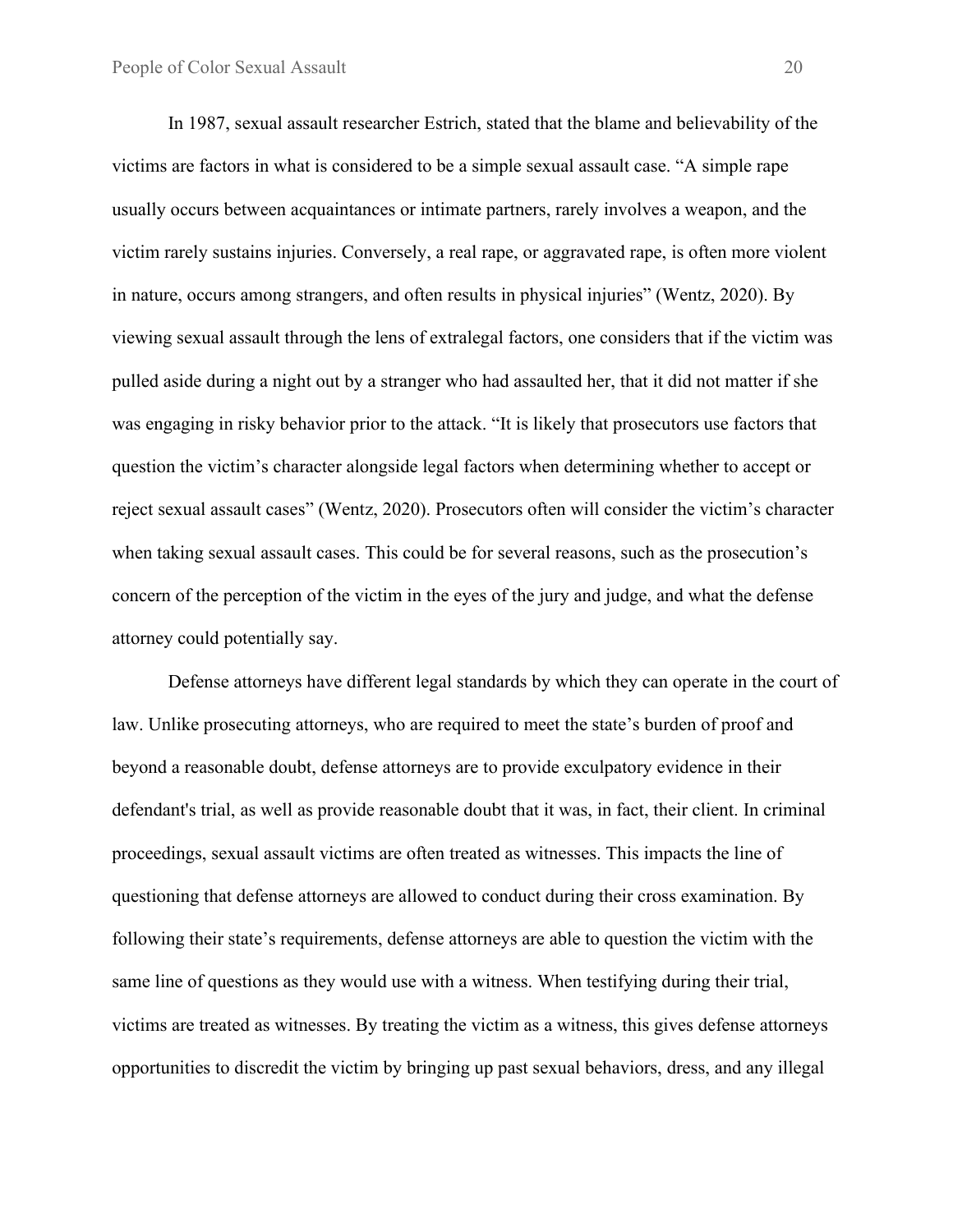activity that the victim may have participated in. Rape Shield Laws created a divide between victim's rights and the defendant's rights. Arguments against Rape Shield Laws that have been made state that rape shield laws are a "denial of due process, a fair trial, violation of the right to cross-examination, discrimination between sexes, against men, violation of the privilege against self-incrimination, vagueness of law, and intrusion by the legislature into the judiciary in violation of the separation of powers" (Roman, 2011).

In the fight against sexual assault, the courts are the only place that holds true power. The judicial courts in the United States are designed to be fair and just in all criminal proceedings, although, there is a gap of ethical and biased practice that judges participate in within their courtrooms in regard to sexual assault cases. Although judges are required to remain "neutral" in their opinions, often times with sexual assault cases, their personal biases come to light. During the criminal trial, the victims are treated as a witness in the trial, and not the victim. Victims are required to take the stand, unlike the perpetrator. They are also not automatically provided legal representation, even though they can expect to be subjected to aggressive questioning in a bid to undermine their credibility. Most advocates believe sexual assault victims who testify should be provided with some form of legal support (Landsberg, 2020). Many of the concerns in the fight to end sexual assault are directed toward both legal practices and the judges that may be sitting on the bench. A majority of sitting judges are older males, who may stereotype the victims. Judges may also not have updated knowledge of best practices for dealing with victims or may not have adequate training in conducting questions with regard to sexual assault. They may be hesitant to stop the line of questioning, or be fearful of being criticized for stopping a defendant's line of questioning (Landsberg, 2020).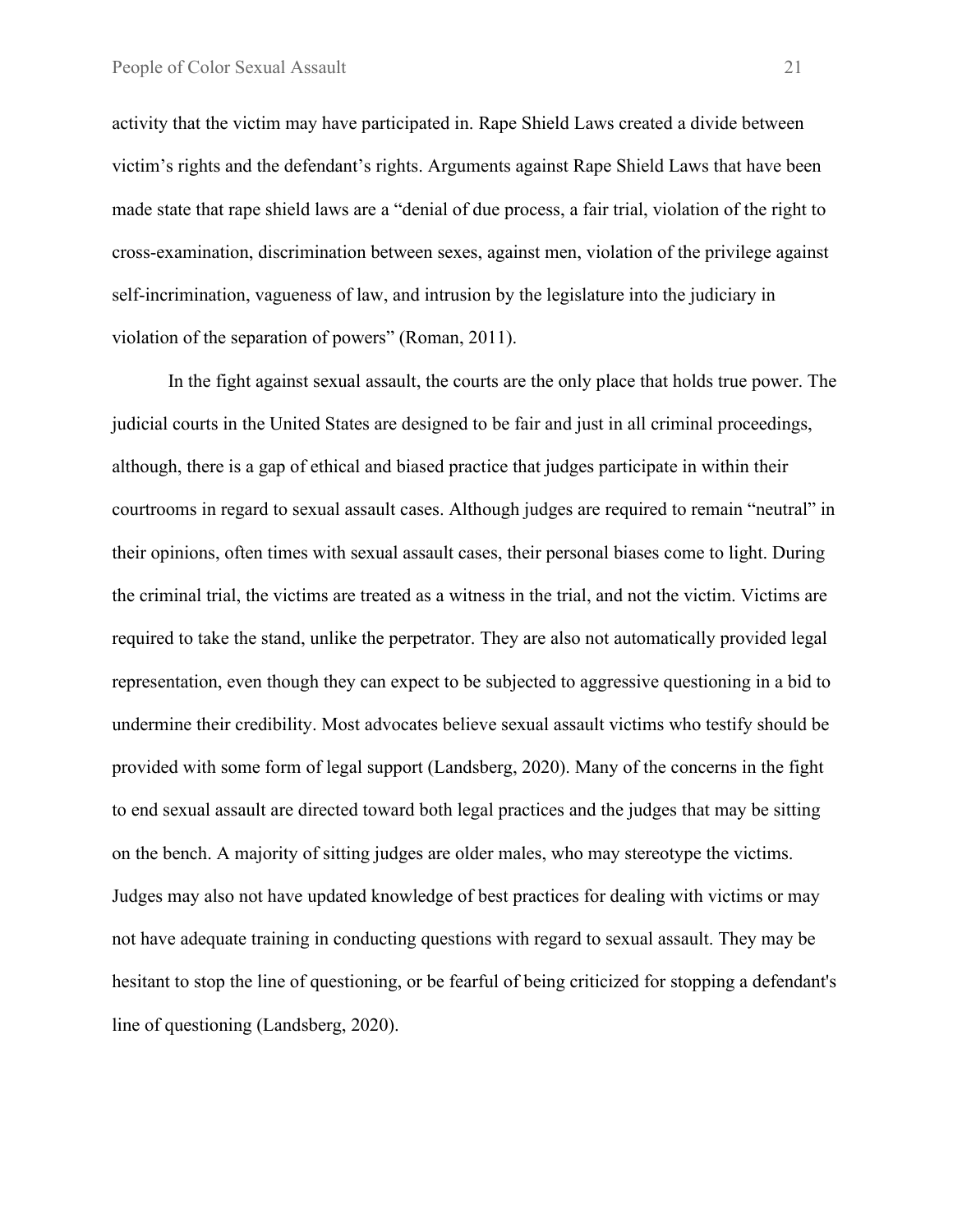The treatment of sexual assault victims differs between People of Color and their white counterparts. The historical stereotypes of black women being oversexualized and labeled as hypersexual have followed black women into current modern times. Black girls are often seen as more mature than their white counterparts. The United States' legal and societal history of how People of Color were treated in the legal system shows the limitations of the laws from which People of Color may benefit. The legal protections that have been in place for victims of sexual assault for decades were created for white victims, further supporting the need of inclusive practices in regard to sexual assault.

#### **Media Influences**

Society and the media can influence any social issue. Examining American society's viewpoints on sexual assault and People of Color brings to light the current legal discrepancies in the anti-violence movement. Societal views influence laws and regulations that do not benefit the people of the country. Politicians and policymakers use their own personal biases and opinions to formulate laws that abide by their ideologies. This leads to calls to actions from non-profit organizations, marginalized groups, and supporters for change. Examining societal viewpoints on sexual assault of People of Color can contribute to the United States' strategy to eliminate sexual assault. A closer look at disparities of new social media movements related to sexual assault demonstrates the progressive viewpoints and perceptions of sexual assault and the "ideal victim". With society's perceptions changing, the view of rape myths is currently changing as well, showing a greater understanding of the United States' methodology of handling sexual assault cases, with a focus on the People of Color community.

#### **Perceptions of Sexual Assault**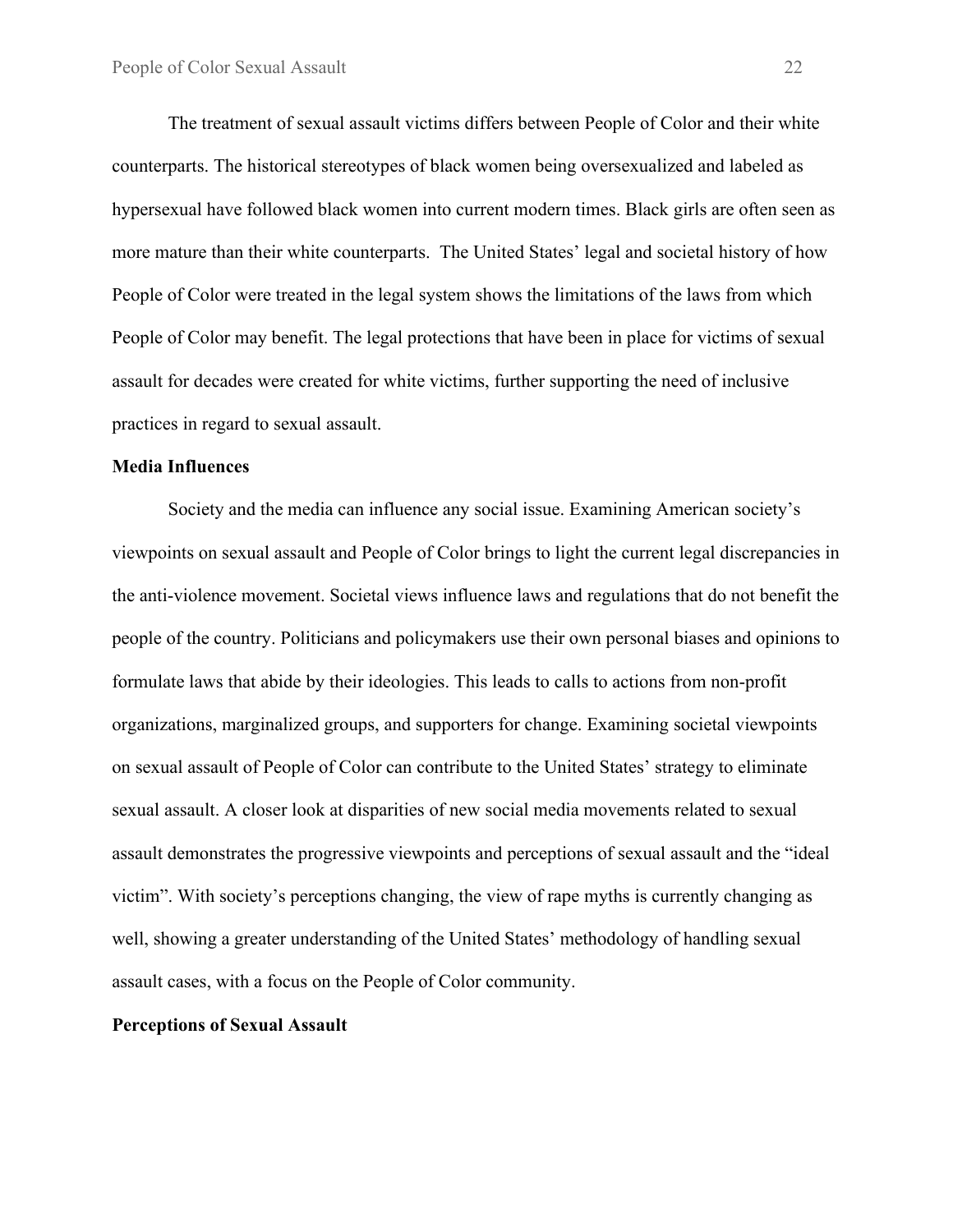A closer look at the country's current climate of sexual assault gives insight into how judicial bodies handle sexual assault. Historically, women have been seen as inferior to men, despite the 1920's Women Suffrage Movement and 1970's Feminist Movement that had made considerable change to women's rights in the United States. Currently, these changes seem far from the truth. When reporting sexual assaults, women were often faced with questions about how they dressed, how intoxicated they might have been, or how their own actions may have caused the assault. There have also been noted discrepancies between treatment of white victims versus their People of Color counterparts. Social media-based movements have brought attention to the masses of the impact of sexual assault on victims and conversations regarding the terms of "victim" and "survivor". The #MeToo movement, clarification of terminology, the implication of the ideal victim and perpetrator, and the anti-violence movement in regard to the male perspective have had an impact on how sexual assault cases are being handled to date.

In light of recent events of the 21st century, the #MeToo movement has given women the platform to speak out about sexual harassment and sexual assault. However, even with the #MeToo movement taking center stage, it does not promote a platform for People of Color or transgendered individuals to call for justice similar to that of their white female counterparts. With the overnight success of the #MeToo movement, the original intention was forgotten. "In 2006, Tarana Burke starting using the term "Me Too" to refer to herself and other women of color who had been sexually abused. Burke was talking to a 13-year-old African American girl who had been sexually assaulted. Burke thought afterward, "Me Too," referring to her own suffering from sexual abuse" (Johnson and Renderos, 2020). Burke had attempted to gain traction for her movement with primarily women of color, but the movement did not gain recognition until white survivors stepped onto the #MeToo platform. There is significant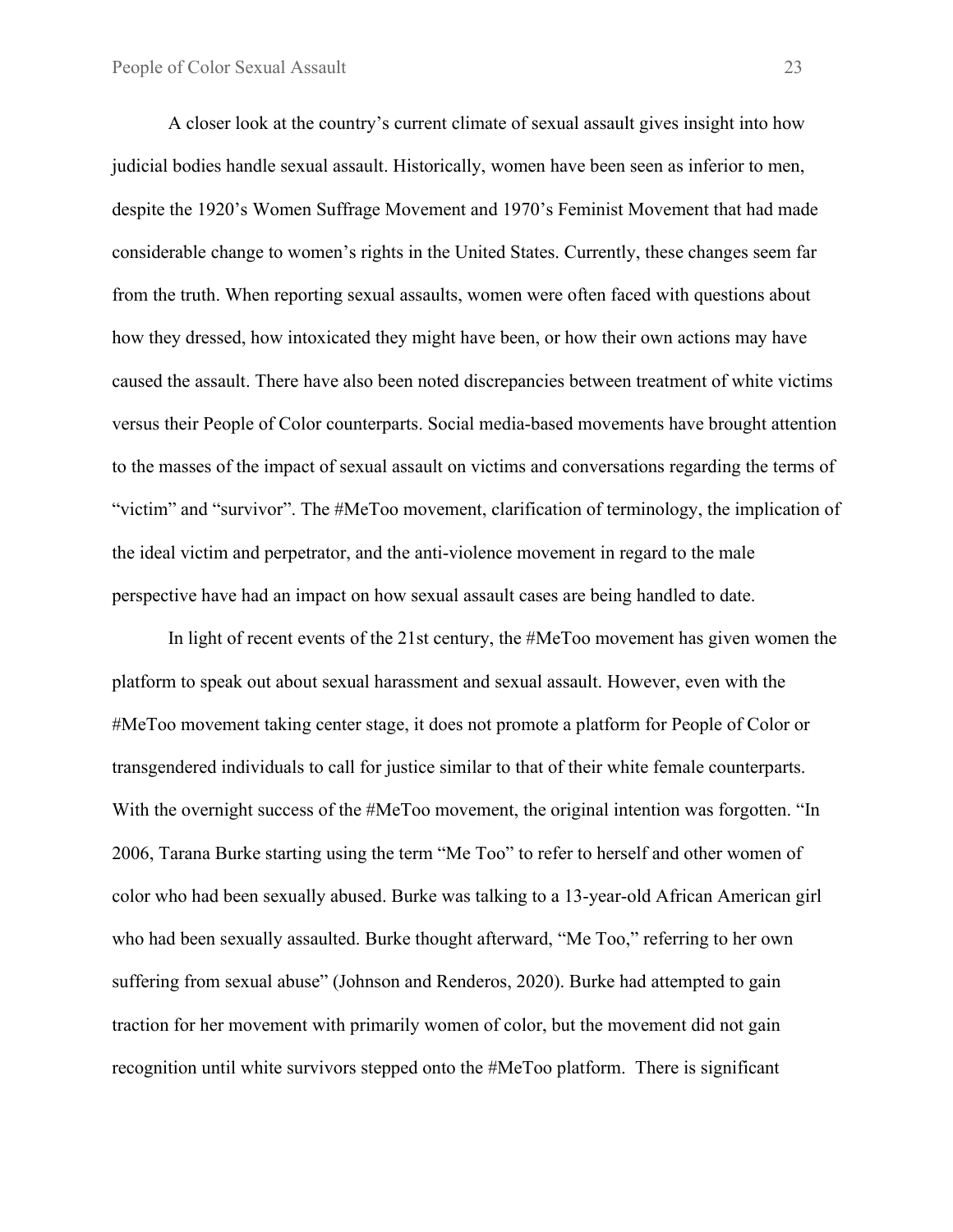"evidence that the movement did not gain traction until white women who were celebrities got involved. This is to suggest that because of fame, fortune and race, these celebrities were able to bring the issue of sexual assault and sexual violence to the public on a national stage" (Johnson and Renderos, 2020).

As more stories and accusations appeared as result of the #MeToo movement, criticism of the movement itself appeared. When the #MeToo movement had started to become a "trending topic", there were debates on whether or not the #MeToo movement was critical in the movement to end sexual violence. The #MeToo founder Tamara Burke and white actress Aylssa Milano went on a joint interview for the Today Show. Critics highlighted that Milano took up most of the airtime and was found speaking over Burke. After the interview hit airtime, Phipps (2019) stated that with "public feminisms in this area, as in many others, have been demographically and politically dominated by white women, who have often ignored or co-opted the experiences and contributions of women of color" (Phipps, 2019). The #MeToo movement received recognition and attention; most of the key voices that projected the movement are predominantly white women, besides the movement's founder, Burke. The growth of the #MeToo movement has highlighted the pattern of survivor reporting that puts the white, privileged majority's stories at the forefront. There has been very little impact on the foundational causes of the #MeToo movement that has been realized.

Despite Burke's resume of non-profit work within several organizations, her actions could not draw any national attention to the #MeToo movement. It was not until white women had stepped out and spoke about their sexual abuse that the movement began to get any traction. Historically, when there is a problem within a marginalized community, efforts to eradicate it are not put into place until the problem is a concern of the majority. In the 1980s, the Reagan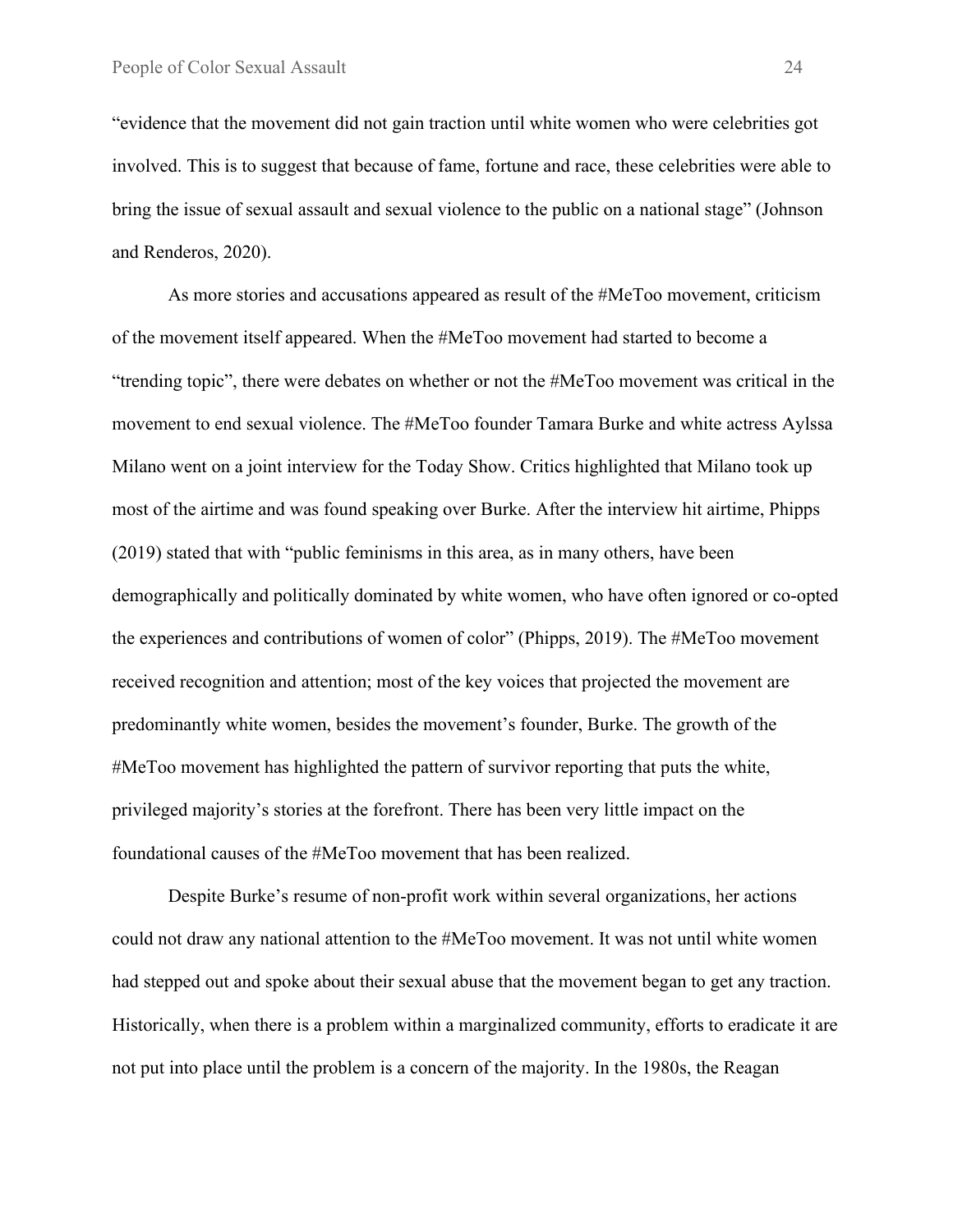Administration had ignored the AIDS epidemic citing it was a "gay disease" and did not concern the mass majority. It was not until the AIDs epidemic had started to appear in the heterosexual community that concerns and actions to find treatments or cures for AIDS occurred (Johnson and Renderos, 2020). When AIDS first started to appear within the heterosexual community, or the mass majority, plans of action and reform were taken into consideration. Despite the years of protesting and movements made by the LGTBQ community, it was not until the epidemic had reached the mass majority that it was taken seriously in the eyes of public health. Similar to sexual assault, the #MeToo movement did not gain notable traction until white women had participated in the movement.

#### **Ideal Victim and Perpetrator Scenarios**

As society's perception of sexual assault changes, the conversation of the "ideal" victim is often discussed. Unlike other felony cases, the victim is looked at in the way that a perpetrator is viewed. Sexual assault victims are often asked what they did to entice the assault; bystanders would often be questioned about the victim's appearance; their relationship with the perpetrator would be examined; and they were questioned regarding how intoxicated they were at the time. By comparing society's viewpoint of the "ideal" victim of sexual assault, it is important to analyze society's relationship with the perpetrators and men. One suggested solution for sexual assault is that we teach boys and men not to rape. This solution results from the stereotypes that are often linked to sexual assault-that perpetrators are unknown to the victim-and often target People of Color as the source of these crimes. These inaccurate representations of sexual assault further hinder progress in the anti-violence movement by stating that sexual assault only fits into a black and white legal definition as provided by state laws.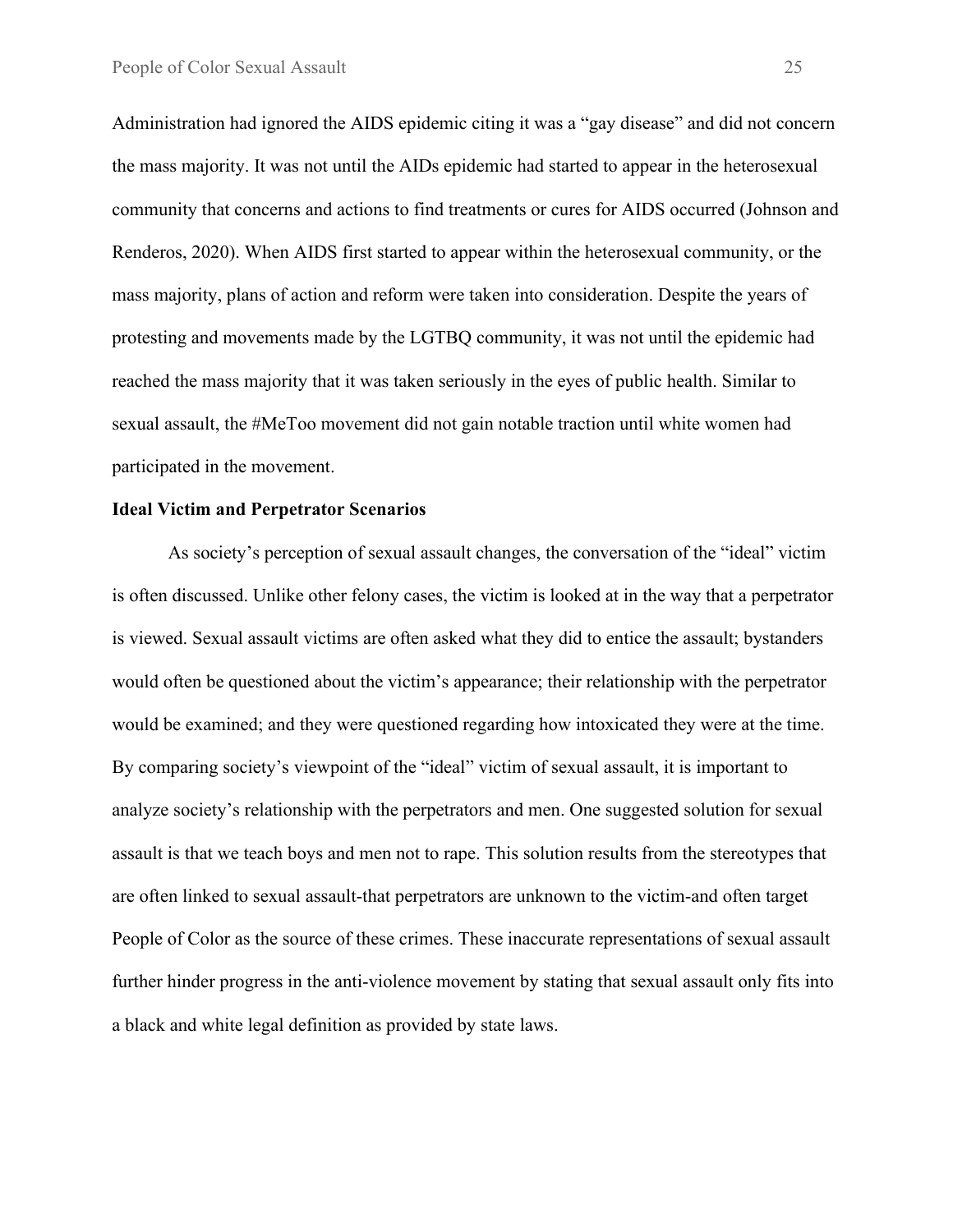Society's perception of the ideal victim is damaging to the perception of sexual assault as a whole. Socially, the "ideal" victim is considered a woman who was attacked by a stranger in a dark alleyway. In light of recent social media movements, such as the #MeToo movement, the concept and understanding of what a "victim" is has changed. With recent media coverage of public sexual assault cases such as Brock Turner, Harvey Weinstein, Kevin Spacey, and Brett Kavanaugh, " more than 19 million tweets included the hashtag #MeToo between October 2017 to September 2018" (Newins, 2021), women have shown public sympathy to the survivors whose sexual assault cases were on trial. Social media-based movements pertaining to sexual assault have enhanced the understanding of "victim.". "Rape acknowledgment refers to whether an incident that meets the definition of rape is labeled as a rape" (Newins, 2021).

Newins (2021) conducted a study with 207 women who were rape survivors who filled out a survey of rape acknowledgement and characteristics related to sexual assault. Newin's study resulted in the following findings: "Approximately sixty percent of female rape survivors did not label their experience as rape. The high rate of unacknowledged rape among survivors is concerning because individuals who do not label their experience as rape are less likely to receive mental or physical health services compared to their counterparts" (Newins, 2021). There is no current conclusive study in regard to whether labeling as a rape survivor has an affect on psychological effects comparing women who do and do not acknowledge the assault. Rape acknowledgement is also influenced by any beliefs about rape, or "rape scripts" and "rape myth acceptance" (RMA). "Scholars have coined the term "rape scripts" to refer to these cognitive conceptualizations of rape and, for many people, these scripts are consistent with stereotypes about stranger rape" (Newins, 2021). It is theorized that survivors will align their experiences with rape scripts in acknowledgement of their own experiences.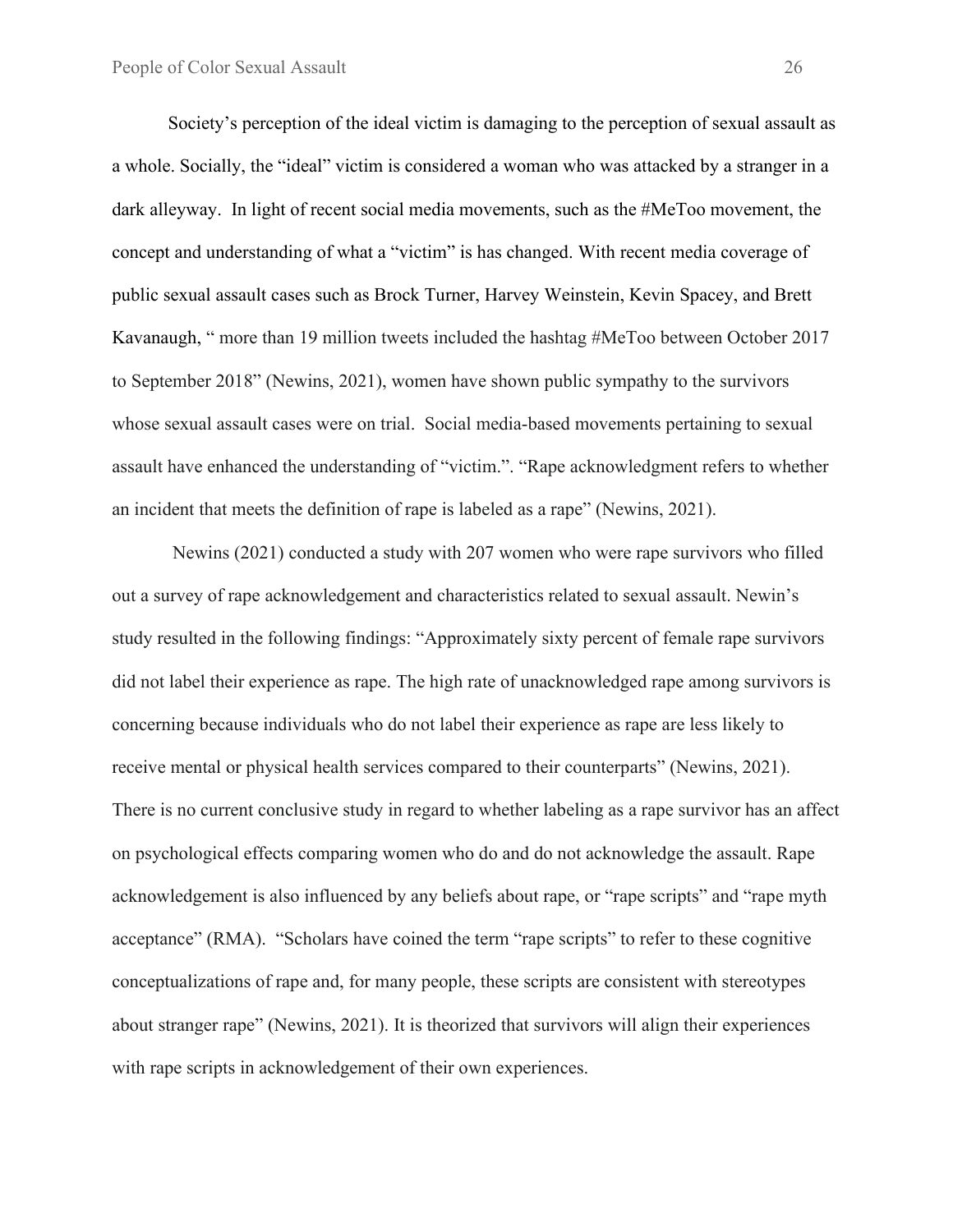RMAs are described to be "widely held beliefs that tend to generalize, trivialize, or even deny sexual assault" (Maxwell, 2020). A RMA that a mass majority of individuals may be familiar with is the stranger perpetrator myth: that a majority of sexual assaults were completed by someone that the victim did not know nor have a prior relationship with. Maxwell's research further supports Newins (2020) by stating that "evidence suggests that, regardless of how strongly a rape myth is endorsed, it can have serious consequences for the victim, as people who endorse rape myths are less likely to consider a scenario as sexual assault, even when it meets the legal criteria for a sexual offence" (Maxwell, 2020). RMAs also provide evidence that may suggest that RMAs may also lead others to "advise sexual assault victims not to press charges or lead those dealing with rape charges to doubt the legitimacy of alleged victims' claims, and may lead lawmakers away from enacting appropriate legislation" (Maxwell, 2020). RMAs further support and perpetuate sexual violence indirectly. RMAs create "distorted beliefs and attitudes about sexual assault and shift elements of blame onto the victims. RMA have been shown to lead to greater victim blame, lower conviction rates for accused rapists and shorter sentences for convicted rapists by juries in mock trials" (Maxwell, 2020).

One of the misconceptions of sexual assault is that it only happens to women, and that men cannot become victims of sexual assault themselves. Sexual assault is currently considered a feminizing crime, in which it happens only to women. It has been reported that 1.7% of men have been assaulted (Mulder, 2020). Mulder (2020) has conducted a two part study in which she provided two scenarios to participants: a male perpetrator assaulting a female victim, and a male perpetrator assaulting a male victim. In the study, Mulder (2020) found that "the association of victimhood and sexual violence with femininity has been hypothesized to obstruct recognition of male victims of sexual assault and to potentially complicate the reaffirmation of victims' own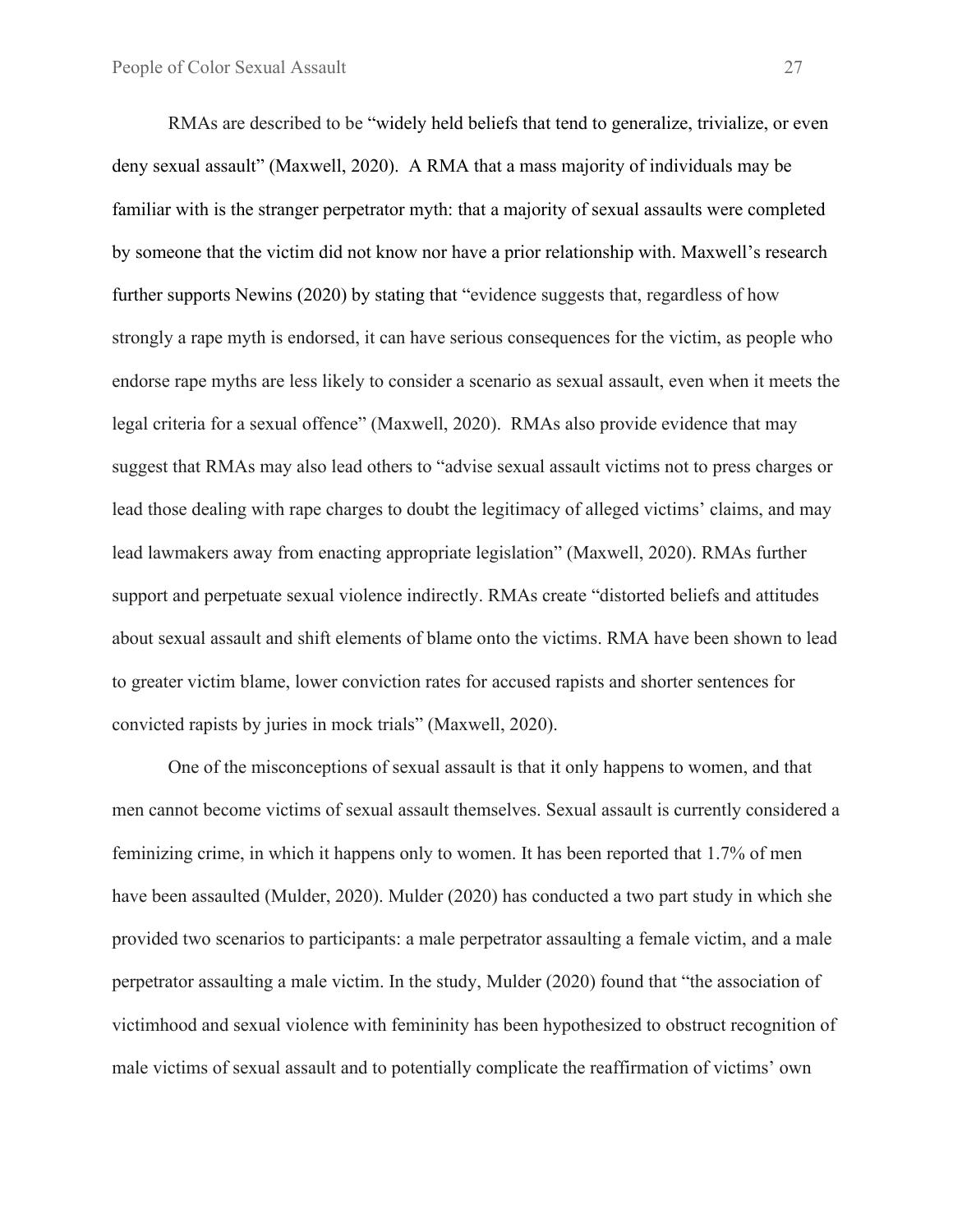sense of masculine identity" (Mulder, 2020). This supports nonprofit movements in their focus of debunking the stereotype that "real men can't get raped."

In Mulder's study, there were two components of the study that were conducted, Study One through Three. In Study One, researchers used the "extent of feminization of a male student (including picture) described as: a victim of sexual assault was compared with a male student accused of sexual assault or, a male student who was not described any further" (Mulder, 2020). Study Two had the same parameters as the first study, but interchanged the male victim with a female victim in place. In the third study, the scenario was that of a male target with two additional comparisons: victim of sexual assault, and a male student who engaged in consensual sex with another male. The researchers measured the study through "prescriptive and proscriptive masculine and feminine traits; second, by an explicit question regarding how feminine or masculine the target person seemed; and third, by an implicit measure that involved selecting one of two morphed pictures'' (Mulder, 2020).

Mulder's study revealed in his results that "Neither victim experience nor sexual orientation had an independent effect" (Mulder, 2020). After studying the results from the three studies, the results showed that male victims of sexual assault were regarded as less proscriptively masculine than male victims of assault. This also compares to male targets of consensual sex, the control, and the accused. Compared to the perspective female traits that were examined during the course of the study, respondents rated victims of "sexual assault as more prescriptively feminine than they did accused persons. No significant differences on the dimension of prescriptive femininity were found between perceptions of victims of sexual assault and victims of physical assault, men engaged in consensual sex, and the control condition" (Mulder, 2020).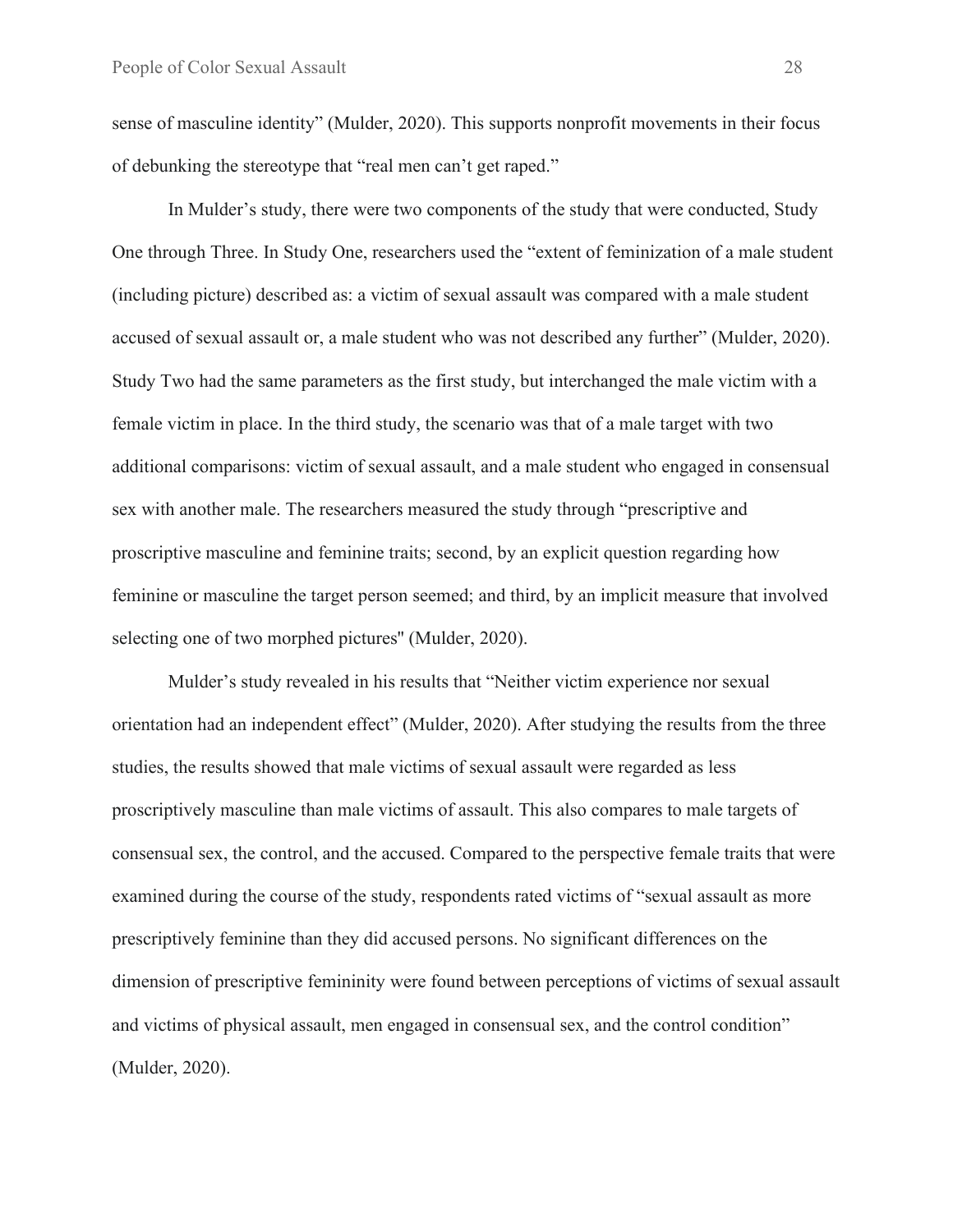Mulder further concluded in his research that both "Male and female victims were consistently attributed less prescriptive masculine traits than target persons in other conditions and more prescriptive feminine traits than target persons in the accused condition" (Mulder, 2020). Even compared to men who have been accused of sexual assault, many respondents did not rate this scenario any higher on scales of femininity. Mulder had also made the connection between victim perception. Mulder concluded that " reactions of feminization are additionally intertwined with perceptions of passive victimhood. The results then lend some support to the hypothesis that sexual assault has a uniquely gendering effect, which cannot be ascribed to either interpersonal victimization or perceptions of homosexuality alone" (Mulder, 2020). Mulder's study further supports societal expectations of sexual assault survivors, and highlights misconceptions of survivors altogether.

In reviewing the provided research of RMAs, rape scripts, and both self-victimization and characterization, it is evident that outdated beliefs of rape victims and perpetrators are currently damaging the efforts of the modern day anti-violence movement. These damaging behaviors do not adhere to the real life statistics and data in the United States in regard to sexual assault. As a results of these behaviors, misconceptions of sexual assault shield the mass majority from recognizing how deeply sexual assault is rooted in the United States. Because of the misconceptions and stereotypes that state that sexual assaults are perpetrated by strangers; that these perpetrators are People of Color, specifically African-American men; and that People of Color communities are not being affected by sexual assault, barriers exist for People of Color to be taken seriously in the anti-violence movement.

According to RAINN, over fifty percent of perpetrators are identified as white, opposed to twenty-seven percent of perpetrators identified as African-American, or six percent who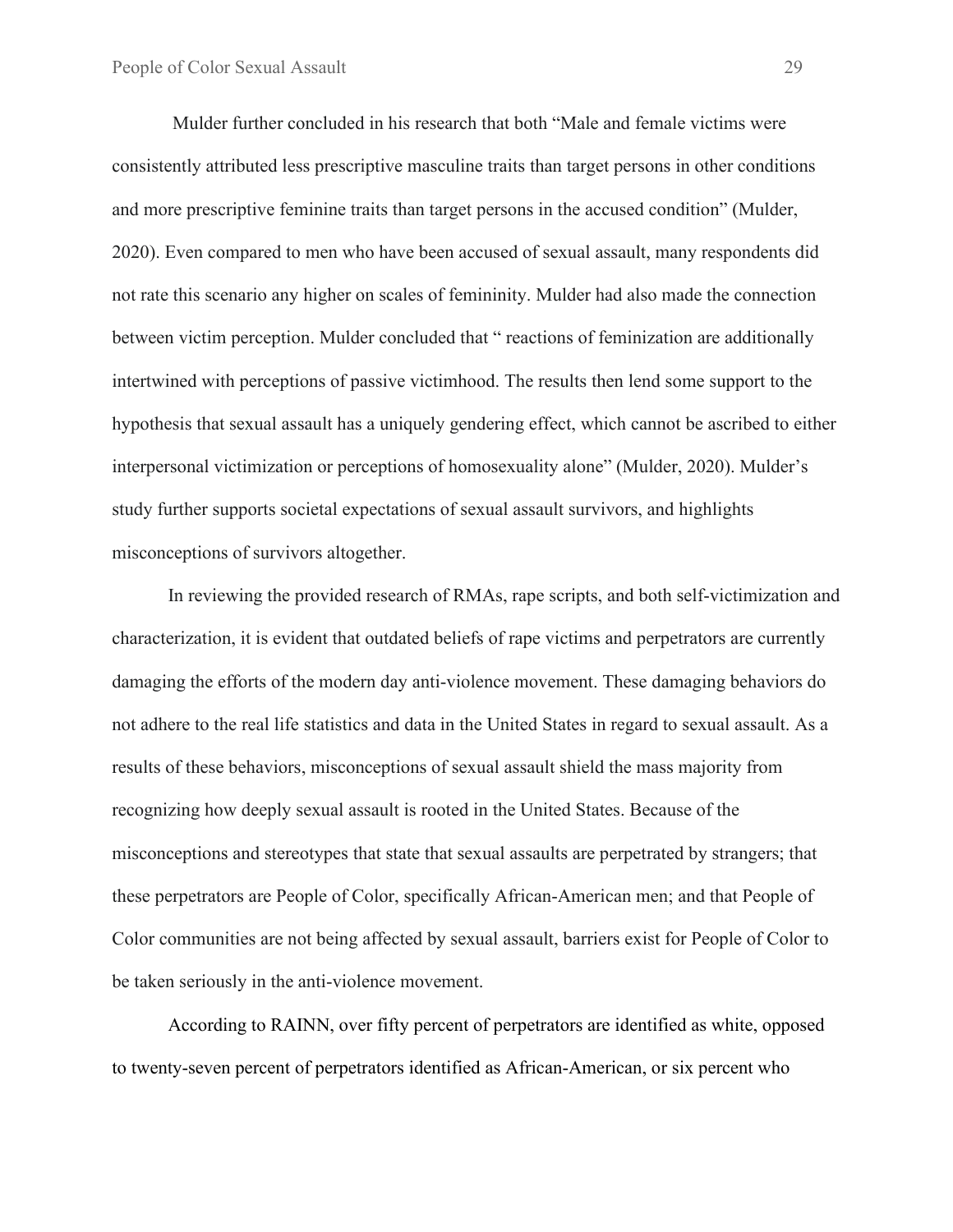identified as "other" (RAINN.org, 2020). Another misconception of sexual assault is that the victims do not know who had assaulted them. In cases in which juveniles are involved, approximately ninety-three percent of the victims know the perpetrator. In contrast to sexual assault committed against adults, over eighty percent of assaults were committed by an acquaintance, a current or former partner, multiple offenders, or a family member (RAINN.org, 2020). Data indicates that the offender profile for sexual assault perpetrators are white males who have a prior relationship to the victim in one way or another.

When looking into potential solutions for ending sexual assault, men's roles in society are also part of conversations for potential solutions. Both men and women in American society often state that "Good guys don't rape." These behaviors are often reflected in practices such as engaging in activities that are legally defined as rape, talking about rape and sexual assault, making jokes, laughing at images depicting sexual assault, self labeling as a rapist or others, or blaming survivors (Pascoe, 2016). Pascoe also contends that mobilizing rape is continuously fueling gender inequalities of both male and female relationships, as well as male and male relationships. Pascoe argues that hierarchical relations are established or supported by the rape of another man's women:

By the rape, real or symbolic, of other men themselves—and, we suggest, by claims of not raping. In other words, mobilizing sexual assault as a masculinity resource allows men to do the dominance work not only over women, but also over other men, that comprises masculinity at this historical moment, even as rape itself becomes increasingly framed as socially undesirable. (Pascoe, 2016)

One of the most important factors related to sexual assault is rape culture. Rape culture is defined as "in which rape is normalized and sexual dominance is rendered "sexy" (Pascoe,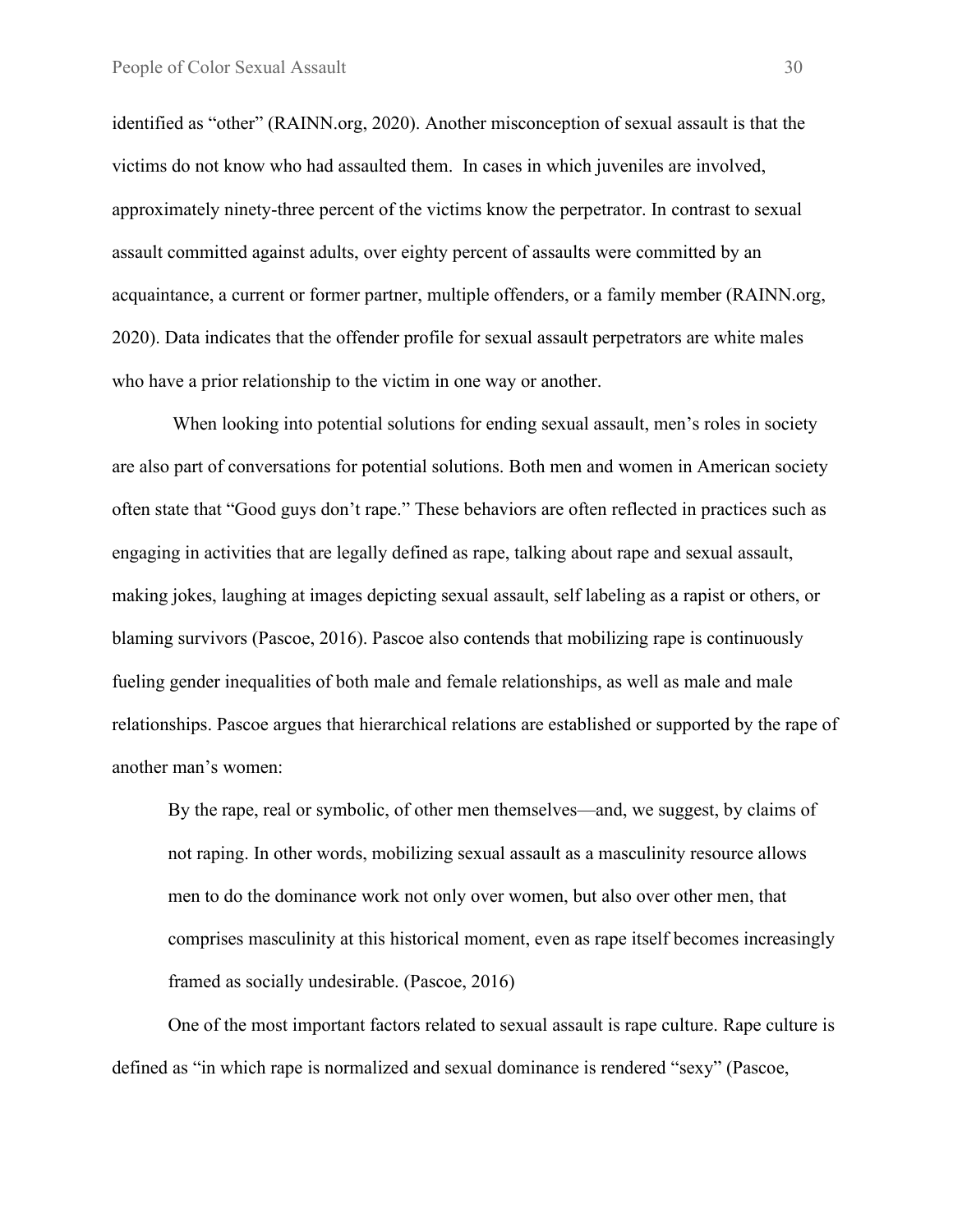2016). These behaviors are often seen in adolescent years, such as in high school. It has been cited that "sexual violence, rape, and threats of rape are deeply integrated into the fabric of young people's lives such that it is a normative rather than an unusual part of their emotional and physical relationships. These forms of symbolic sexual violence are central to constitutions of normatively masculine and feminine identities" (Pascoe, 2016). The prevalence of rape culture in the last forty years has shaped many 'normal' heterosexual relationships often leading to confusion concerning the boundaries between consensual and non-consensual.

#### **Sociological Theories**

The Feminist Theory is directly related to sexual assault, as is the theory of White Privilege. The Feminist Theory, or feminism, focuses on equality for both men and women in society. The Feminist Movement was an essential driving force and critic in the United States' most up-to-date reforms on sexual assault in the United States, specifically through the lens of radical feminism. It has been cited through multiple sources within this paper that the second wave feminist movements of the late 1960s and early 1970s paved the way for the development of marital rape laws and rape shield laws. However, the Feminist Theory often forgets to include women of color in their fight against sexual assault. The factors raised by Johnson and Renderos (2020) suggest that it is a result of the mass majority of social media-based movements and white women that are the driving force behind the changes in addressing sexual assault. Johnson and Renderos (2020) concluded that the changes do not go far enough as they appear to exacerbate, rather than correct, the unequal treatment for People of Color and other vulnerable groups. Despite the efforts of the Feminist Movement, People of Color are absent in this research. This suggests that People of Color, and their contributions, were left out of consideration in this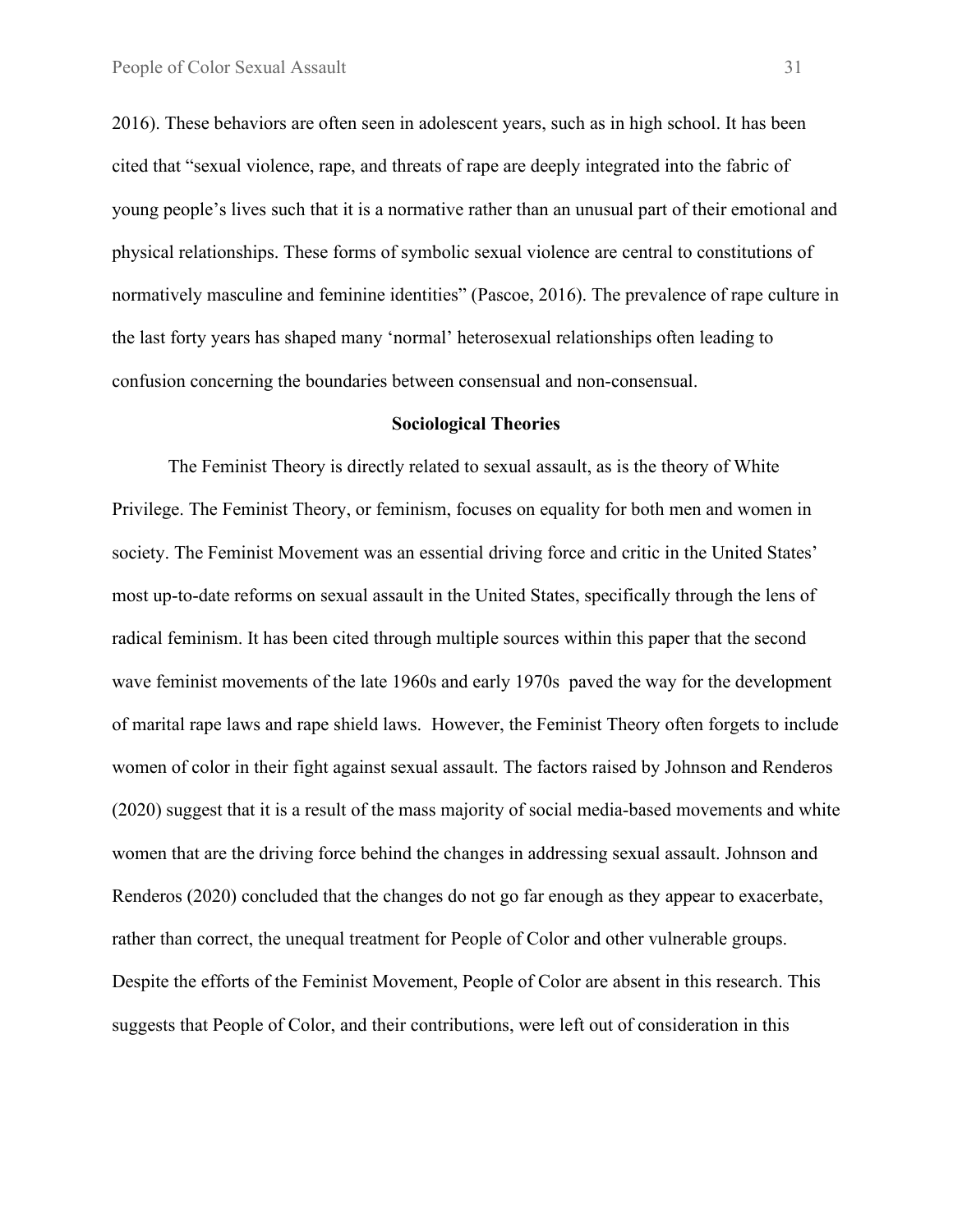movement. Similar to White Privilege Theory, this suggests there is value in the individual's appearance rather than their livelihood and rights.

With recent 21st century developments, women of color have taken initiative in creating restorative measures to support the anti-violence movement. The focus of restorative measures excluded the criminal justice system due to the historical mistreatment of People of Color. The restorative measures have been implemented through community efforts. One such initiative is Incite! Incite's mission is to create a "nation-wide network of radical feminists of color working to end violence against women, gender non-conforming, and trans People of Color, and our communities while supporting each other through direct action, critical dialogue, and grassroots organizing" (Armatta, 2018). Incite's understanding of the unique roles community structures play explains the methods used in addressing the anti-violence movement. Other groups have formed as well, such as the Black Youth Project 100 (BYP100), and Generation Five (Gen5) that adhere to a community-based approach in addressing issues in sexual assault through a POC queer lens or through community-based efforts to change both social and economic causes of Childhood Sexual assault (CSA). People of Color have been left out of important social movements, similar to the Feminist Movement. People of Color turned inwards, relying on one another to fix the concerns of their communities. People of Color have created several different organizations and projects that are specifically targeted to their ethnic group. Such groups and movements such as #MeToo, BYP100, Times Up, and Gen5 provide guaranteed support and change that does not further harm the communities.

#### **Current Sexual Assault Policies**

The United States sexual assault policies are a double edge sword in the fight of sexual assault. Policies directly influence how sexual assault cases are treated and handled. The current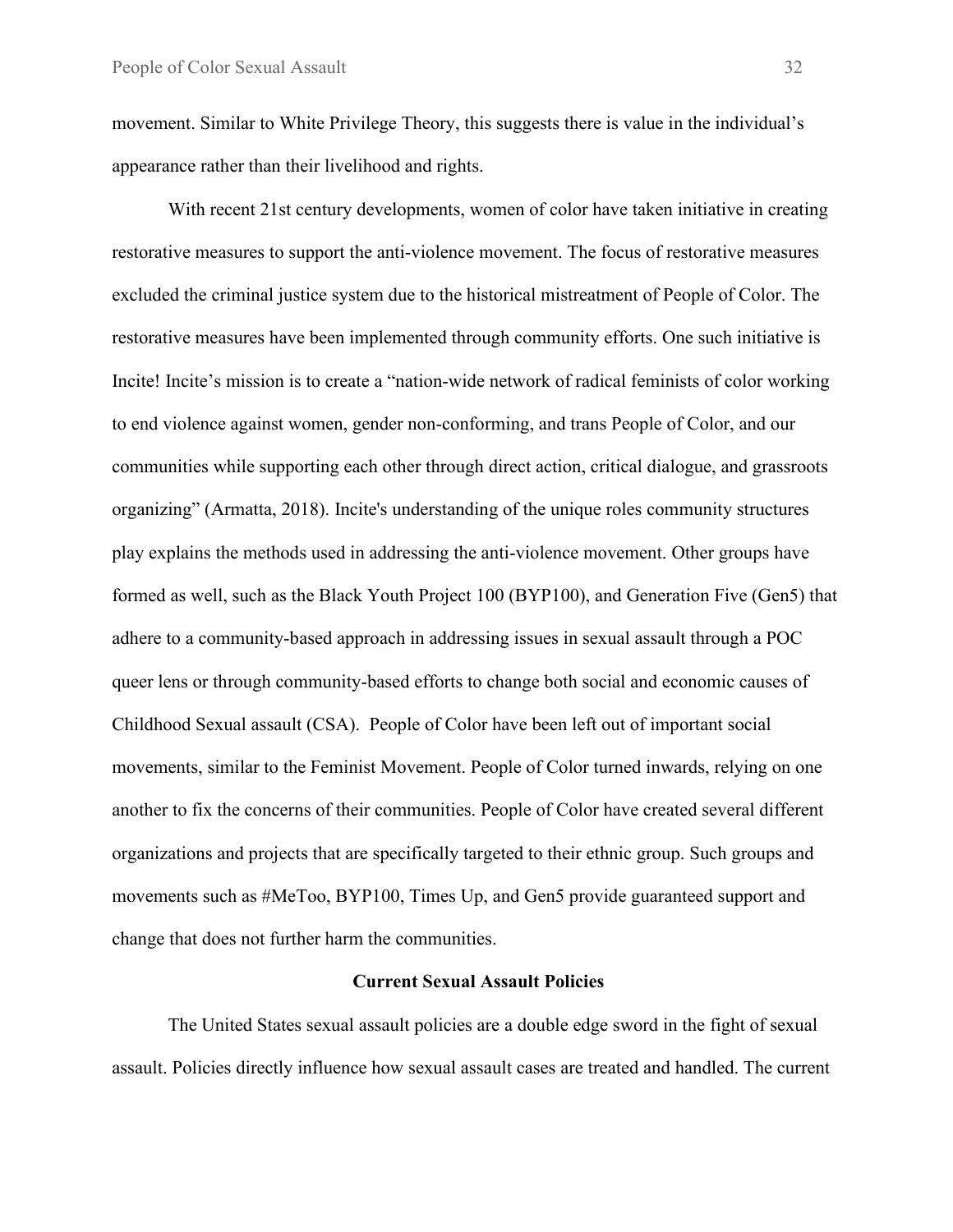legal factors that are in place in the United States are not aiding in the fight to end sexual assault. To date, many of the policies are enacted state by state; for example, sexual assault kits. The current federal policies that are in place are Rape Shield Laws and the Violence Against Women Act. Many researchers, advocates, and legal workers argue that there is not enough being offered to the victims through these safeguards. Despite legal parameters in place, societal expectations further hinder the anti-violence movement in regard to People of Color in the United States. With these negative perceptions of People of Color, legislation that has been created to help aid in the anti-violence movement has not included specific language that offers safeguards for People of Color, a documented majority impacted by sexual assault. The Violence Against Women Act (VAWA) of 1994 is the overarching policy that drives support for victims of sexual assault, domestic violence, stalking, and other forms of Intimate Partner Violence. Language in VAWA dictates non-profit federal funding.

#### **Rape Kits and Rape Shield Laws**

Limited legal protections exist for survivors. Rape shield laws are the only legal protection that survivors have in court. Rape shield laws are credited to the second wave feminism movement of the late 1960s and early 1970s and its anti-rape movement, which sought to redefine rape (Roman, 2011). Changing understanding of the causes of rape accompanied adjustments in policies. "Rape came to be redefined as a power dynamic whereby gender roles, masculinity and femininity, were reenforced in a power hierarchy placing men above women. Thus, rape came to be conceptualized as a means whereby men could socially control women, a form of male violence against women" (Roman, 2011). Rape shield laws are laws that disbar defense attorneys from using sexual history of the victim, therapy notes, or relationship history. Rape shield laws also protect the victim from media use. Rape shield laws have been discussed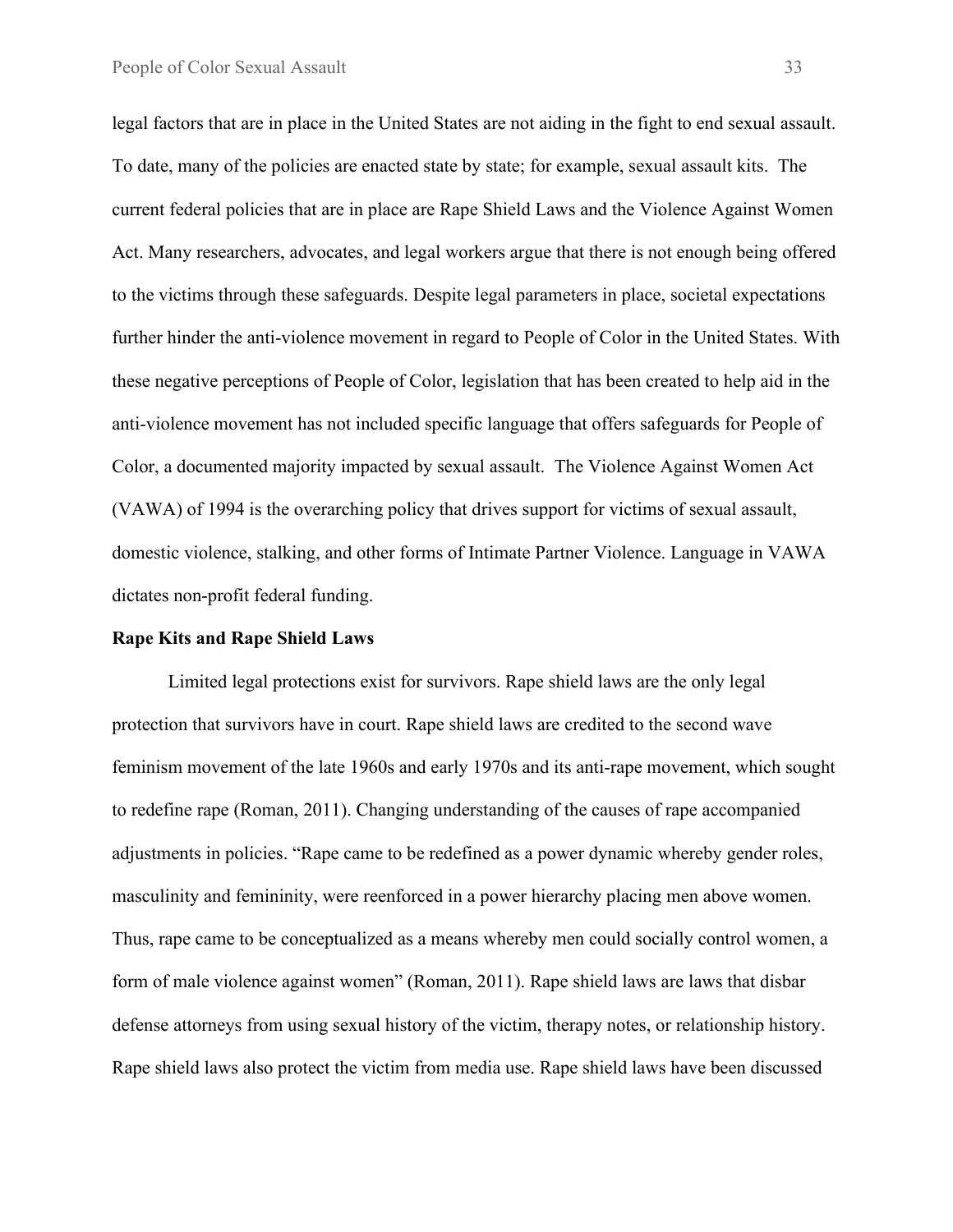as an infringement to the defendant's rights. Rape shield laws are the only means of protection in place for the survivors serving to encourage them to report.

From a feminist viewpoint, rape shield laws are cultural, structural, and dispersive. In 1988, New Hampshire State v, Colbath, justices sanctioned the survivor's "provocative behavior" and "publicly inviting acts" toward a group of men prior to her sexual encounter with the defendant as proof of her sexual proclivity for the alleged rape (Roman, 2011). This decision rules directly against the purpose of rape shield laws. Taking into account the victim's dress and prior actions resulted in a not guilty verdict in the Colbath case. The ruling and trial itself have also set a precedent that a woman does not have the right to retract any consent, no matter the point of the interaction. Although rape shield laws have been put into practice, sometimes they have been ignored by defense attorneys. This further reinforces the treatment of victims in the legal system, in which they are put on trial more often than their accused perpetrator.

Rape kits are DNA evidence collected from the victim after initiating a report. The evidence from the rape kit often leads to a rise in conviction rates for sexual assaults. But, in the United States, there is a alarming number of untested rape kits. There is no current federal policy that mandates the process of testing rape kits. Rape kits are stored in police stations, evidence lockers, and courtrooms across the country (Lions, 2018). With the climbing amount of rape kits that go untested, the viability of the evidence is at risk. DNA is a biological matter, and to make an accurate DNA match, each state has a requirement for DNA markers for a reliable match. As DNA goes untested, or improperly stored while waiting for testing, the DNA evidence could deteriorate and be deemed unreliable to be run through national DNA databases. Currently, there are no federal mandates that regulates rape kit testing. Rape kits have been stored in police stations, courts, and evidence lockers. There is no current federal mandated tracking or counting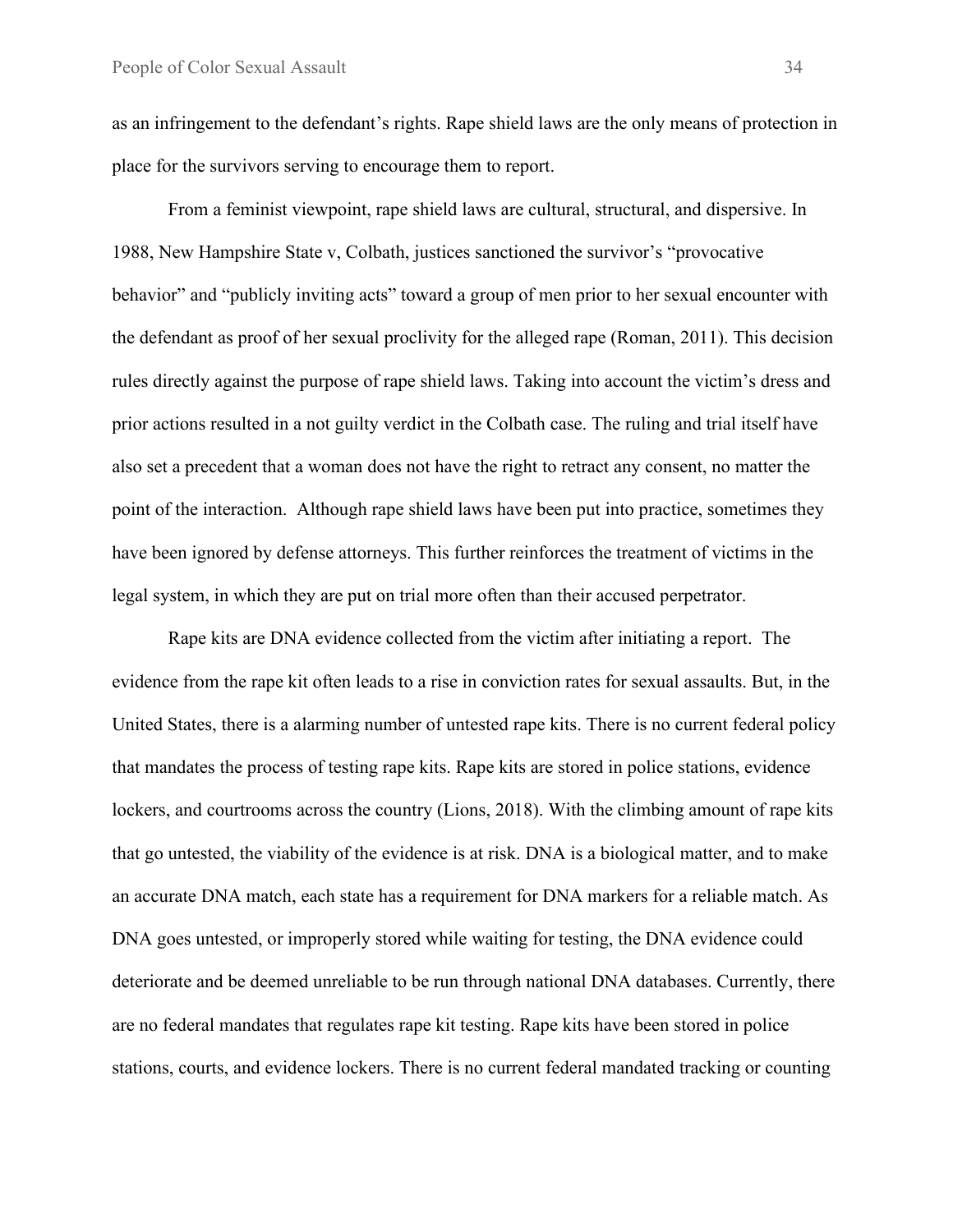rape kits. Most jurisdictions and states fail to self-implement these policies. The backlog of tests waiting to be completed means possible delays in the legal prosecution process leading to a guilty verdict. DNA is one of the crucial factors in prosecuting a sexual assault, but the national backlog threatens the viability of the DNA evidence that may potentially have been collected. Each state has a requirement for the number of DNA markers that would be considered a viable and accurate match. The rape kit is a crucial piece of evidence in a sexual assault case; the longer the kit sits waiting to be tested, the probability of the offender getting away with the crime increases, as well as the rate of reoffending.

Non-profit organizations and states have taken independent action to address the ongoing rape kit backlog crisis. The Joyful Heart Foundation was created in 2014 by Mariska Hargitaty, a famous Hollywood actress known for her twenty year role as Captain Olivia Benson. Hargitay was moved by fan accounts of their personal stories, as well as the material produced by the show. The Joyful Heart Foundation focuses their efforts on rehabilitation of both survivors and trauma professionals. One of the primary concerns to the Joyful Heart Foundation is the rape kit crisis in the United States. The foundation was a part of President Obama's campaign in 2014 to end the backlog crisis, known as the Sexual Assault Kit Initiative (SAKI). This program was funding through a grant to provide communities across the country resources that they needed and were asking for to develop and implement a comprehensive, multidisciplinary rape kit reform (End the Backlog, 2019).

The Joyful Heart Foundation indicated in 2016 there were 225,000 untested rape kits (Joyful Heart Foundation, 2019). Not all states reported their untested rape kits, thus leaving the Foundation to theorize that they are potentially a hundred thousand more. The Joyful Heart Foundation has also helped states to create methods to resolve individual state issues with rape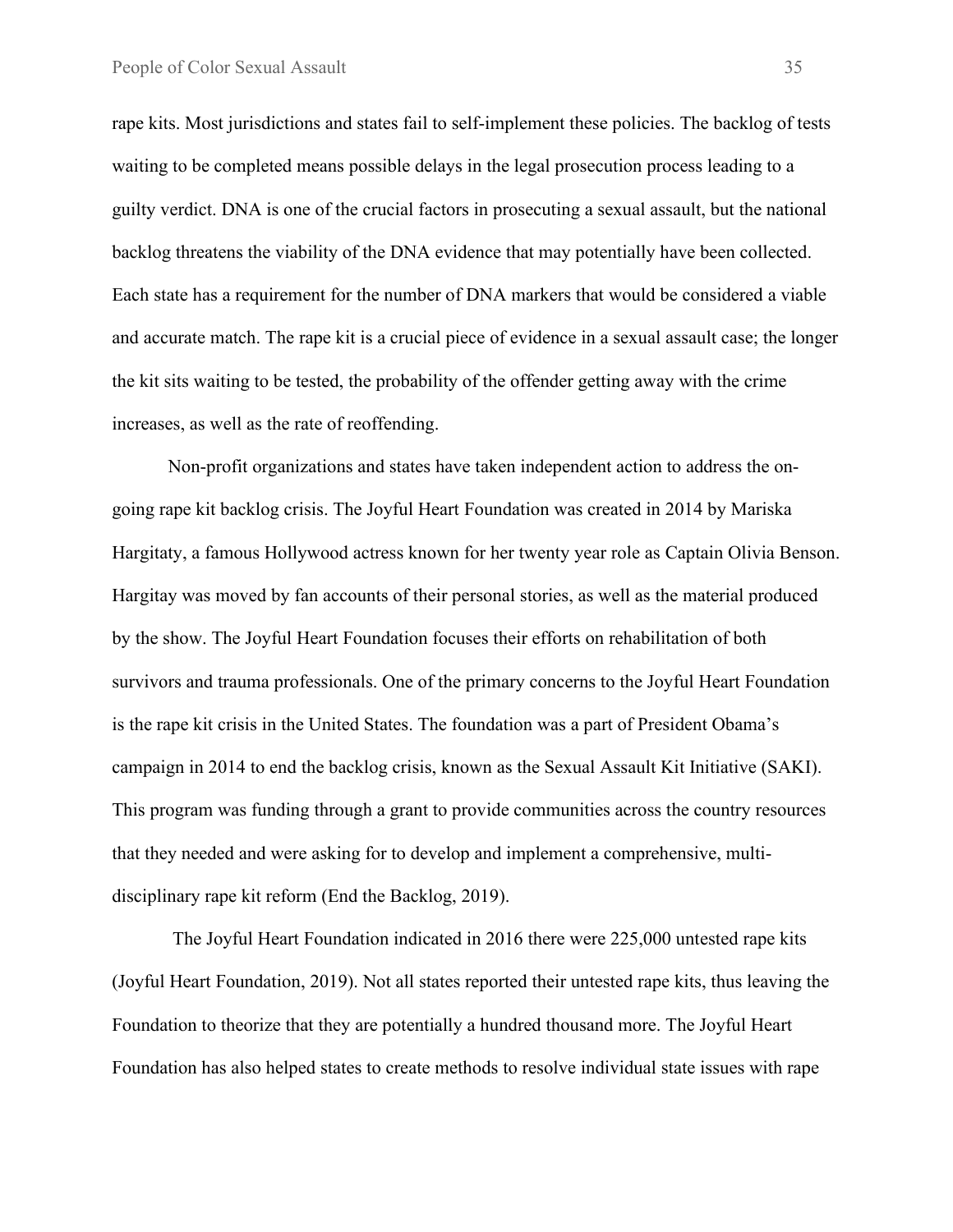kit testing. A majority of states have counted their inventory of untested rape kits. "More than half of the states in the nation have committed to testing their backlogged kits. As of 2021, Colorado, Connecticut, Florida, Kansas, Kentucky, Nevada, Oregon, Utah, Virginia and Washington D.C. have cleared their backlogs" (End the Backlog.org, 2021). States have also adapted mandatory testing for police officers to ensure rape test kits are submitted within a set time frame. Another positive change is that states have implemented rape kit tracking services and laws. In 2014, Michigan was the first state to implement a rape kit tracking law. In 2016, both Washington state and Idaho also adapted similar tracking laws, and since then over twentyfive states and Washington D.C. have either implemented or in the process of implementing a rape kit tracking system (End the Backlog.org, 2021). States have also indoctorined survivors right-to-notice policies as well as state funding in hopes to end the state's rape kit backlog.

#### **Violence Against Women Act: Analysis**

To address the concerns of sex crimes and other intimate partner violence related crimes, the United States Congress enacted the Violence Against Women Act (VAWA) in 1994. "The original act was intended to change attitudes toward domestic violence, foster awareness of domestic violence, improve services and provisions for victims, and revise the manner in which the criminal justice system responds to domestic violence and sex crimes" (Saco, 2015). When VAWA was created, VAWA created new programs under the Department of Justice (DOJ) and Health and Human Services (HHS). The programs were focused on reducing domestic violence as well as improving the response and recovery from domestic violence incidents. "VAWA primarily addresses certain types of violent crime through grant programs to state, tribal, and local governments; nonprofit organizations; and universities. VAWA programs target the crimes of intimate partner violence, dating violence, sexual assault, and stalking" (Saco, 2015).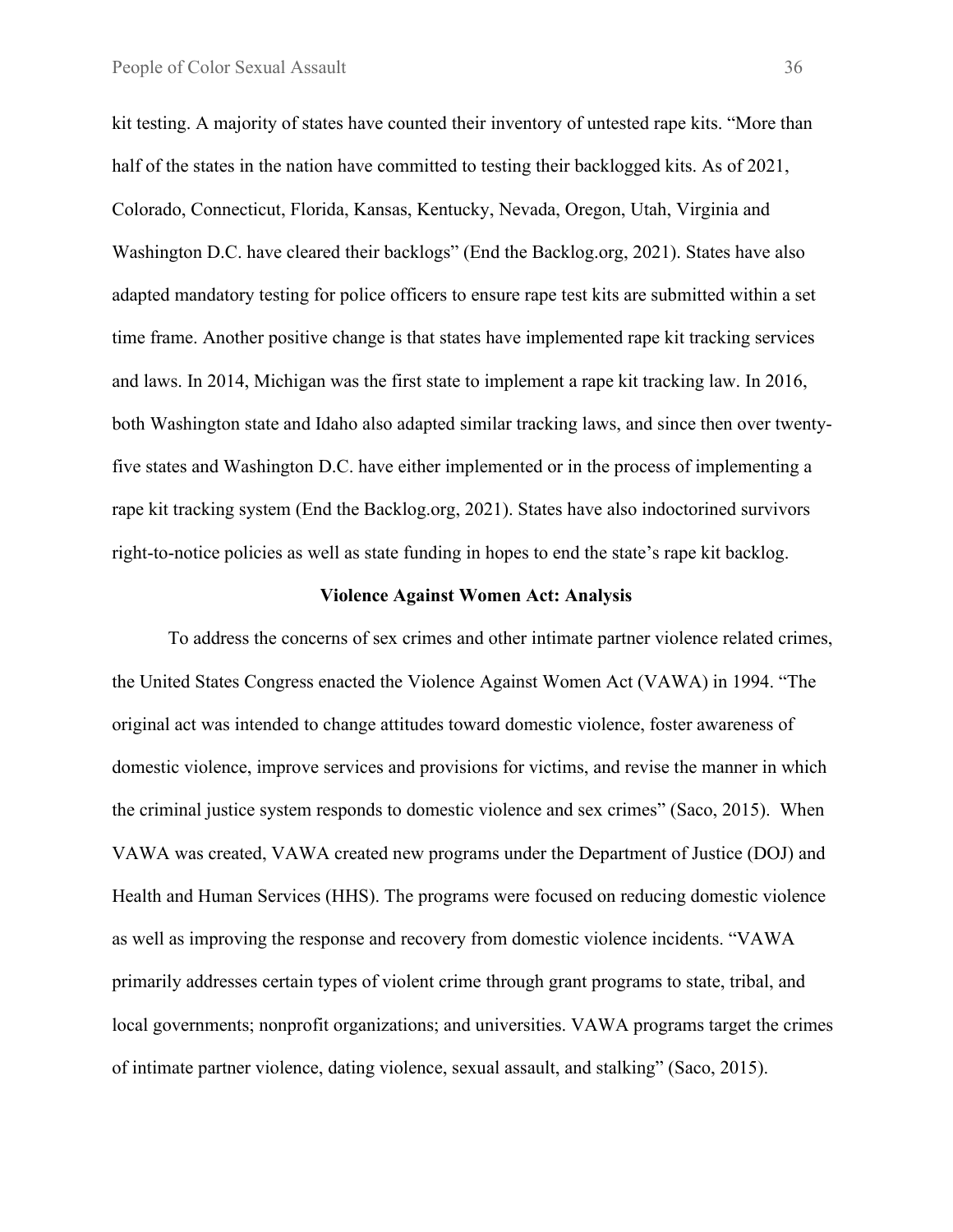The initial passage of VAWA was ultimately created in recognition of the rising rates of violence crimes, in which women were primary targets. The 1960s, the United States saw the rates of violent crime rise. In the 1970s, organizations began to vocalize needed changes in regard to violence against women. During the 1980s, research was conducted in terms of family violence. Publication of the research findings has changed society's perception of domestic violence as a crime and public health concern, instead of a "private family matter." In 1984, "Congress enacted the Family Violence Prevention and Services Act (FVPSA, P.L. 98- 457) to assist states in preventing incidents of family violence and to provide shelter and related assistance to victims of family violence and their dependents" (Saco, 2015).

When VAWA was first established in 1994, it was initially a part of the Violent Crime Control and Law Enforcement Act of 1994. VAWA impacted both federal investigations and prosecutions of crimes involving violence against women. Some of the provisions in VAWA established new offenses and penalties for violations of stalking protections orders ``It added new provisions to require states and territories to enforce protection orders issued by other states, tribes, and territories. VAWA also allowed for enhanced sentencing of repeat federal sex offenders" (Saco, 2015). VAWA also established a new requirement: pretrial detention in federal sex offenses and child pornography cases. Under VAWA, federal rules of evidence were changed to exclude the victim's past sexual history, restricting it from being admissible in federal criminal or civil cases of sexual misconduct. Other factors addressed are confidentiality between victims and their counselors, victim restitution of specific federal sex offenses, civil remedies that allow victims to seek civil penalties, and allowing victim's to demand their assailants to be tested for HIV (Saco, 2015).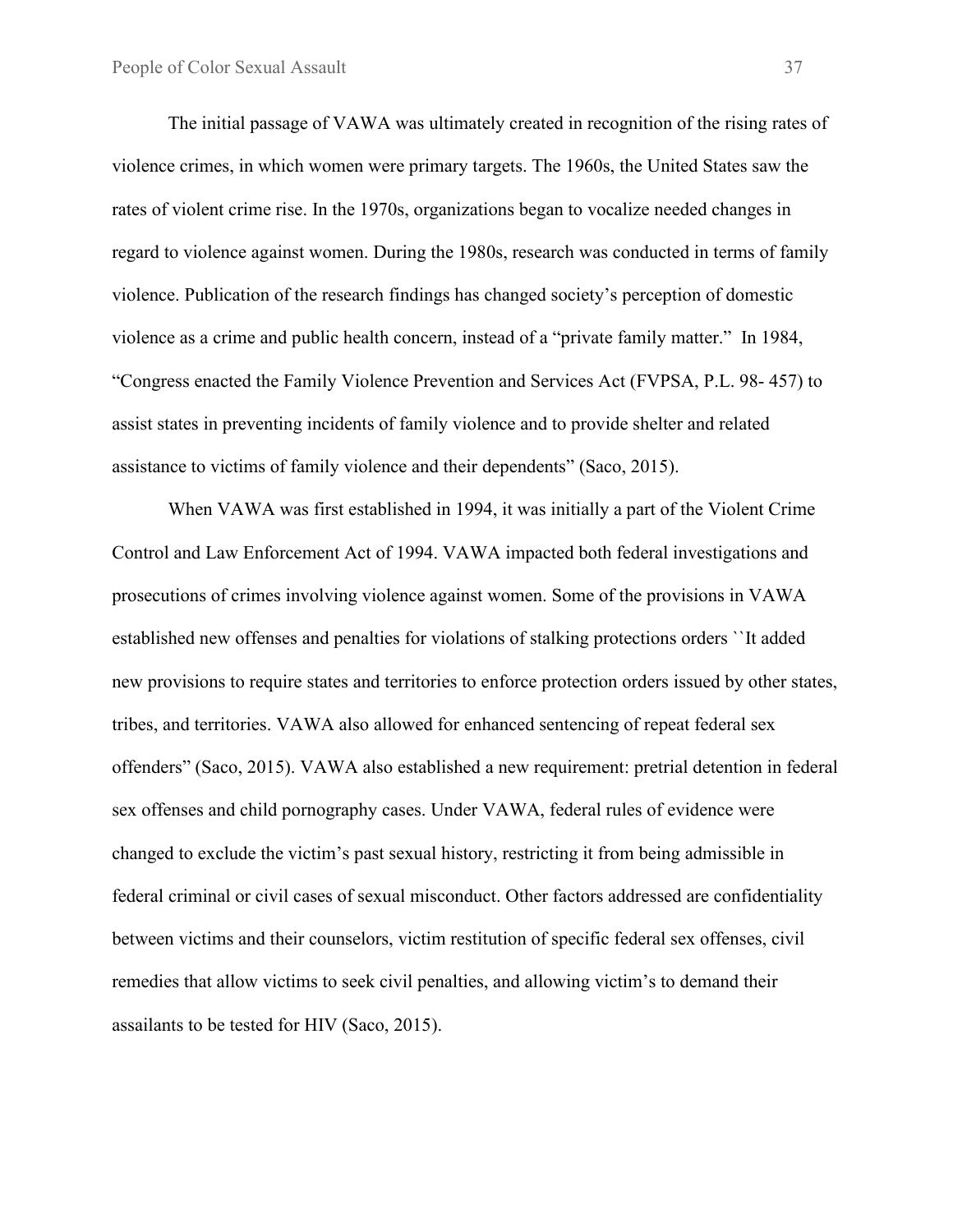Since the initial enactment of VAWA in 1994, VAWA has been reauthorized three times, with up-to-date revisions made, as needed. One important outcome of each VAWA revision has been grant funding. VAWA created numerous grant programs that provide a range of services which included the following programs: preventing of domestic violence and related crimes; encouraging collaboration among law enforcement, the judicial system, and public and private sectors for domestic violence; investigating and prosecuting domestic violence and crimes related; and addressing the needs of individuals in special population groups (the elderly, children, disabled individuals, individuals of both ethic and racial populations, and nonimmigrant women (Saco, 2015). The grants created and provided through VAWA offer local, state, federal, and tribal entities the necessary funding to prosecute crimes against women.

In 2013, Congress reauthorized VAWA through the Violence Against Women Reauthorization Act of 2013. Through the 2013 reauthorization of VAWA, most VAWA programs were given grants, and appropriations were made to lower programs. This reauthorization resulted in combining several grant programs, which led to authorizing new grant programs. In this, the Safe Havens for Children and court training and improvement programs were consolidated to form a new program. This program receives grants in support of families in the criminal justice system. With this consolidation, the purpose of this program is to improve both the civil and criminal justice system's response to families with crimes that are highlighted under VAWA (Saco, 2015). Other grant programs were consolidated: Youth services and Supporting Teens through Education and Protection (STEP) were merged into Creating Hope Through Outreach, Options, Services, and Education for Children and Youth (CHOOSE Children and Youth). The creation of this program "is to enhance the safety of youth and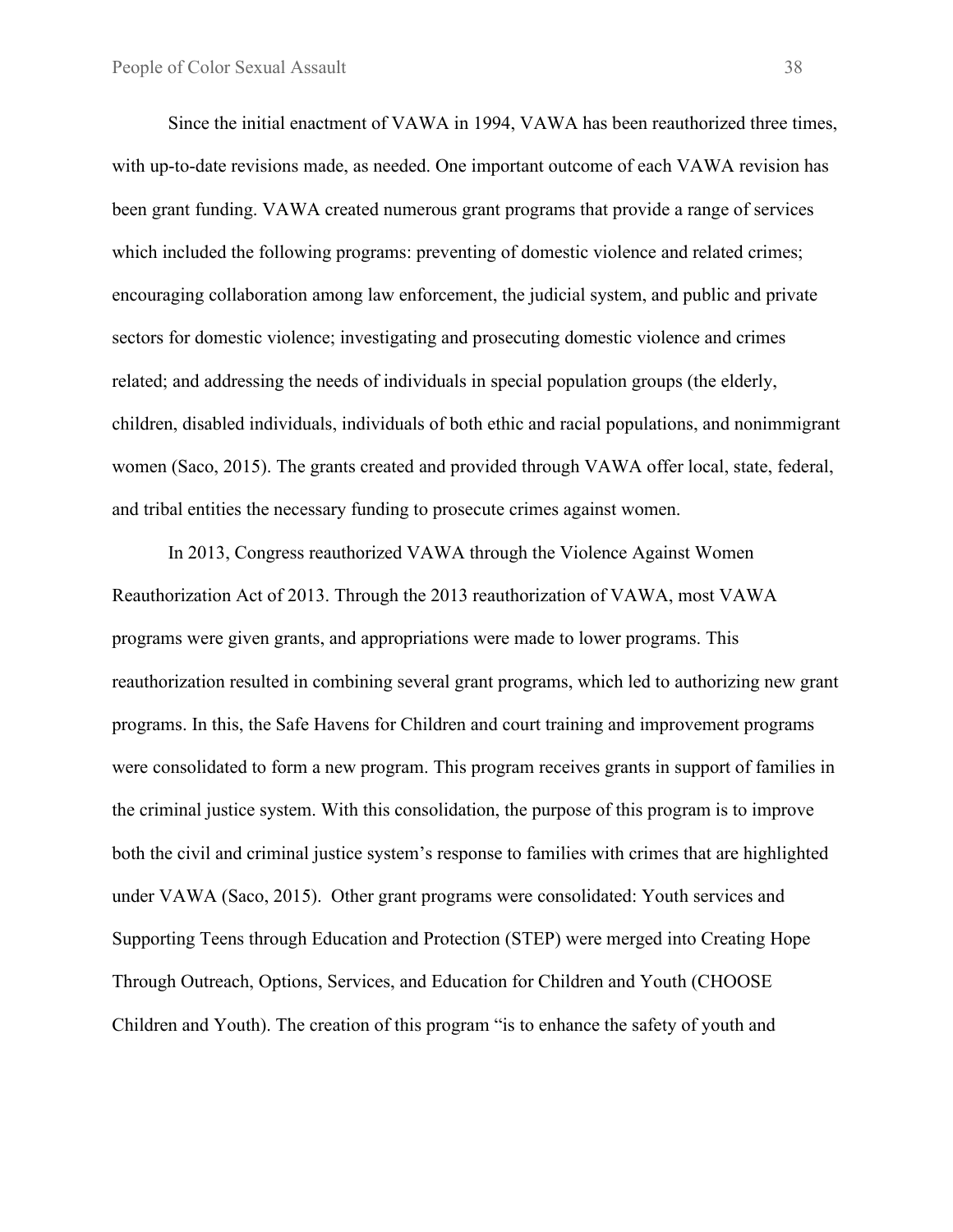children who are victims of or exposed to domestic violence, dating violence, sexual assault, stalking, or sex trafficking. This program also aims to prevent future violence" (Saco, 2015).

Engaging Men and Youth in Prevention and Grants to Assist Children and Youth exposed to violence programs were consolidated into Saving Money and Reducing Tragedies Through Prevention (SMART Prevention). SMART Prevention program aims to "to prevent domestic violence, sexual assault, dating violence, and stalking through awareness and education programs and also through assisting children who have been exposed to violence and abuse. In addition, this program aims to prevent violence by engaging men as leaders and role models" (Saco, 2015). With the new consolidations of grant based programs, in 2013, three programs that were previously underfunded: Interdisciplinary Training and Education on Domestic Violence and Other Types of Violence and Abuse; Research on Effective Interventions in the Health Care Setting; and Grants to Foster Public Health Responses to Domestic Violence, Dating Violence, Sexual Assault, and Stalking, were terminated as their purpose was included in the authorization of a new program: Grants to Strengthen the Healthcare System's Response to Domestic Violence, Dating Violence, Sexual Assault, and Stalking. The purpose of the program is "to improve training and education for health professionals in their prevention of and response to domestic violence, dating violence, sexual assault, and stalking" (Saco, 2015). The 2013 VAWA reauthorization also created audit requirements for grantees under VAWA.

VAWA's 2013 reauthorization had established new provisions for all grant programs under VAWA. This has created a nondiscrimination provision to ensure that victims are not denied services and "are not subjected to discrimination based on actual or perceived race, color, religion, national origin, sex, gender identity, sexual orientation, or disability" (Saco, 2015). It also increased protection of personal identifiable information of victims, as well as specified the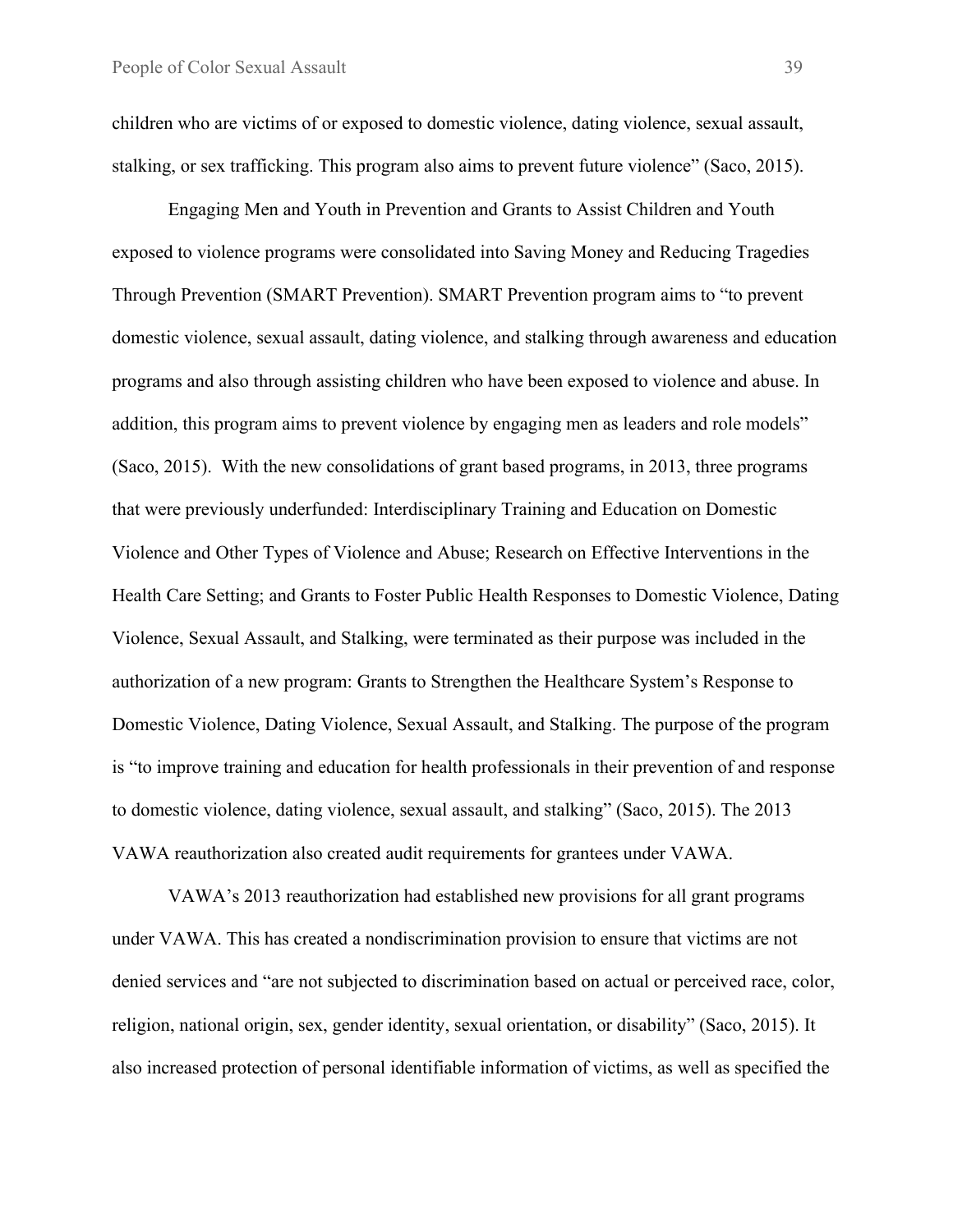type of "information that may be shared by grantees and subgrantees. It also required that any grantee or subgrantee that provides legal assistance must comply with certification required under the Legal Assistance for Victims Grant Program" (Saco, 2015). VAWA's 2013 reauthorization also modified, expanded and included new definitions of terms in VAWA. Some of the revised definitions included the definition of domestic violence, removed the term "linguistically" from the Culturally Specific Services Grant and amended the definition of the term "culturally specific services." With the idea to provide VAWA services, VAWA added the terms "population specific services" and "population specific organizations," which focus on "members of a specific underserved population" (Saco, 2015). VAWA also redefined the term "underserved populations" to include those who may be "discriminated against based on religion, sexual orientation, or gender identity" (Saco, 2015). Some other definitions that have been modified and redefined were: cyberstalking, rape crisis center, an individual later in life, and youth.

The 2013 VAWA revision also included several topics that have been brought to attention by anti-violence movements. VAWA 2013 amended the DNA Analysis Backlog Elimination Act of 2000 to:

strengthen audit requirements for sexual assault evidence backlogs and require that for each fiscal year through 2018, not less than 75% of the total Debbie Smith grant, amounts be awarded to carry out DNA analyses of samples from crime scenes for inclusion in the Combined DNA Index System, and to increase the capacity of state or local government laboratories to carry out DNA analyses. (Saco, 2015)

Additionally, VAWA expanded the purpose areas of several grants under VAWA to address needs of sexual assault victims to include "strengthening law enforcement and forensic response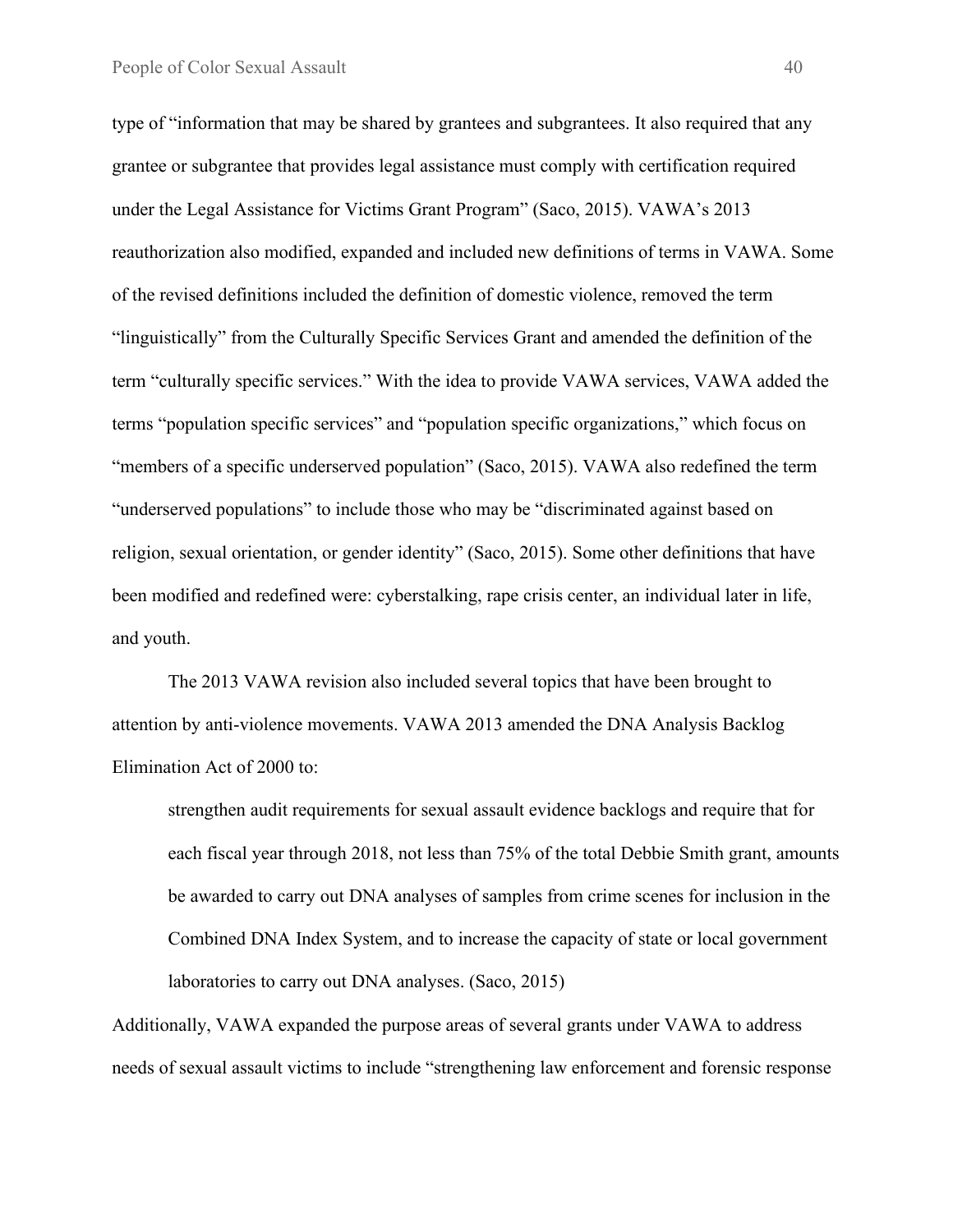and urging jurisdictions to evaluate and reduce rape kit backlogs. It also established a new requirement that at least 20% of funds within the STOP (Services, Training, Officers, Prosecutors) program and 25% of funds within the Grants to Encourage Arrest Policies and Enforce Protection Orders program be directed to programs that meaningfully address sexual assault" (Saco, 2015).

VAWA 2013 had included provisions for Native American Tribes. VAWA had granted authority to tribes to exercise special domestic violence criminal jurisdiction as well as civil jurisdiction for the ability to enforce protection orders over any person. VAWA created a new grant program to "assist Indian tribes in exercising special criminal jurisdiction over cases involving domestic violence. It created a voluntary two-year pilot program for Indian tribes that make a request to the Attorney General to be designated as a participating tribe to have special domestic violence criminal jurisdiction over such cases" (Saco, 2015). VAWA 2013 had also expanded the areas of purpose of grants to Native American tribal governments and coalitions to also include sex trafficking. Additionally, this expanded the purpose of grants for Native American tribal governments and coalitions to develop and promote legislation and policies of their own that reflect the best practices in responding to violent crimes against tribal women. The establishment of grants for Native American tribes and coalitions, to help raise awareness and response efforts to domestic violence to "identifying and providing technical assistance to enhance access to services for Indian women victims of domestic and sexual violence, including sex trafficking" (Saco, 2015).

VAWA 2013 also included restructuring of several other aspects of VAWA: sex trafficking, battered nonimmigrants, underserved populations, and housing. The amendments made to battered non-immigrants through VAWA 2013, include a new purpose areas of the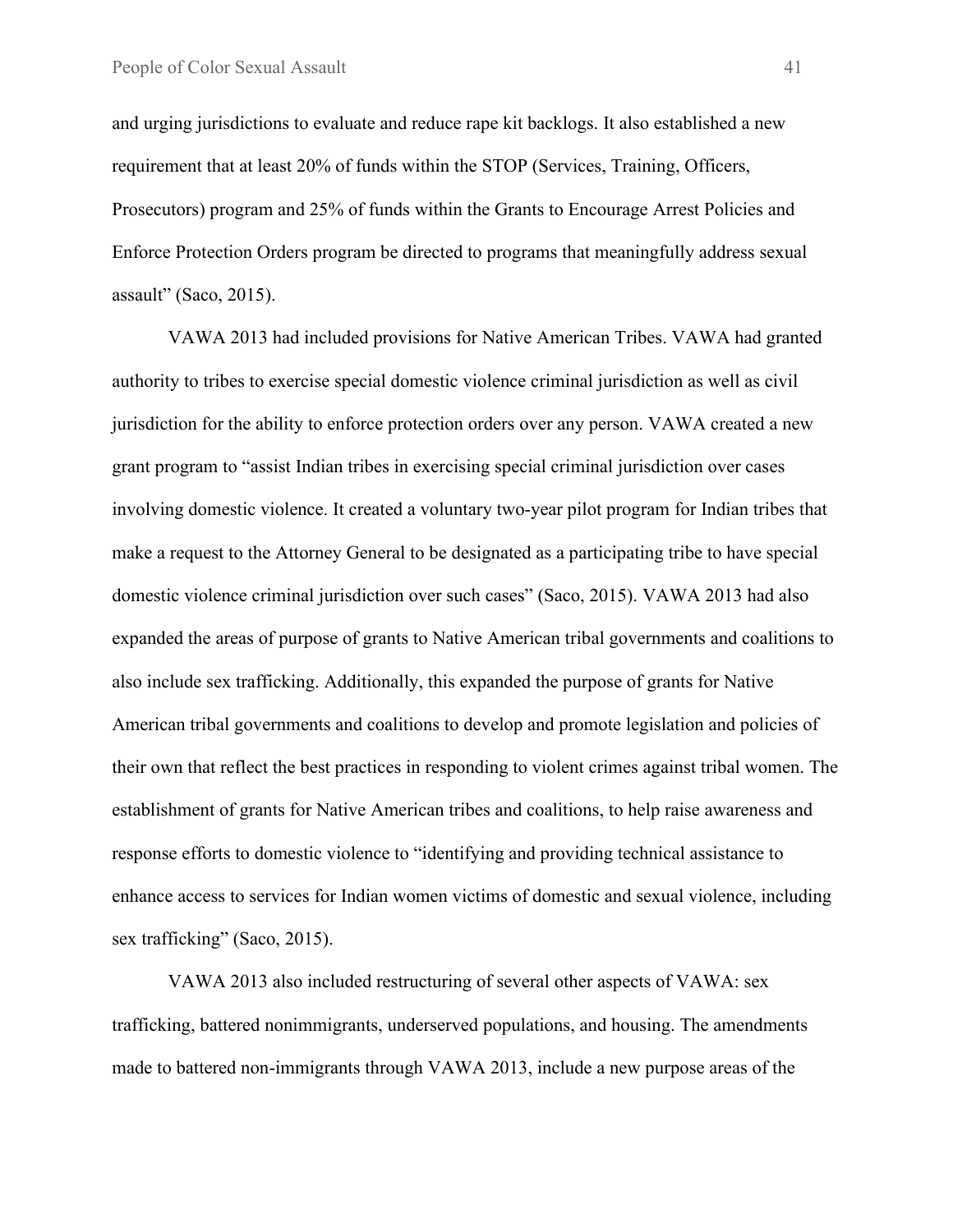Grants to Encourage Arrest Policies and Enforcement of Protection Orders (Arrest Program), which is to "improve the criminal justice system response to immigrant victims of domestic violence, sexual assault, dating violence, and stalking" (Saco, 2015). In addition to amendments made to underserved populations under the VAWA 2013 reauthorization, it "required STOP implementation plans to include demographic data on the distribution of underserved populations within states and how states will meet the needs of their underserved populations. It also expanded the purpose areas of the Grants to Combat Violent Crimes on Campuses program to address the needs of underserved populations on college campuses" (Saco, 2015). The housing rights that were addressed in VAWA are that a VAWA applicant could not be denied housing if they were a victim that is highlighted under VAWA. "Under the Transitional Housing Assistance Grant program, it ensured that victims receiving transitional housing assistance are not subject to prohibited activities, including background checks or clinical evaluations, to determine eligibility for services" (Saco, 2015). The requirement for the victim to be "fleeing" was removed to receive transitional housing assistance, as well as there were model agency programs that were installed in these transitional housing assistance programs. If victims were in the transitional housing program and are victims of domestic abuse, they have the option of being able to move into a safer unit.

Recently, in 2021, VAWA was on the front pages of the news. VAWA was on the verge of not being reauthorized. Upon the most recent reauthorization of VAWA there has been debate on whether or not VAWA itself is an effective piece of legislation in regard to addressing crimes against women. Similar debates were made in 2019. Members of Congress on both sides of the political parties offered insight into both pros and cons of reauthorizing VAWA. Arguments made in favor of reauthorizing VAWA highlight several areas that have yet to be addressed in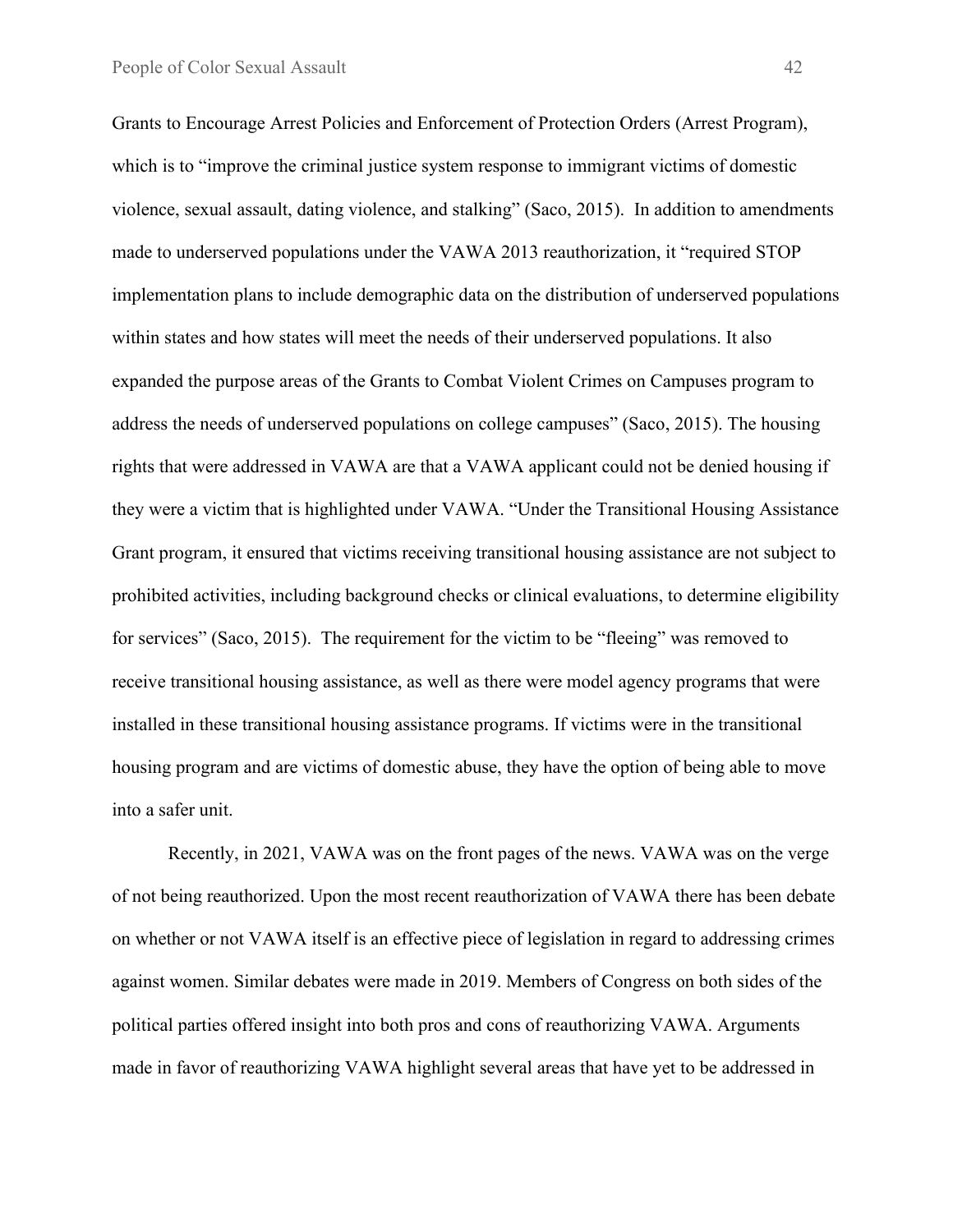the current policies under VAWA. Although VAWA has helped victims under the crimes that VAWA covers, it is estimated that there is approximately 2 million women and 5 million children who are exposed to domestic violence (The Pros and Cons of Reauthorizing the Violence Against Women Act, 2019). Social movements and media movements like #MeToo, address women of color's disparities in support and services when they are sexual assault survivors, shows the demand for Congress to address the holes left in VAWA.

During the reauthorization of VAWA, the Republican party had attempted to add a short term extension of VAWA to the "funding bill in February when Congresswoman Debbie Lesko offered it as a previous question. Democrats blocked this attempt and refused to include a shortterm extension to allow time for meaningful negotiations to take place" (The Pros and Cons of Reauthorizing the Violence Against Women Act, 2019). Republican Congressman Collins of Georgia stated that his Republican colleagues wanted to "find a solution that helps victims, prevents domestic violence, and strengthens programs that serve vulnerable populations" (The Pros and Cons of Reauthorizing the Violence Against Women Act, 2019). But, there were concerns from the Republican party of "undermining and jeopardizing due process, that curtails prosecutorial discretion, that makes it more difficult for victims in rural areas to find housing, that could weaken programs for female victims, that could re-victimize abused women, and that undercuts the Second Amendment rights" (The Pros and Cons of Reauthorizing the Violence Against Women Act, 2019). Congressman Collins also discussed the new unemployment insurance benefits, as well as lack of inclusion of faith-based exemptions for grant participants in regard to VAWA's reauthorization.

When the reauthorization of VAWA in 2021 finally passed into law, several revisions were made from VAWA 2013. Some of the notable changes in VAWA 2021 were amendments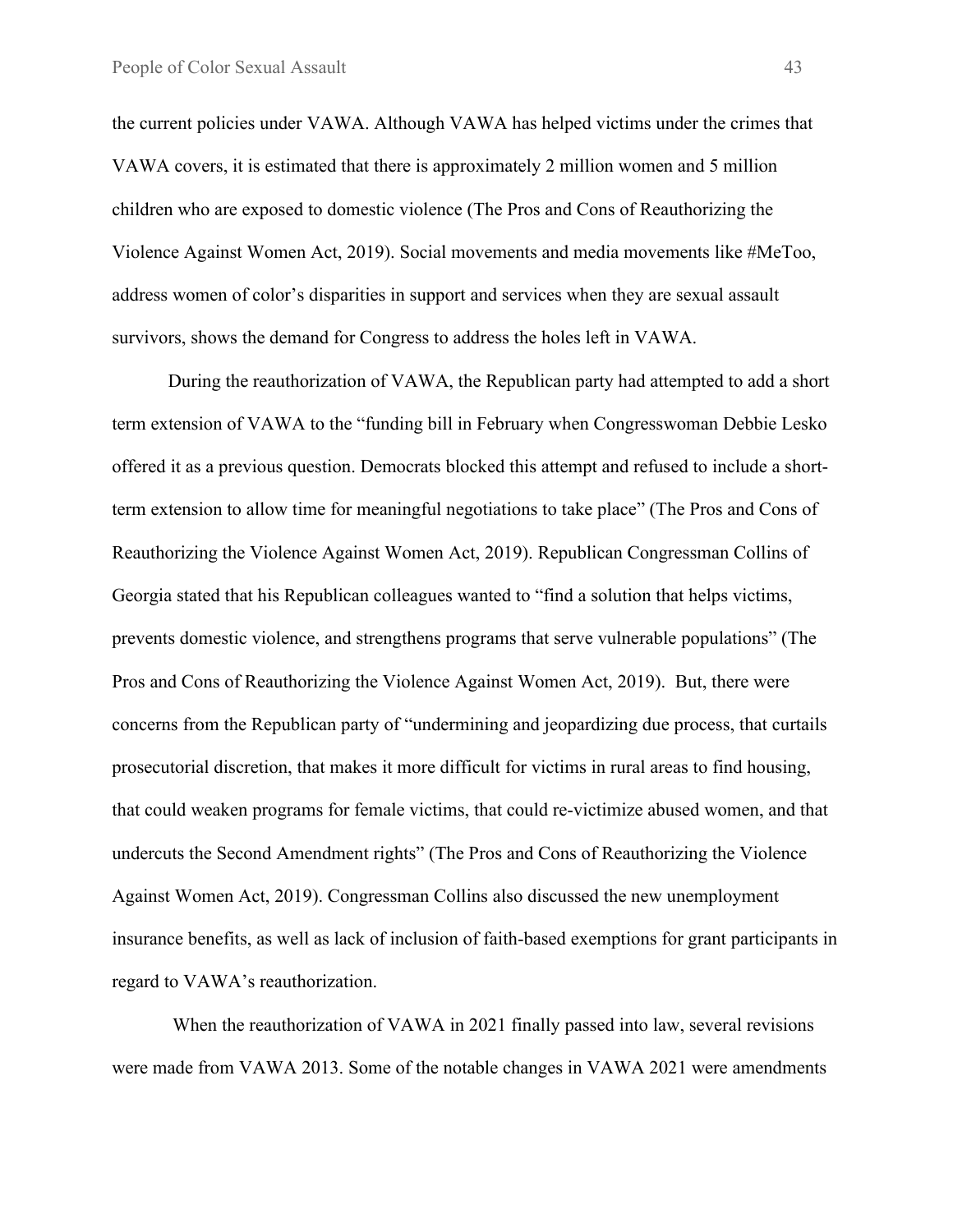to definitions under VAWA. Both definitions and grant conditions were addressed in the second section of the act. Some definitions that were modified were: economic and internet abuse, female genital mutilation, and use of technology. Section one of the reauthorization of VAWA focused on enhancing the legal tools to combat crimes under VAWA. Under this section, STOP grants were highlighted with amendments to the section's literature. The section also depicts retrieving dangerous weapons from perpetrators who were convicted of domestic violence, sexual assault, stalking, and intimate partner violence. Under the guidelines of this section, local, state, federal, or tribal governments can seize the weapon when deemed appropriate. This can only happen if there is an "issued protective or other restraining orders against such a perpetrator; or found such a perpetrator to be guilty of misdemeanor or felony crimes of domestic violence, dating violence, sexual assault or stalking; and ordered the perpetrator to relinquish dangerous weapons that the perpetrator possesses or has used in the commission of at least one of the aforementioned crimes" (Congress, 2021).

VAWA 2021 amendments also encourage improvements within the criminal justice system and alternatives for violence against women. Section 102 is "to assist States, Indian Tribal governments, State and local courts (including juvenile courts), Tribal courts, and units of local government to improve the criminal justice response to domestic violence, dating violence, sexual assault, and stalking, and to seek safety and autonomy for victims" (Congress, 2021). In this section, Congress made amendments to the language surrounding the policy, by also including focus on homicide reduction, community-based program creations, and policies and training for law enforcement. Section 28 of this section states to:

develop or strengthen policies and training for law enforcement officers, prosecutors, and the judiciary in recognizing, investigating, and prosecuting instances of domestic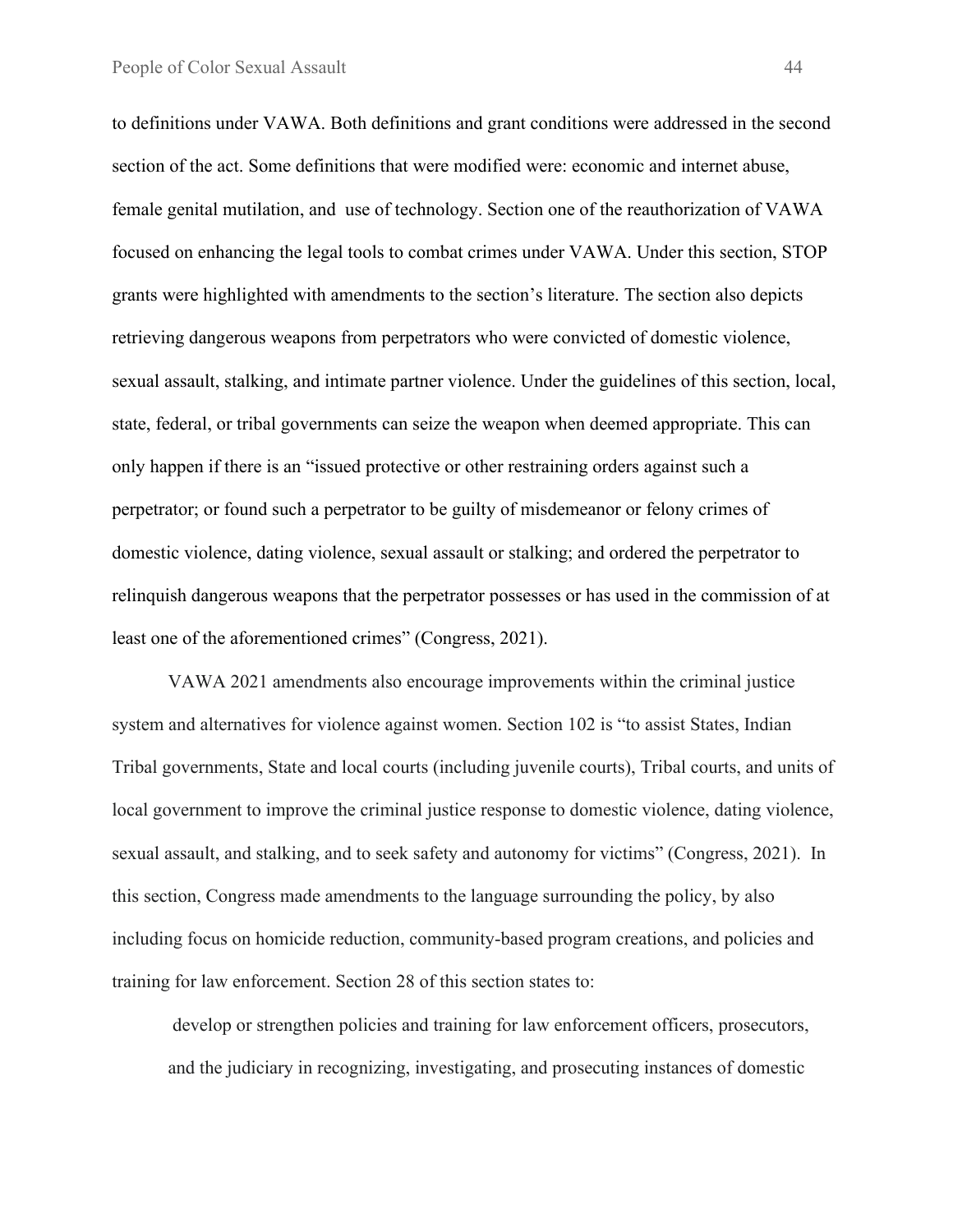violence, dating violence, sexual assault, and stalking against individuals who have been arrested or otherwise have contact with the juvenile or adult criminal justice system, and to develop or strengthen diversion programs for such individuals and for such individuals to receive comprehensive victim services (Congress, 2021).

VAWA's recent amendments made general changes to the language of the policy to include inclusionary provisions in the Act. Many amendments that were made were to correct grammar and spelling, as well as to ensure each crime was covered under VAWA's provisions for its survivors and other participants. Overall, VAWA has created a fundamental structure of rights for victims of Interpersonal Violence (IPV) crimes across the country. However, VAWA proves that the provisions made have done little to help survivors of sexual assault, particularly for People of Color. Even though the policy has inclusive language and covers any natural citizen born in the United States, the promising changes have not yet made a proven impact of sexual assault reform within People of Color's community. The policy's lack of understanding in intersectionality is reflected in the societal responses to sexual assault and the treatment of its survivors.

#### **Data Memo**

**Figure One** *Ecological Model of Survivors Reporting their Assaults*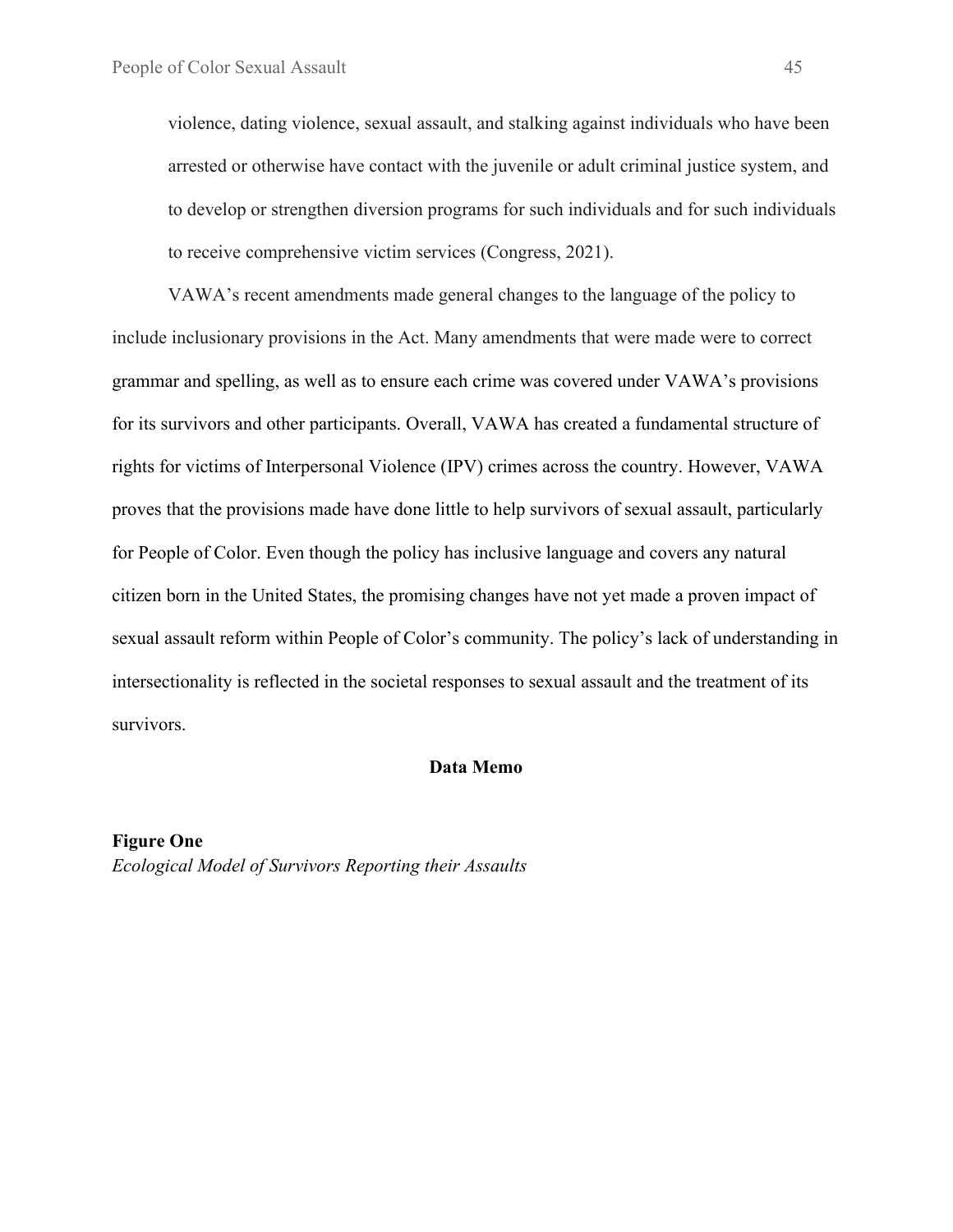

When a survivor has been sexually assaulted, there is often a gap from the initial assault to disclosing. More often than not, survivors often disclose to informal supporters. Informal support often includes family members, friends, romantic partners, community leaders, and religious leaders. Survivors may feel hesitancy in disclosing at first, and often find comfort and support in turning towards loved ones, or those that they are close to and respect within their communities. Survivor's informal support may encourage and support the survivor in reporting to formal support. Formal supports are considered to be: law enforcement, sexual assault advocates, therapists, and case managers. Law enforcement is the first step that survivors interact with the criminal justice system. Law enforcement holds the power and authority over survivors in terms of whether or not their case is taken by the prosecutor. Wentz (2020) describes the bias that police officers may have when taking the initial statement from the survivor, such as if the survivor is having trouble recalling details of the assault. Oftentimes, police officers assume the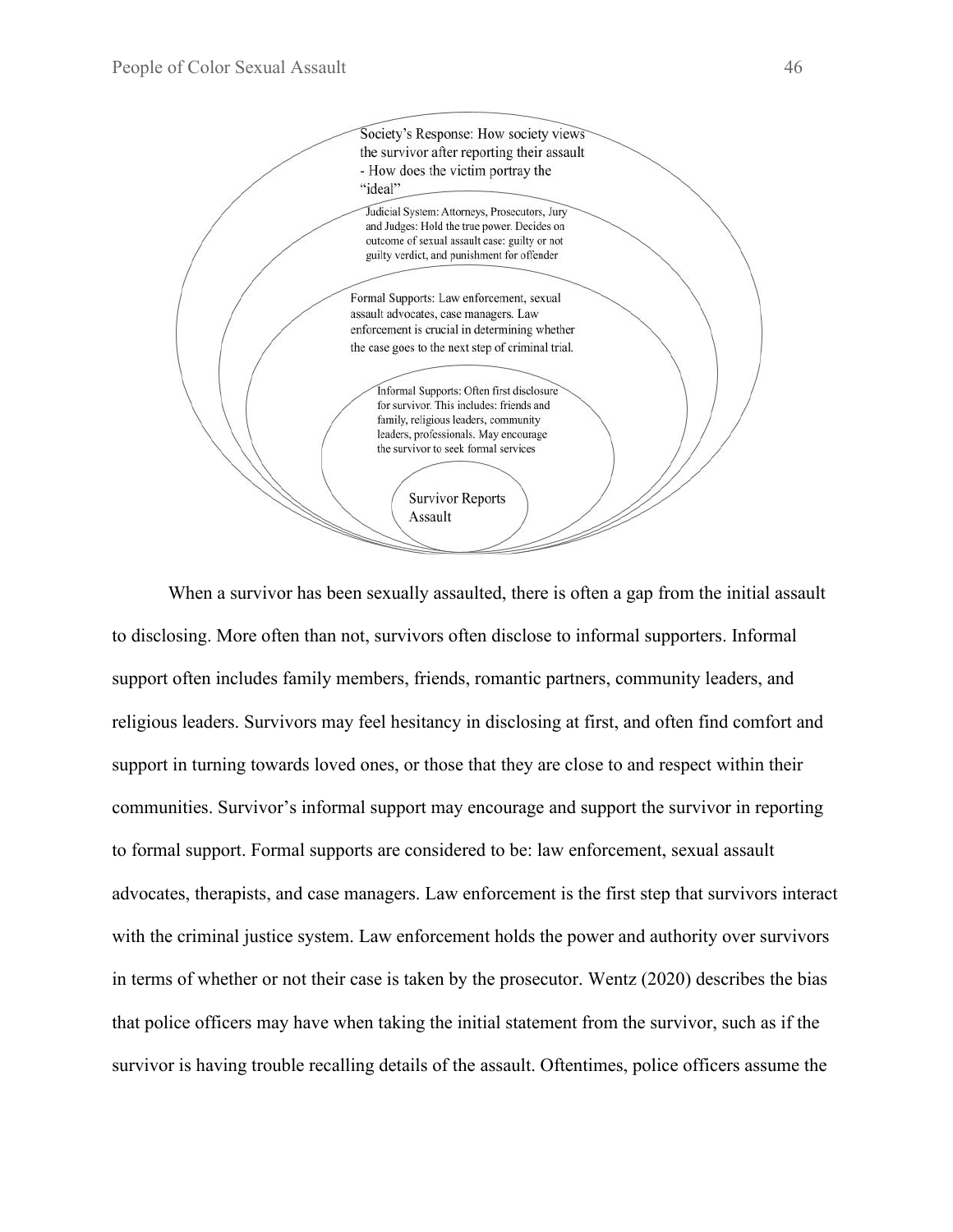victim is "creating a cover story", instead of taking into consideration the potential trauma the survivor is experiencing.

The judicial system is the key component in whether or not any justice is served to the survivor after reporting their assault. After law enforcement, the prosecution holds the next step for survivors in their journey to receive justice, or for their case to be heard in the court of law. Prosecutors often decide whether or not to proceed with the survivors' case with similar bias that law enforcement often use. In Wentz' (2020) study, she examined and concluded that prosecutors would use various reasons to deny the case any entry into the criminal court. Reasons range from survivors being late to pre-trial interviews to the survivor's character. Both the judge and the jury are the last remaining factor in deciding whether or not the prepetrator is found guilty or not guilty. Defense attorneys may use tactics to undermine the survivor's credibility by highlighting their past sexual experiences or appearance. Judges and juries may experience their own bias in regard to sexual assault survivors, such as the survivor's relationship to the offender, or the survivor's appearance within itself.

Regardless of the verdict of a criminal sexual assault trial, society often views the survivor in a negative light. Even when the offender is found guilty, many people may defend the offender's character, or attempt to poke holes in the survivor's story. The offender's status can determine the treatment of the survivor afterwards, if the offender is considered to be a valued member of society, then the survivor had alternative motives in filing charges. The survivor may also experience distrust in the legal system and may hesitate to report through any form of formal reporting. In turn, by reading or watching the news and the narrative it creates around sexual assault cases may deter survivors from reporting altogether.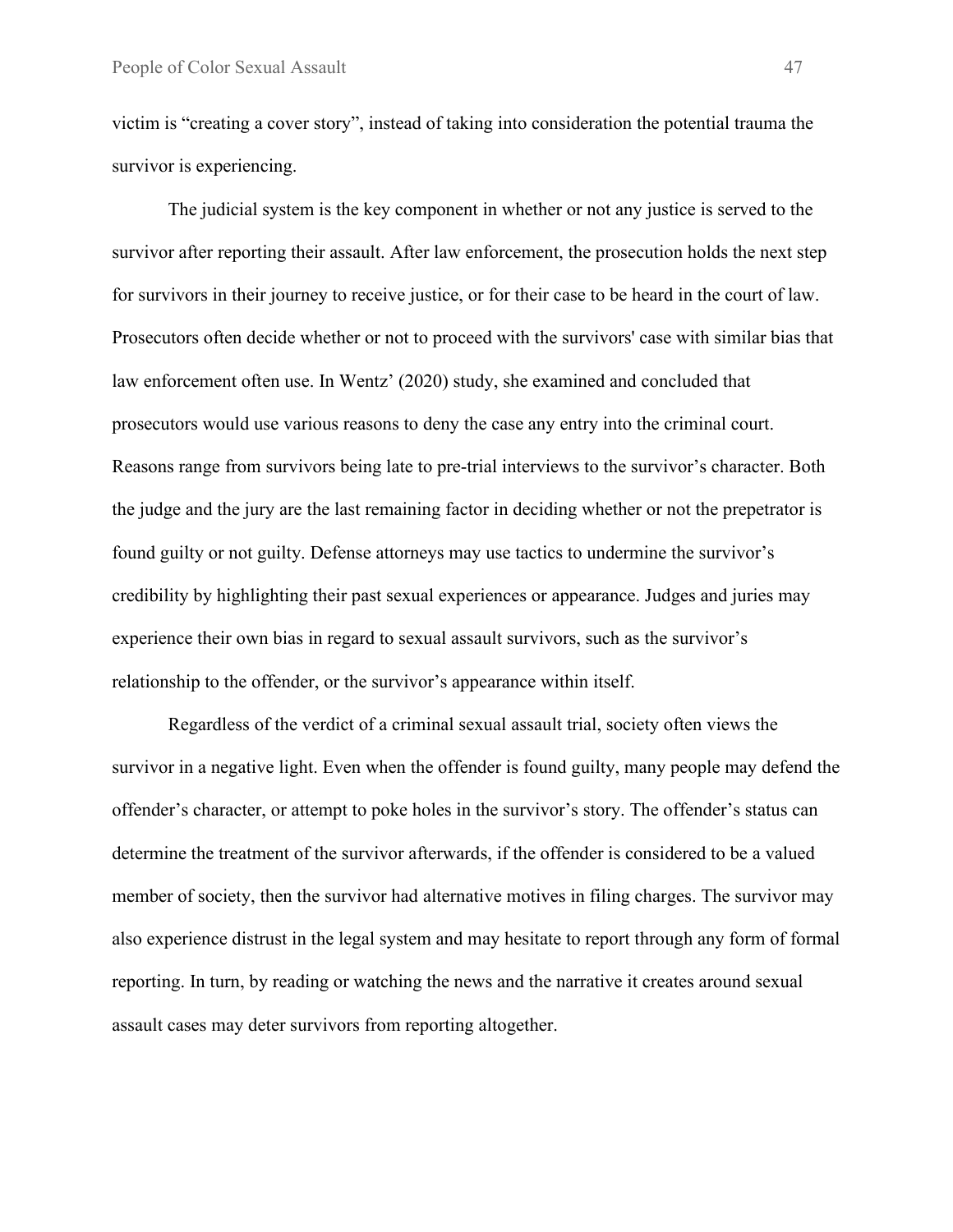## **Figure Two**

#### *Responses to Disclosure*



Regardless of the avenue of disclosing a survivor chooses (informal or formal services), oftentimes the survivor is met with similar narratives. If a survivor knows the crime, often when disclosing, others question the survivor about their actions that lead up to the assault. Sexual assault survivors are often asked about what they were wearing, if what they were wearing was revealing or suggestive in anyway. Survivors are also asked if they have been drinking or using any sorts of drugs the night of the assault, which may explain the survivor's guilt in their participation in their crime. If the survivor knows the perpetrator of the crime, often when disclosing, others around them may defend the behavior of the perpetrator by highlighting his character traits, accomplishments, and community involvement, which is proof enough to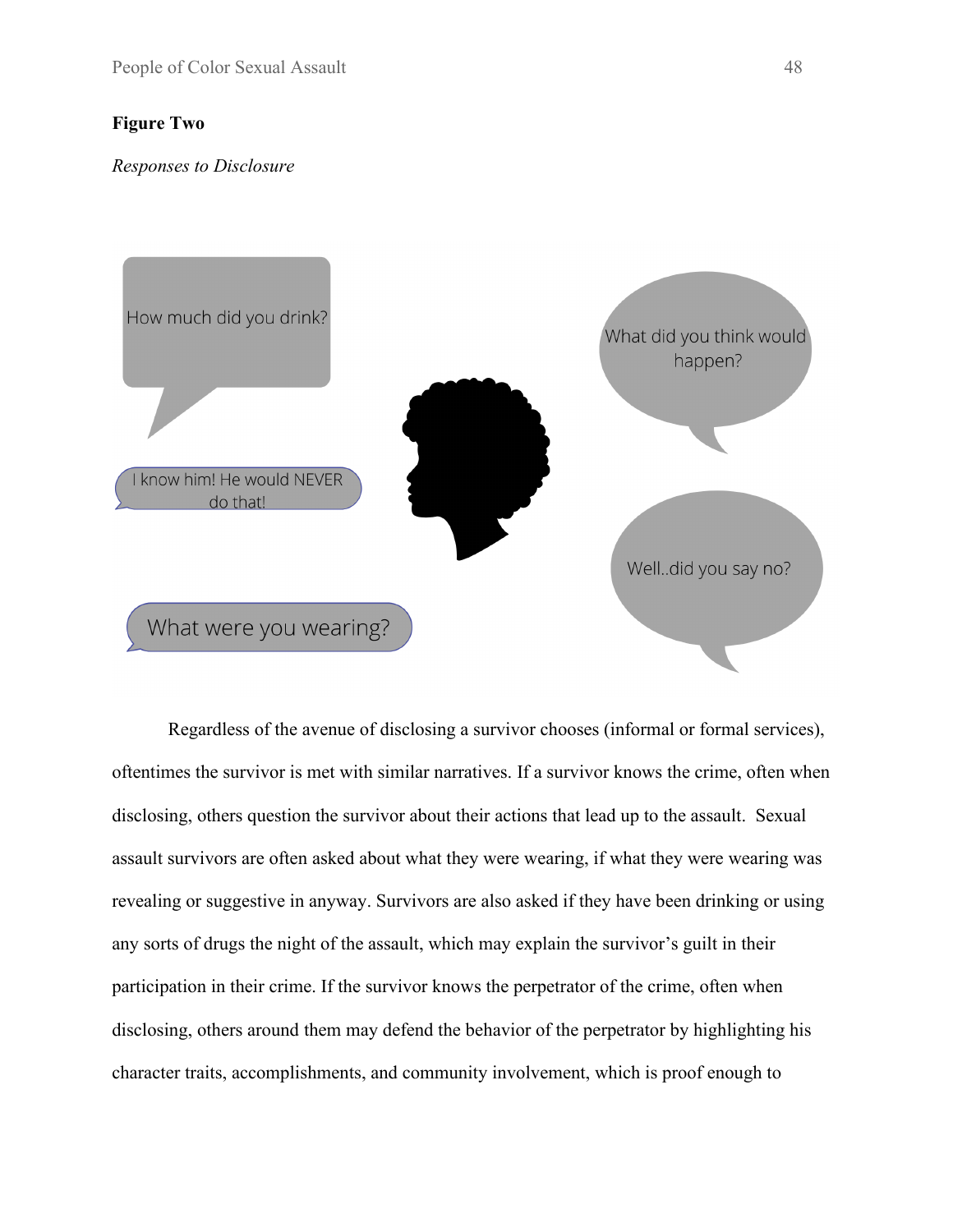discredit the survivor's story. Oftentimes when this language is used, it creates a hostile environment for future survivors to come forward in an attempt to seek any form of support.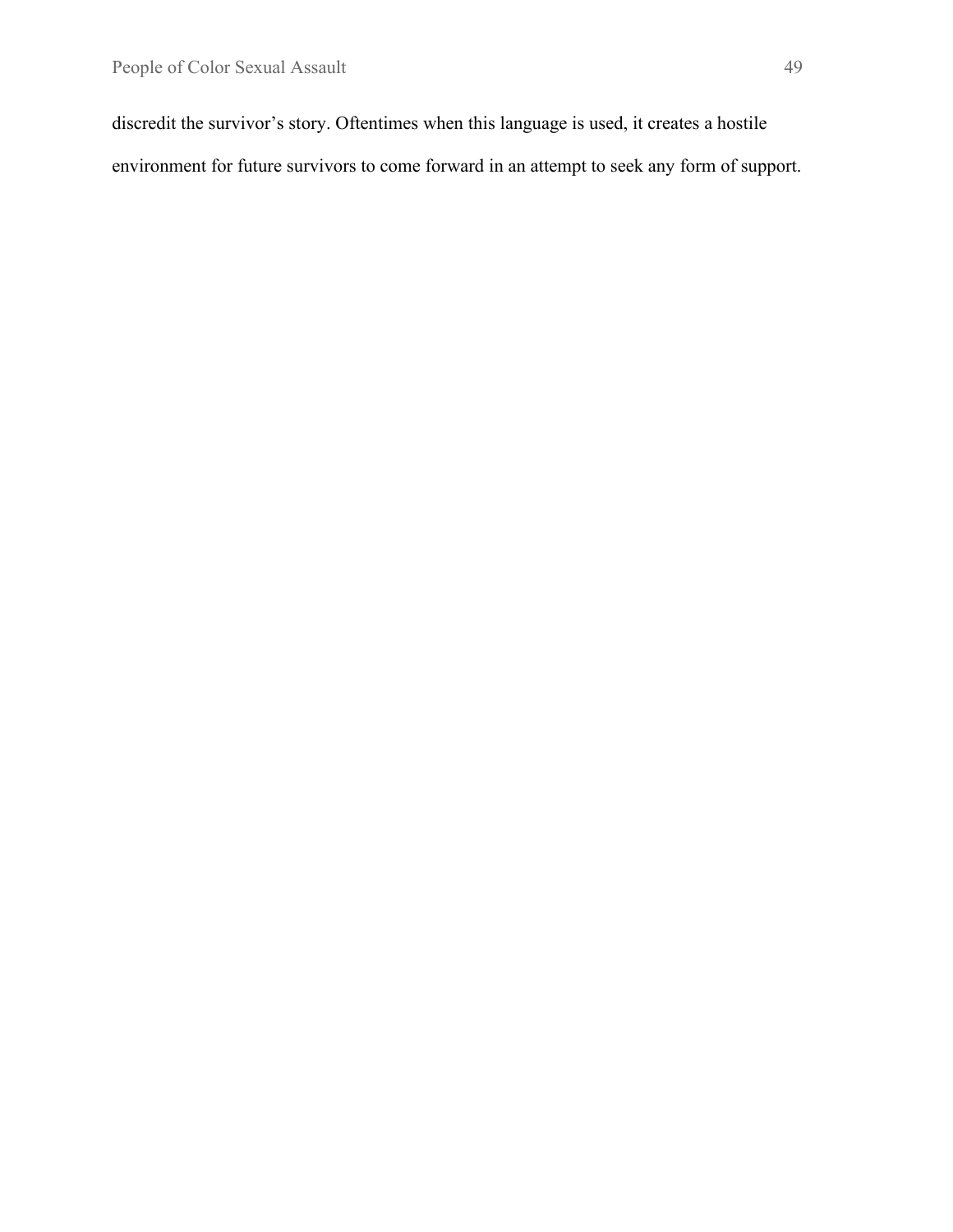## **Figure Three**

*Similarities Between Guilty and Not Guilty Verdicts*



When deciding if an offender is guilty or not guilty in the court of criminal law, or public opinion, there are several shared factors that contribute to both outcomes. The offender's relationship status with the survivor plays a vital role in these decisions. Most perpetrators who commit sexual assault is an acquaintance, a former partner, or a family member. If there is a prior relationship between the survivor and the offender, it may be hard for juries to separate the prior relationship from the case before them. Statistically, a jury is likely to convict guilty with a stranger-survivor case as opposed to survivor-acquaintance cases. Another major deciding factor for a guilty or a not guilty verdict is the survivor themselves. Sexual assault is the one felony that puts blame on the survivor, and not soley on the perpetrator. Rape Myth Acceptance (RMAs) as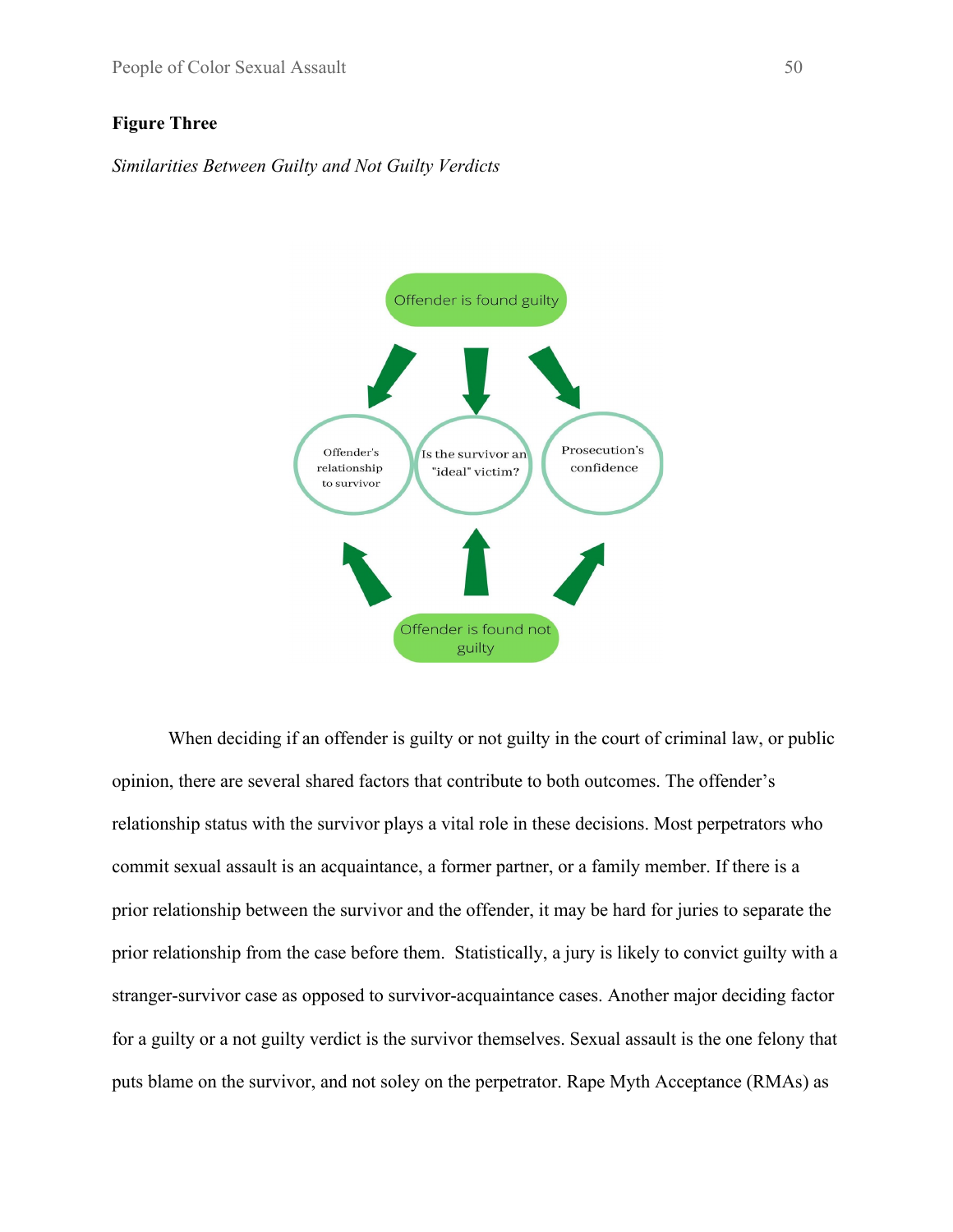described by Maxwell (2021), regardless of how serious the belief of the RMA is, could result in negative impact on the survivor. Believing sexual assault cases only happen to a specific population and under a ridged criteria ignores the large majority of sexual assault victims. Believing in RMAs and actively participating in their beliefs from a societal and legal standpoint can also create a hostile environment for survivors when they formally report their assaults. They may see resistance from law enforcement and other judicial officials in taking their cases seriously, even if the case meets the legal criteria needed for a trial. Survivors feel as though if their experience does not fit into an ideal description of a sexual assault, then no one would believe or pursue the case through a criminal trial. The prosecution's confidence in prosecuting the case relates to the survivor's credibility. They would use their bias in whether or not the judge and jury would believe the story of the survivor. Another factor that the prosecution considers is the status of the offender. Prosecution offices may be hesitant in pursuing a case if the suspected offender is what is to be considered a valuable member of the community or has a form of status within society, such as a celebrity.

#### **Figure Four**

## *What the Media Tells Us vs. UCR 2019 Reports*



When discussing the breakdown of sexual assault, often times the media hyperfocuses on a specific community of people as being the main perpetrators of sexual assault. Foster (2011)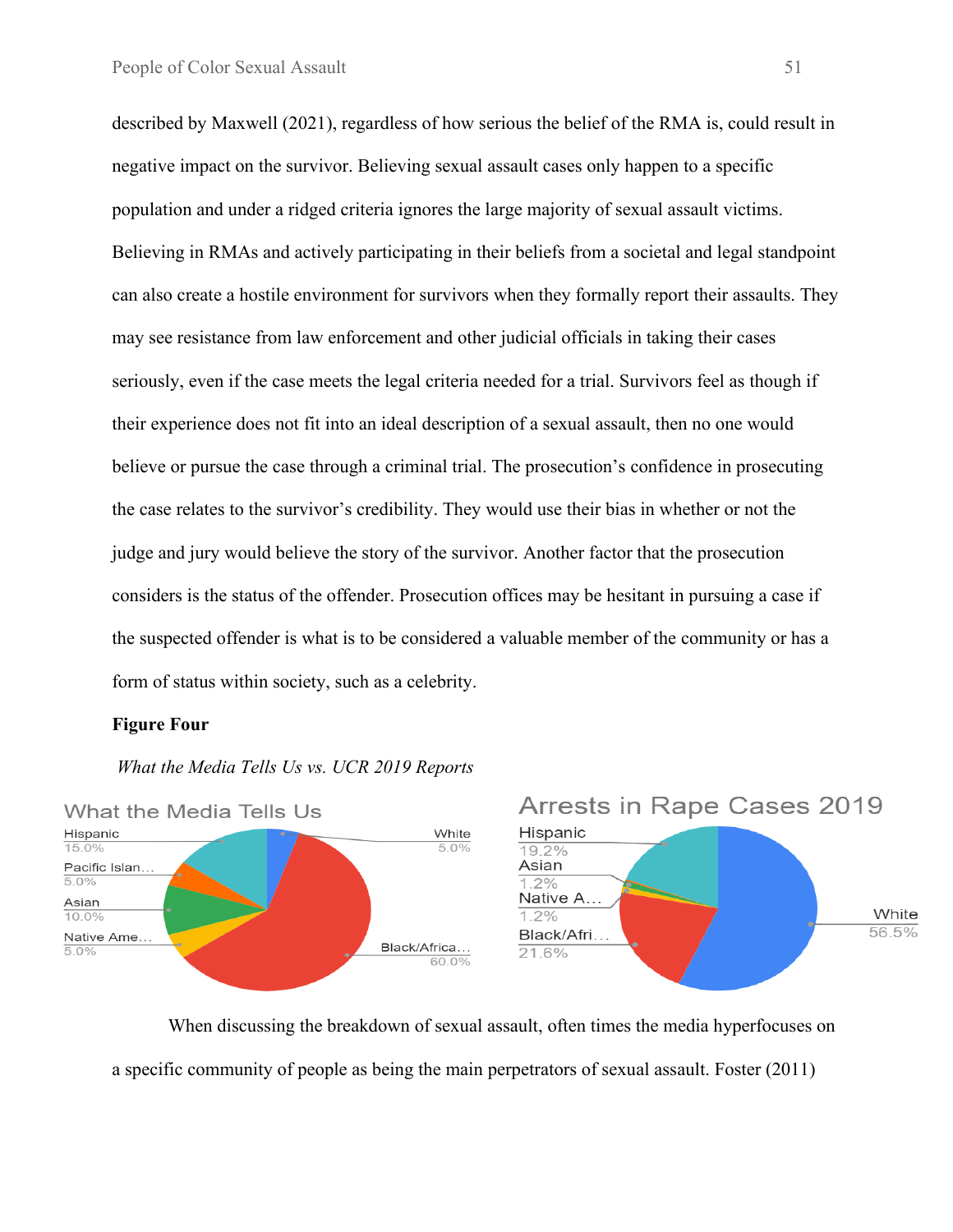describes the stereotypes of African-American being hypersexual are rooted in the sexual abuse during the American slave trade. These behaviors followed suit from masters forcing female slaves into unwanted intercourse, as well as forcing male slaves to sexually assault their female counterparts. These negative stereotypes have followed both African-American men and women in terms of their sexuality to current society. Above are two pie charts representing the number of sexual assault arrests made in 2019. Based on the negative stereotypes of People of Color, a dangerous narrative has been created in the media of perpetrators who are behind committing all of these sexual assaults. The negative narrative also offers these communities as scapegoats; however, the Uniformed Crime Report (UCR) in 2019 reported that, in 56.5% of arrests made, the identified perpetrator was white, compared to 21.6% of arrests of African-American individuals.

#### **Policy Recommendations**

After reviewing VAWA and the past and current amendments that have been made, there is a call to action in strengthening the legislation of VAWA to ensure better protection for victims as well as providing funding and resources to programs under VAWA. Congress in 2021, reauthorized VAWA in its last days. Upon a closer examination, however, the new revisions fail to cover the astonishing gaps that are left without any protection. After reviewing the concerns of sexual assault through the lens of People of Color as well as society's current perceptions of sexual assault victims, the recommended changes needed are as follows: programming and training of informal services, building better relationships with non-profit organizations and sex crime police units, addressing the rape kit backlog crisis and strengthening the legal protection behind rape shield laws.

The current policy continues to primarily address sexual assault as a criminal justice issue, despite the changes in social perceptions as well as the documented issues with this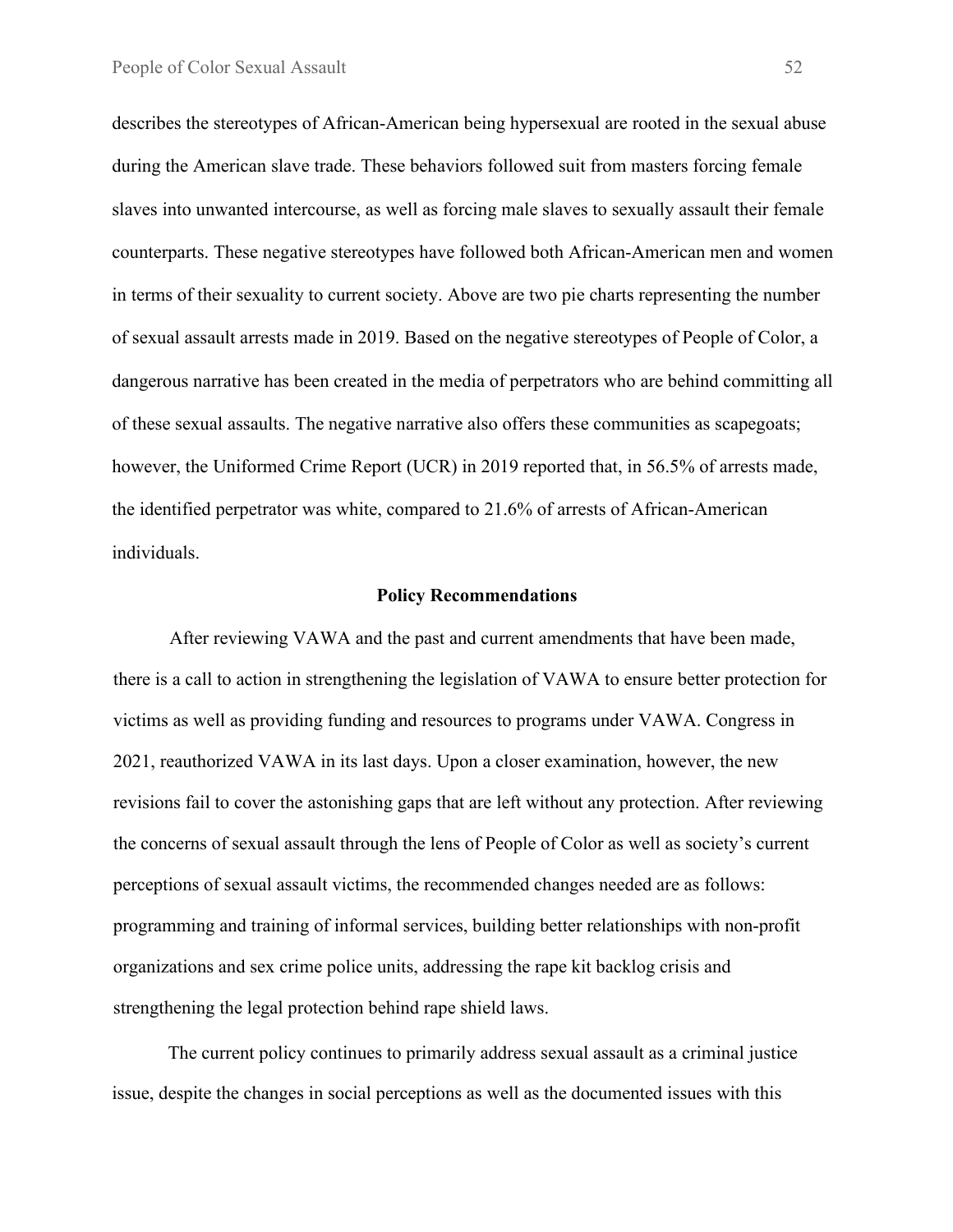approach. Sexual assault should be treated as a public health issue; this opens up the possibility for restorative initiatives and approaches. Sexual assault has been proven to affect populations across racial and economic classes. By focusing on different populations, one can better address issues differently in regard to sexual assault. Local and state representatives are closer to resolving the outstanding concerns. Approaching sexual assault reform as a public health issue offers pathways to how local and state officials can combat sexual assault within their communities. One pathway is to approach the issue through education-age-appropriate school programs across all grade levels, and informational brochures and packets in state and local office buildings (post offices, City Hall, senior centers, community medical centers and emergency rooms). By providing easy access to information, building societal expectations and incorporating a community-based approach, one can lower the bias of the conversation of sexual assault altogether, by removing the "taboo" from the conversation overall, as well as to educate those on the truth of sexual assault. Regardless of the need to provide educational resources throughout different aspects of the community, there is a chance that parents and community members may not want their children to be "exposed" to these conversations and topics. This could result in potential division between parents and community members and workers, as well as calls to reverse the programming overall. Educating communities on statistics and signs of sexual assault can create pathways and opportunities which expose community members to the barriers that sexual assault survivors are faced with when reporting their assaults.

Rape kits are a crucial piece of evidence needed in conviction of sexual assault cases. Currently, there is no definitive number of untested sexual assault kits. There is no current tracking system on a national level that can accurately track these untested kits, although some states have implemented their own tracking system. Lions (2018) discusses the potential of collaborating with private laboratories to outsource the caseload of testing rape kits. By taking a closer look at states with limited information of the amount of rape kits that have yet to be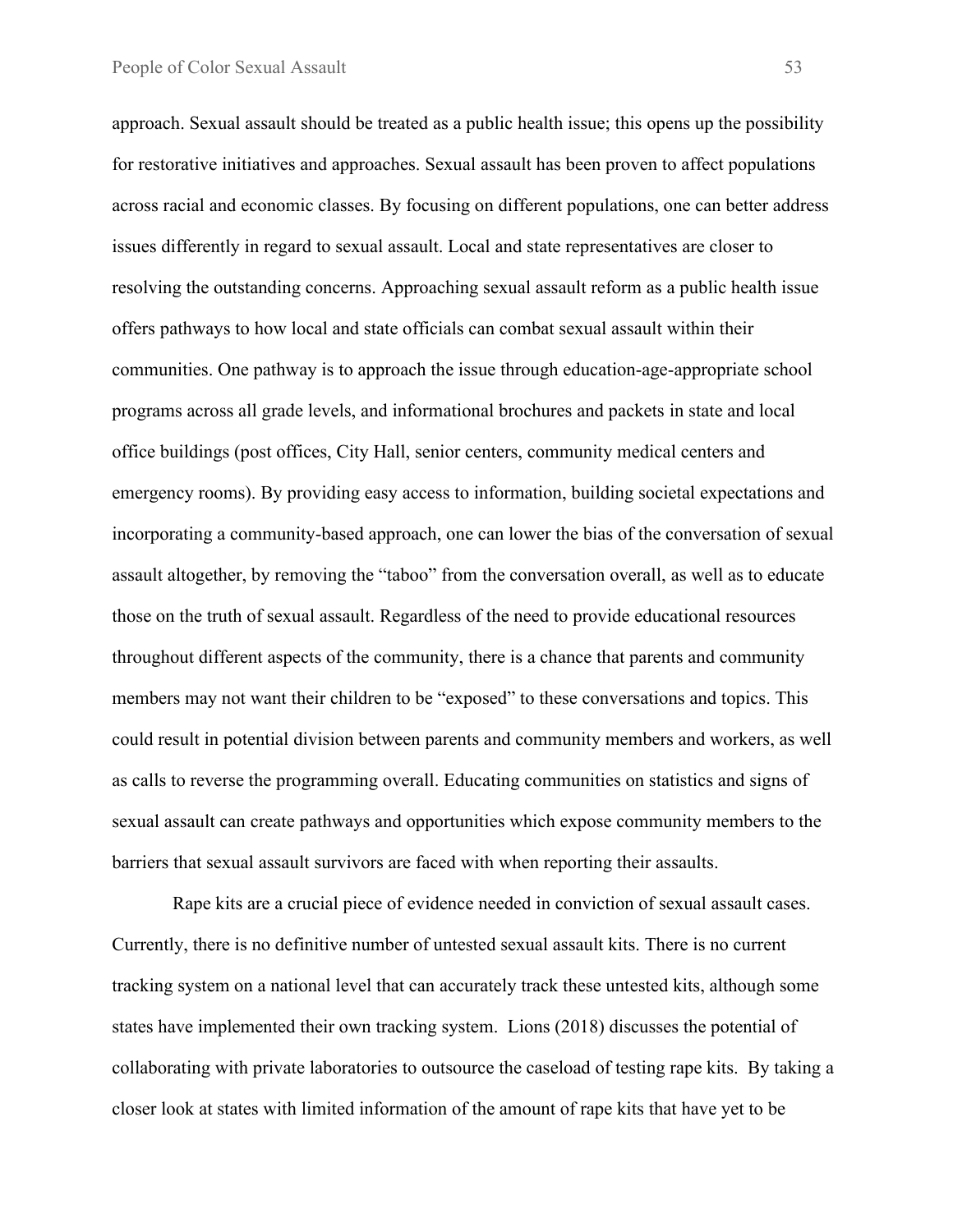tested, it gives us insight into the amount of lab assistance required to eradicate the backlog in the state. Massachusetts has approximately 6,000 untested rape kits. There are approximately twenty private labs in Massachusetts, in addition to the Massachusetts State Police lab. Dividing the backlog of kits between the private and public labs could help significantly reduce the number of unprocessed rape kits which, in turn, can make additional evidence available to the prosecution in a timely manner. To track untested rape kits, a state or national tracking system should be put in place. By creating a database that can accurately track the status of each rape kit, prosecutors and survivors would have access to updates in regarding the status of the kit in question. This database could potentially alert women of potential and confirmed perpetrators, similar to that of sex offender and domestic violence databases, with public access.

In a criminal court, rape shield laws are the only means to protect survivors when they are on the stand. Rape shield laws are bounds that defense attorneys are confined to when they are questioning a survivor. They are not legally able to bring up the survivor's therapy notes, relationships, and medical records. However, defense attorneys often find loopholes to get around these laws, which allows sharing of this prohibited information. Defense attorneys often have freedom in how they question the survivors on the stand; they may even walk the lines of contempt of court charges with how they choose their phrasing. Survivors become hesitant to step forward in formal settings, due to the treatment of previous survivors testifying on the stand and the outcomes made by court rulings. Attorneys are expected to act under professional decorum; when defense attorneys make the analytical decision to test the boundaries of rape shield laws, it has a proven ripple effect throughout society.

A re-evaluation of rape shield laws is crucial in the legal protection for survivors. Survivors remain hesitant to press charges due to the treatment of survivors in the media as well as their fears of reliving the assault in front of a courtroom and to be ridiculed by the defense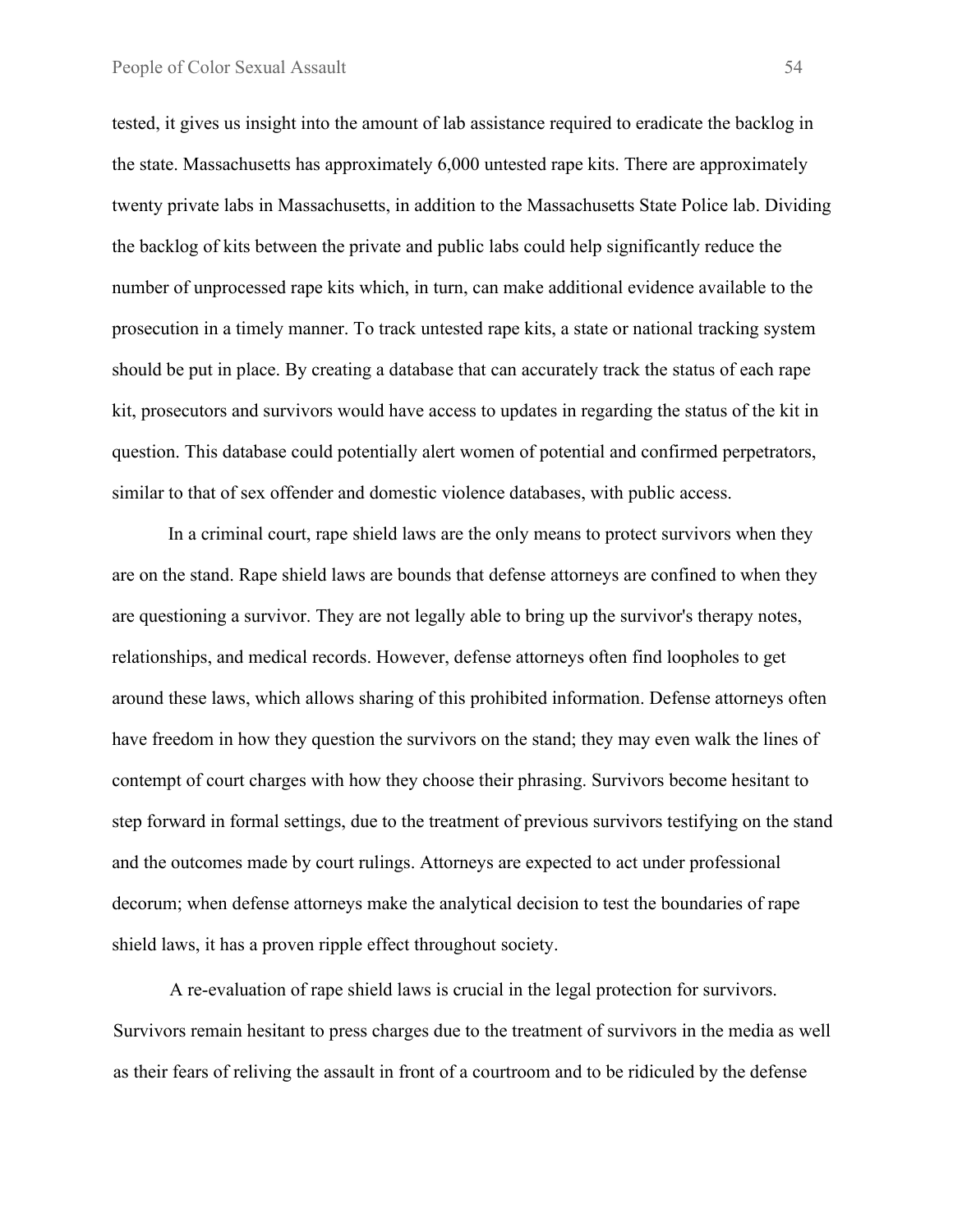attorney during cross examination. By updating rape shield laws to match society's perceptions and technological capabilities, it can more realistically reassure survivors that they are protected, and that the laws actually do work. Some updates that can be made to strengthen in favor of rape shield laws could include amendments to the legal definitions and imposing penalties on those who break in the law, such as defense attorneys and judges. Although the media is a crucial component in how survivors are perceived, it provides challenges in implementing punishments considering that the media can use First Amendment rights. However, a critical factor in navigating this technicality is to prove that the media is actually defaming the survivor by spreading false narratives.

Due to the treatment of sexual assault survivors, many are hesitant to report their assault to law enforcement. Many survivors often go to non-profit organizations for support. Both social workers and advocates are a recognized asset in sexual assault reform. They have the training and specialization to help the survivors overcome the emotional and psychological effects of sexual assault. Although they have limited capabilities in the criminal justice system in regard to formalized reporting, many survivors still turn to them for comfort and guidance. Currently, there is a shortage of social workers and advocates due to the high demand of case volume. Most law enforcement agencies have not received any up-to-date training in regard of handling sexual assault cases, often leaving survivors at a standstill. A recommendation to resolve this issue is to facilitate stronger relationships between nonprofit organizations and law enforcement agencies. These relationships have potential to support and train one another.

Informal support for the survivor is considered to be family members, religious leaders, hair stylists, teachers, and other community leaders that reside in their community. Survivors often report to close friends and family members before reporting to formalized services. A majority of these informal supports often do not have the proper training to effectively assist in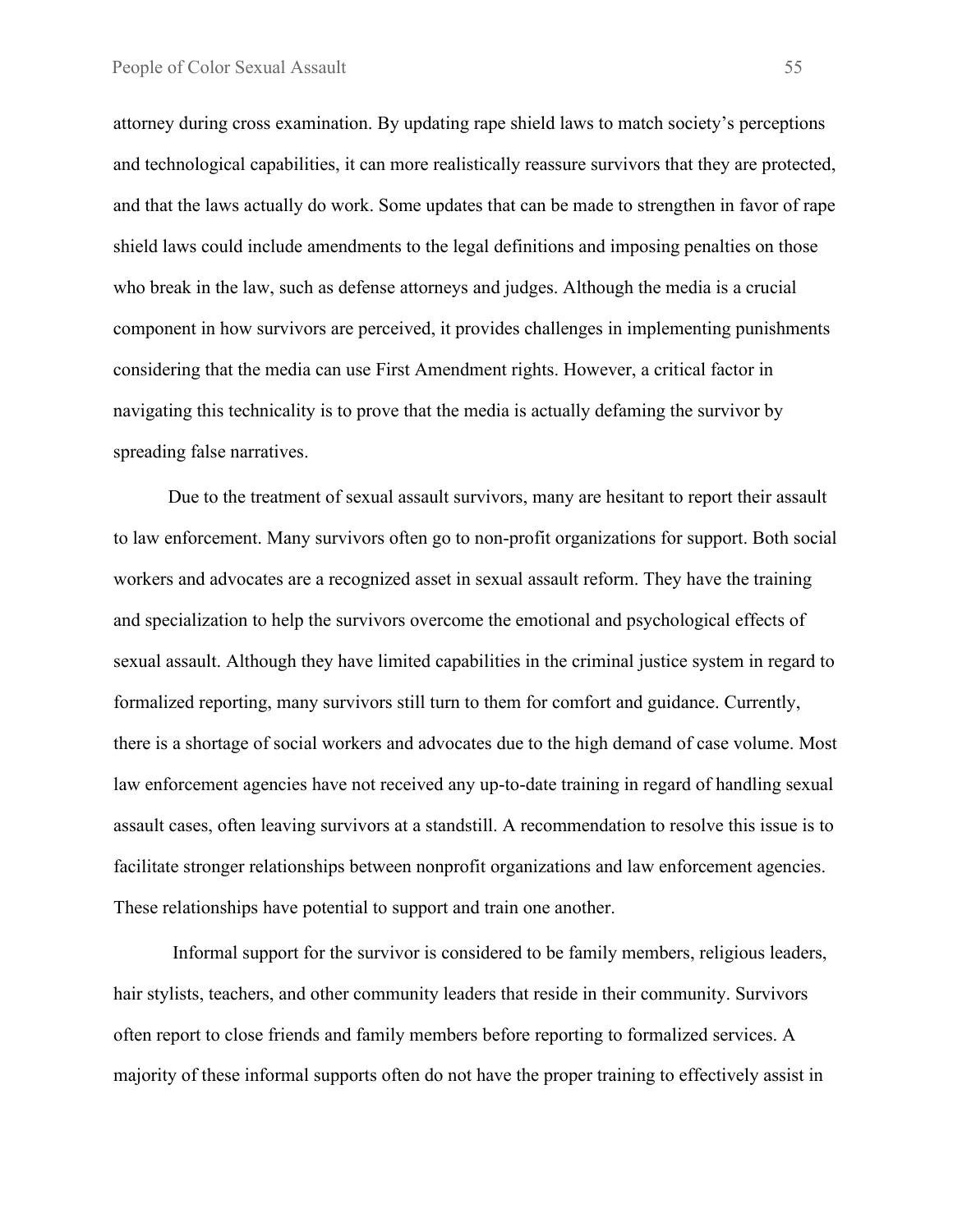supporting a sexual assault survivor. By acknowledging the probability of disclosing these types of informal support, other recommendations arise. Creating training programs available for the general public would benefit all members of the community. It provides the tools needed in supporting a survivor when they disclose their assault. Creating a training program that is available for the general public to take would benefit the outcome of survivor reporting. A training program can teach these individuals steps that they can take to further help the survivor. This training program can also provide the needed tools for the individual in terms of advocacy, recognizing signs of assault and domestic violence, and providing emotional support for the survivors.

#### **Conclusion**

Despite all notable progress that has been made in regard to sexual assault, there are still barriers that have yet to be addressed. The United States history of the treatment of both sexual assault survivors and People of Color has been anything but kind. Any attempts of reform and change were made in light of the mass majority, but not the minority. Society's expectations of the "ideal" survivor for sexual assault has set standards for which cases will receive justice. If a survivor does not fit the ideal mold that society has constructed, their chances of support and justice decrease. Sexual assault rape kits hold crucial evidence that can tie perpetrators to those they assaulted. With the ongoing rape kit backlog growing within the United States, there has yet to be any national policies or statements addressing the issue overall. VAWA has made considerable improvements and revisions in regard to the policies that it covers, yet there are considerable gaps that have not been addressed. The gaps in these policies have left individuals turning to themselves and their own communities for support and answers. All efforts that have been made to even attempt any long-term progressive change has been for the mass majority: white survivors. By taking a new look at sexual assault from the lens of education and a public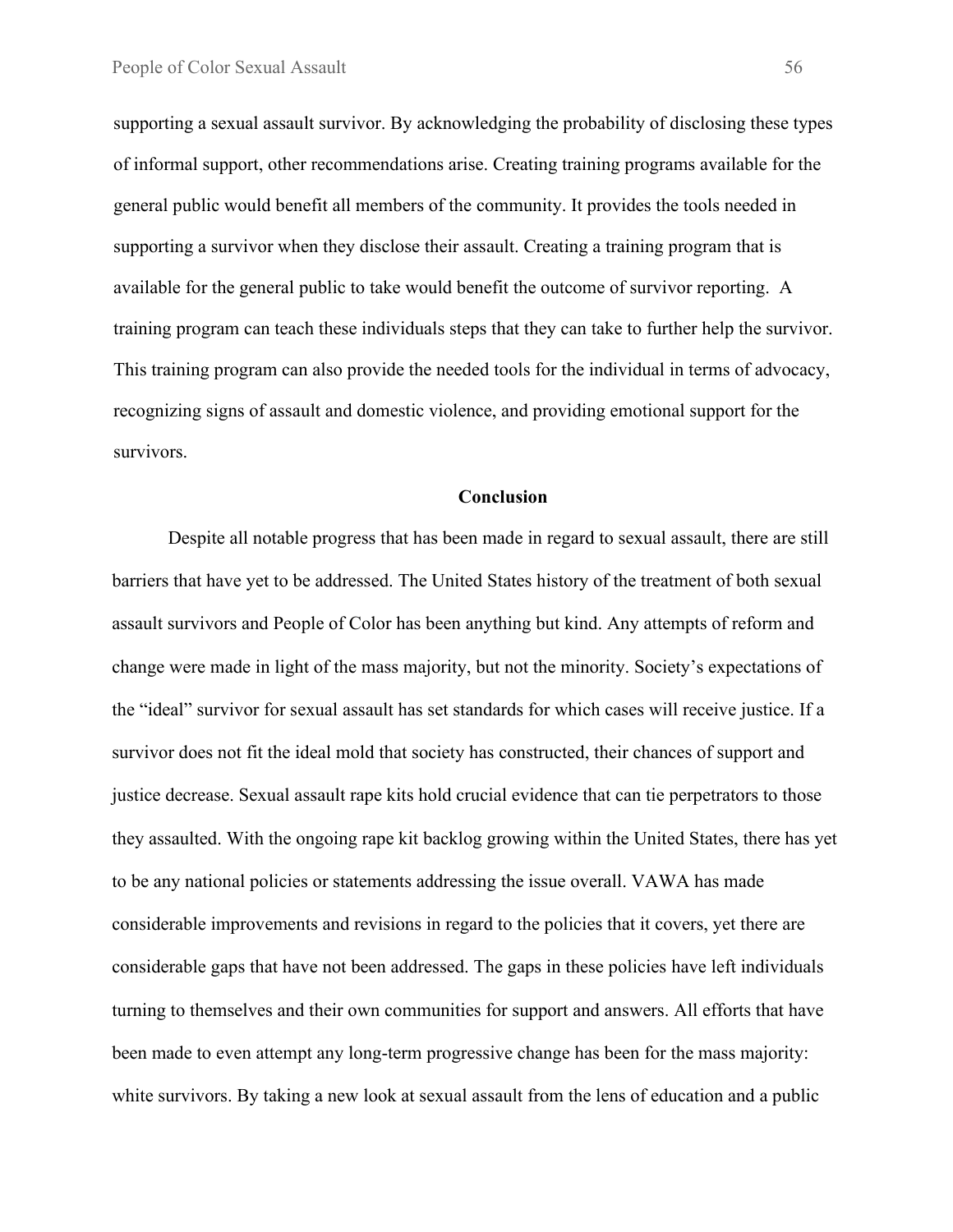health approach ensures the inclusion of all communities in receiving adequate and meaningful support.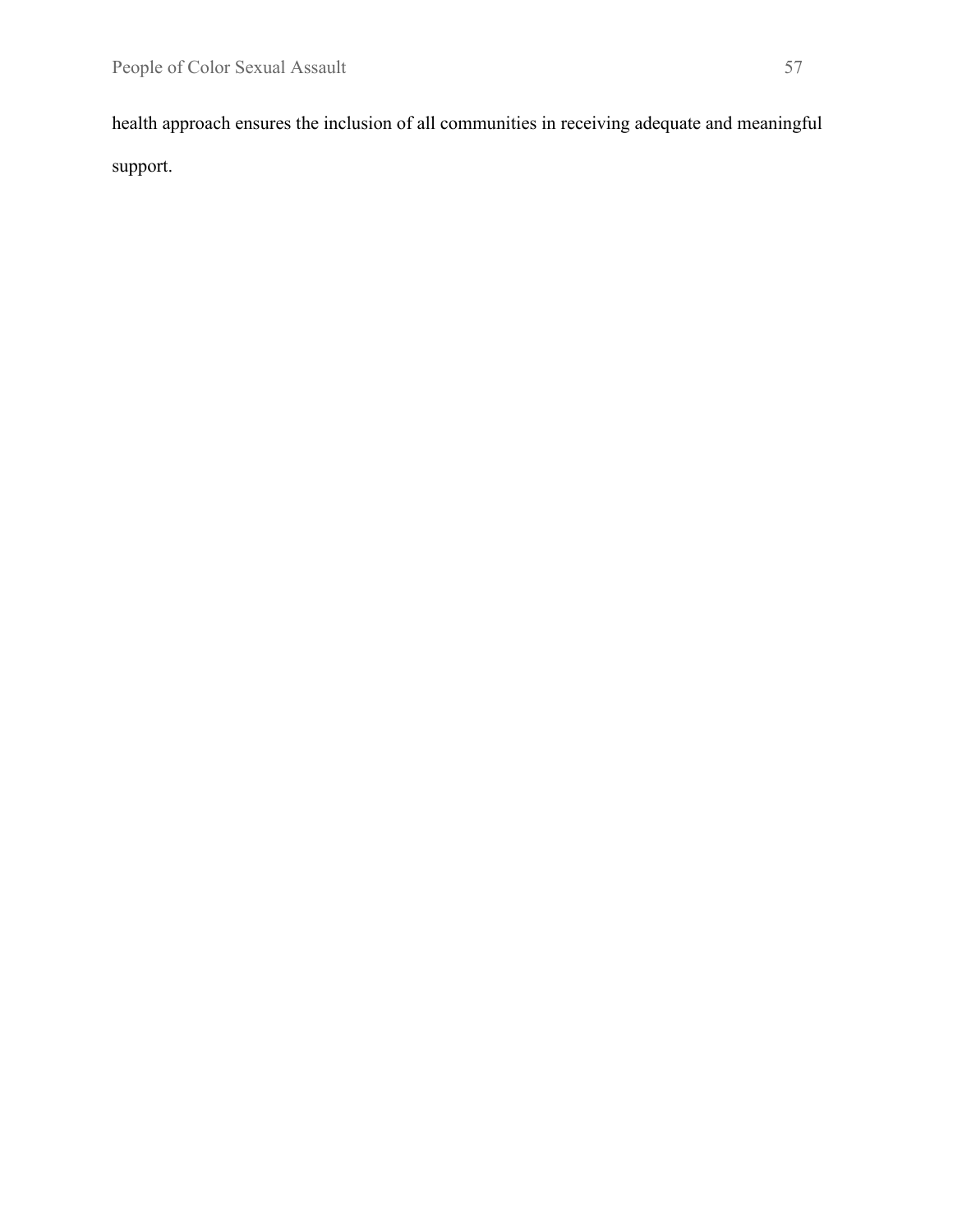#### **References**

Armatta, J. (2018). Ending Sexual Violence Through Transformative Justice. *Interdisciplinary Journal of Partnership Studies*, *5*(1).

<https://doi-org.proxy3.noblenet.org/10.24926/ijps.v5i1.915>

Congress. (2021). *Text - H.R.1620 - 117th Congress (2021-2022): Violence Against Women Act .*

Violence Against Women Act. Retrieved February 21, 2022 from

https://www.congress.gov/bill/117th-congress/house-bill/1620/text

*End The Backlog* (2019). Joyful Heart Foundation.

<https://www.joyfulheartfoundation.org/tags/end-backlog>

Foster, T. A. (2011). The Sexual Abuse of Black Men under American Slavery. *Journal of the History of Sexuality*, *20*(3), 445–464.

<https://doi-org.proxy3.noblenet.org/10.1353/sex.2011.0059>

- Hasday, J. (2000). Contest and consent: legal history of marital rape. *California Law Review, 88(5),* 1373-1506
- Johnson, R. G., & Renderos, H. (2020). Invisible Populations and the #MeToo Movement. *Public Administration Review*, *80*(6), 1123–1126.

Joyful Heart Foundation (2019). *Joyful Heart Foundation.* n.d https://www.joyfulheartfoundation.org/

- Lion, G. (2018). Bringing Untested Rape Kits out of Storage and into the Courtroom: Encouraging the Creation of Public-Private Partnerships to Eliminate the Rape Kit Backlog. *Hastings Law Journal*, *69*(3), 1009–1038.
- Maxwell, L., & Scott, G. G. (2020). *A review of the role of radical feminist theories in the understanding of rape myth acceptance*.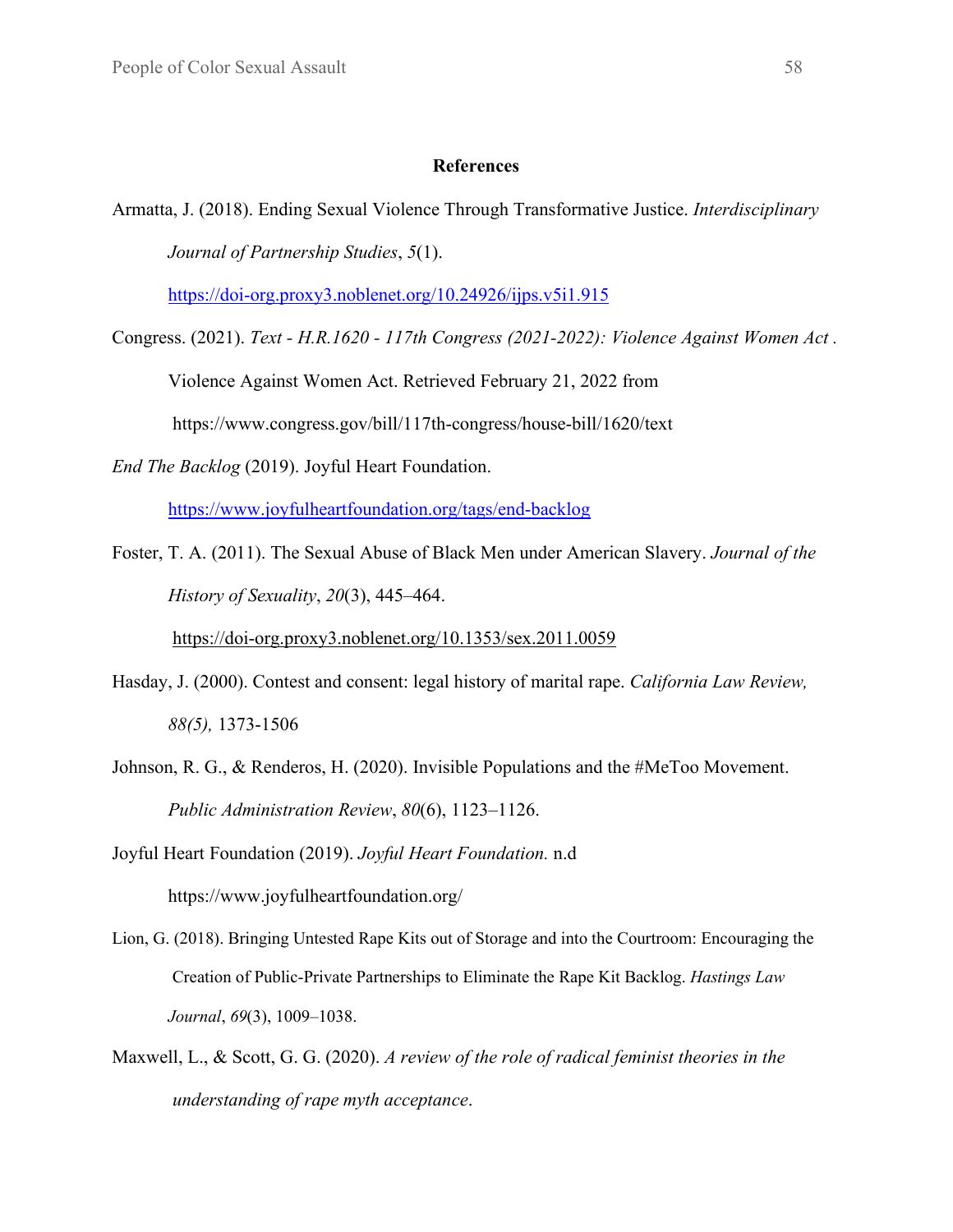<https://doi-org.proxy3.noblenet.org/10.1080/13552600.2013.773384>

Mulder, E., Pemberton, A., & Vingerhoets, A. J. J. M. (2020). The Feminizing Effect of Sexual Violence in Third-Party *Sex Roles*, *82*(1/2), 13–27.

Myer, J (2008). A Short History of Child Protection in America. *Family Law Quarterly*. 42(3). 1-15

- Newins, A. R., Wilson, L. C., & Kanefsky, R. Z. (2021). What's in a Label? The Impact of Media and Sexual Assault Characteristics on Survivor Rape Acknowledgment. *Journal of Traumatic Stress*, *34*(2), 405–415.
- Pascoe, C. J., & Hollander, J. A. (2016). Good Guys Don't Rape. *Gender & Society*, 30(1), 67–79.
- Phipps, A. (2019). "Every Woman Knows Weinstein": Political Whiteness and White Woundedness in #MeToo and Public Feminisms around Sexual Violence. *Feminist Formations*, *31*(2), 1–25
- Sacco, L. (2015). The Violence Against Women Act: Overview, Legislation, and Federal Funding. *Congressional Research Service.* 1-42
- *Sexual assault*. (2020, September 3). OVW/Department of Justice. <https://www.justice.gov/ovw/sexual-assault>
- *Statistics/RAINN.* (n.d). RAINN. Retrieved January 15, 2022 from https://www.rainn.org/statistics
- The Pros and Cons of Reauthorizing the Violence Against Women Act. (2019). *Congressional Digest*, *98*(6), 12–29.
- TIME'S UP Foundation. (2021, July 14). *Black survivors and sexual trauma*. TIME'S UP Foundation.<https://timesupfoundation.org/black-survivors-and-sexual-trauma/>

Wentz, E. A. (2020). Funneled Through or Filtered Out: An Examination of Police and